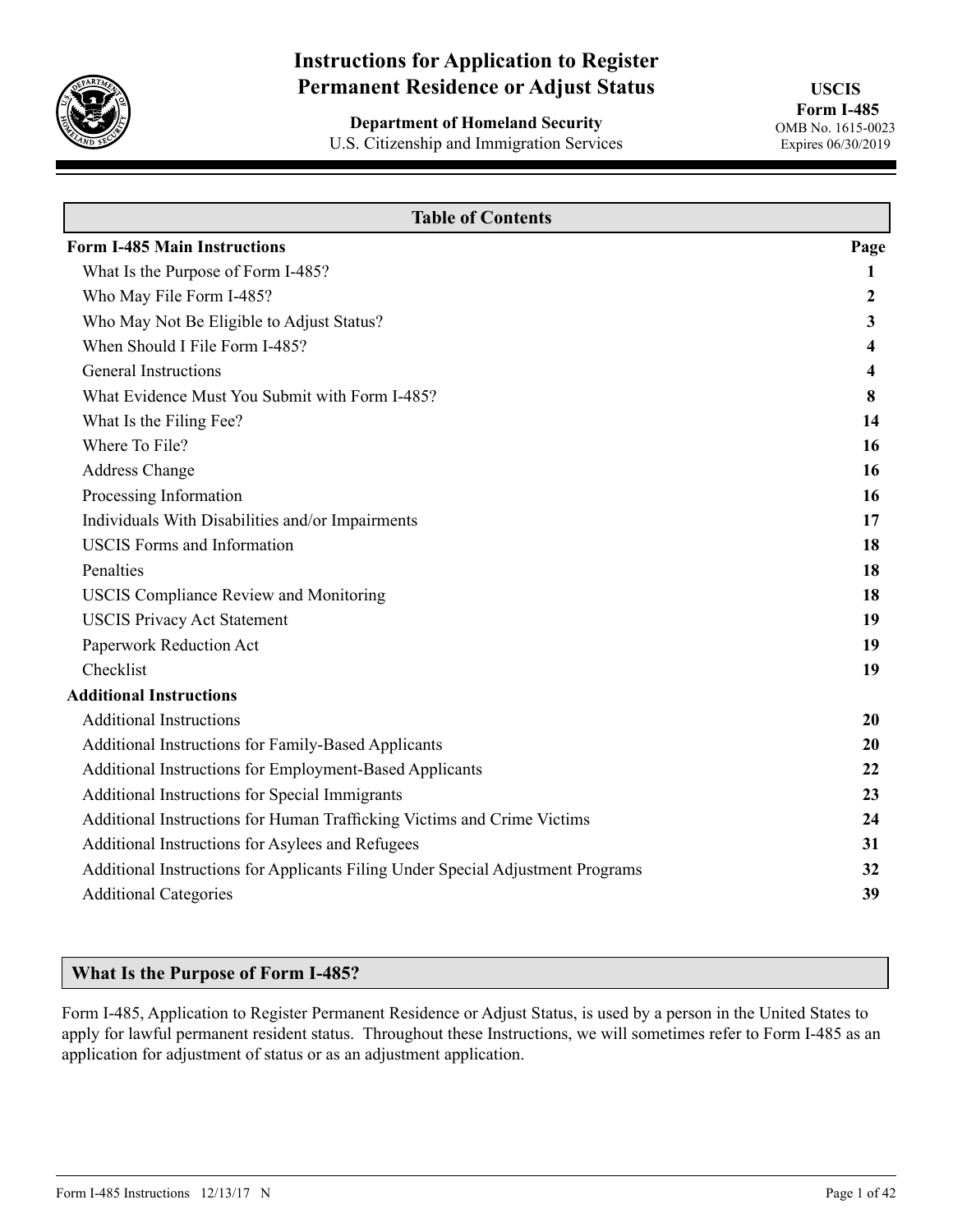## <span id="page-1-0"></span>**Who May File Form I-485?**

The Immigration and Nationality Act (INA) and certain other Federal laws provide many different ways to adjust status to that of a lawful permanent resident. This is often informally referred to as applying for a "green card."

The eligibility requirements for adjustment of status may vary depending on the immigrant category you are applying under. For more information on adjustment of status eligibility and discretion, go to the U.S. Citizenship and Immigration Services (USCIS) website at **[www.uscis.gov/green-card/green-card-processes-and-procedures/adjustment-status](http://www.uscis.gov/green-card/green-card-processes-and-procedures/adjustment-status)**. Furthermore, you must be **physically present** in the United States to file this application.

You may apply as the person who directly qualifies for an immigrant category ("principal applicant") or, in some cases, as a family member of the principal applicant ("derivative applicant"). Whether you are a principal or derivative applicant, you must file your own Form I-485.

## **1. Principal Applicant**

The principal applicant is usually the individual named as the beneficiary of an immigrant petition or who is otherwise qualified to adjust status. A principal applicant must designate which immigrant category he or she is applying under by selecting the appropriate box listed on Form I-485, **Part 2. Application Type or Filing Category**, **Item Numbers 1.a. - 1.g.**

Each category has specific requirements for adjustment of status. In addition to these Instructions, read the **Additional Instructions** (found after the Form I-485 Main Instructions) for your immigrant category to determine if any additional requirements apply to you.

### **2. Derivative Applicant** (files based on a principal applicant)

A principal applicant's spouse and children, who are not beneficiaries of their own immigrant petition, may be eligible to apply for adjustment under the same immigrant category as the principal applicant. These family members are called "derivative applicants." A derivative applicant must designate which immigrant category he or she is applying under by selecting the appropriate box listed on Form I-485, **Part 2. Application Type or Filing Category**, **Item Numbers 1.a. - 1.g.**

Some immigrant categories do not allow for derivative applicants, while a few categories allow additional family members to apply as derivative applicants. See the **Additional Instructions** for more details.

Under U.S. immigration law, you are a "child" if you are unmarried, under 21 years of age, and meet the definition of "child" found in the INA and USCIS policy guidance. Visit **www.uscis.gov/tools/glossary** for more information on the definition of "child." You may still be considered a child for immigration purposes even after turning 21 years of age if you qualify under the provisions of the Child Status Protection Act (CSPA). For more information on CSPA, see **[www.uscis.gov/green-card/green-card-processes-and-procedures/child-status-protection-act/child-status](http://www.uscis.gov/green-card/green-card-processes-and-procedures/child-status-protection-act/child-status-protection-act-cspa)[protection-act-cspa](http://www.uscis.gov/green-card/green-card-processes-and-procedures/child-status-protection-act/child-status-protection-act-cspa)**.

### **3. Other Immigrant Categories**

If you are filing for adjustment of status based on an immigrant category not listed in **Part 2.**, **Item Numbers 1.a. - 1.g.**, select the "Other Eligibility" box in **Item Number 1.g.** and type or print the immigrant category you are applying under. These immigrant categories include, but are not limited to:

- **A.** Special immigrants not listed in **Part 2.**, **Item Number 1.c.** (for example, certain U.S. armed forces members, Panama Canal Zone employees, and physicians);
- **B.** Polish or Hungarian parolee;
- **C.** Private immigration bill signed into law; and
- **D.** Registration of lawful permanent residence status based on a presumption of lawful admission.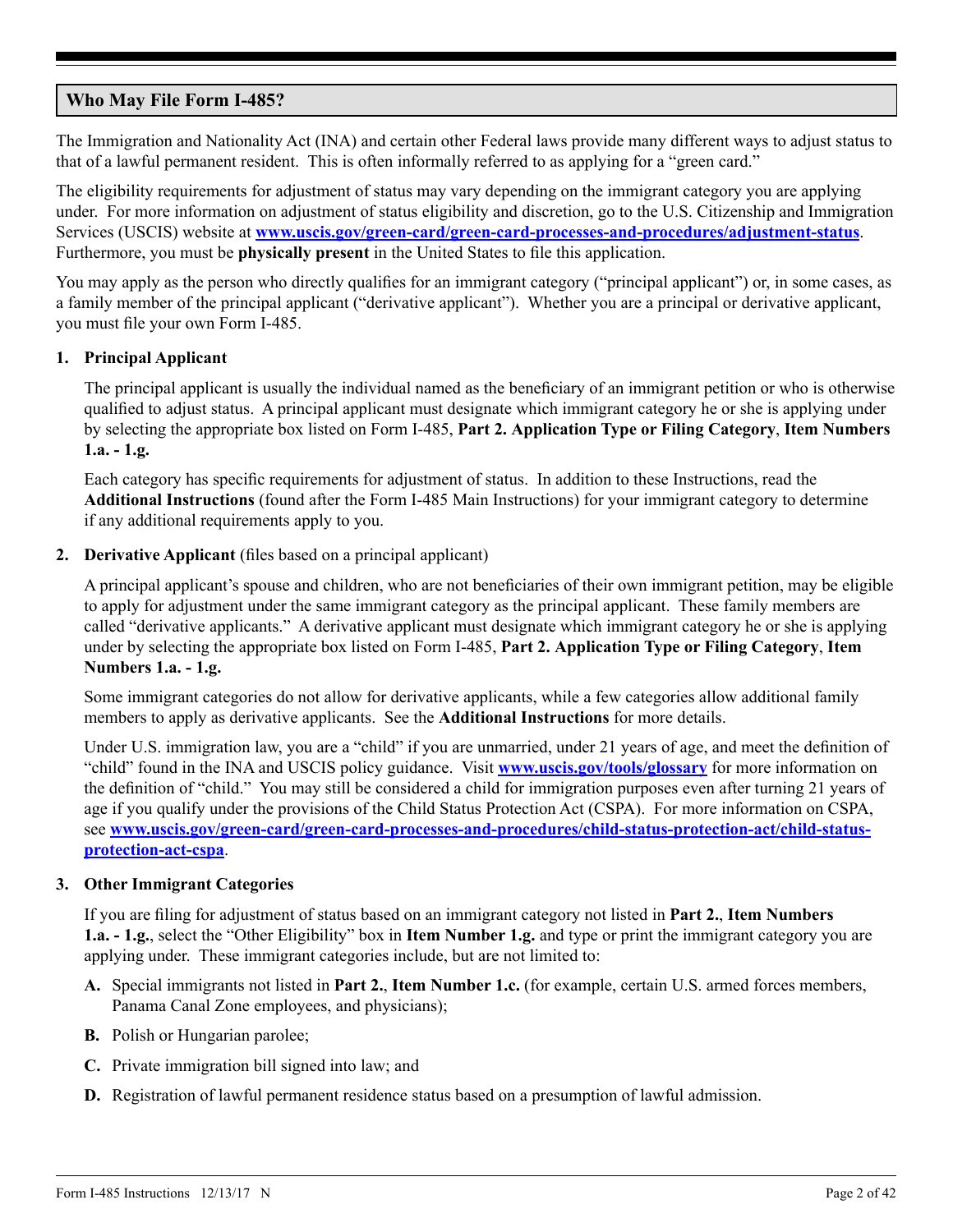<span id="page-2-0"></span>If you would like more information on how to file under any of these categories, call the National Customer Service Center at **1-800-375-5283**. For TTY (deaf or hard of hearing) call: **1-800-767-1833** or visit **[www.uscis.gov/green-card/](http://www.uscis.gov/green-card/other-ways-get-green-card) [other-ways-get-green-card](http://www.uscis.gov/green-card/other-ways-get-green-card)**.

## **Who May Not Be Eligible to Adjust Status?**

### **Bars to Adjustment of Status**

You are generally ineligible for adjustment of status if one or more adjustment bars in INA sections 245(a), (c), (d), and/or (e) apply to you. However, adjustment bars do not apply to every type of immigrant category and your category might exempt you from certain adjustment bars. For example, certain adjustment bars do not apply to immediate relatives of U.S. citizens, Violence Against Women Act (VAWA)-based applicants, or certain special immigrants. In addition, some employment-based applicants might be eligible for an exemption to some adjustment bars. For more information, visit **[www.uscis.gov/green-card/green-card-processes-and-procedures/adjustment-status](http://www.uscis.gov/green-card/green-card-processes-and-procedures/adjustment-status)**.

### **Exception Under INA section 245(i)**

You may be able to adjust status under INA section 245(i) even if you are subject to one or more adjustment bars and are therefore ineligible for adjustment of status under INA section 245(a). See separate instructions for adjusting status under INA section 245(i), titled "**Instructions for Supplement A to Form I-485, Adjustment of Status Under Section 245(i)**."

INA section 245(i) is not an immigrant category by itself. In order to adjust status using INA section 245(i), you must be eligible for an immigrant visa under a family-based, employment-based, special immigrant, or Diversity Visa category. You must select one of the immigrant categories listed in **Part 2.**, **Item Numbers 1.a. - 1.g.** as the basis for your application for adjustment of status. See the **Additional Instructions** for more information on your specific immigrant category.

### **Grounds of Inadmissibility**

Immigration laws specify acts, conditions, and conduct that can make foreign nationals ineligible for lawful permanent resident status. These acts, conditions, and conduct are outlined in INA section 212(a) and are called **grounds of inadmissibility**. For more information, visit **[www.uscis.gov/green-card/green-card-processes-and-procedures/green](http://www.uscis.gov/green-card/green-card-processes-and-procedures/green-card-eligibility)[card-eligibility](http://www.uscis.gov/green-card/green-card-processes-and-procedures/green-card-eligibility)**.

You are inadmissible to the United States and may not adjust status to a lawful permanent resident if you fall under one or more of the grounds of inadmissibility that apply to your immigrant category. Depending on your immigrant category, some grounds may not apply to you.

If you are inadmissible, you may be eligible for a waiver of the ground of inadmissibility or another form of relief. If your waiver application or other form of relief is granted, your application to adjust status may be approved.

### **Exchange Visitors**

If you are or were a J-1 or J-2 nonimmigrant exchange visitor and are subject to the 2-year foreign residence requirement of INA section 212(e), you may not apply to adjust status unless you have complied with the foreign residence requirement, have been granted a waiver of that requirement, or were issued a favorable waiver recommendation letter from U.S. Department of State (DOS).

### **Certain A, G, and E Nonimmigrants**

If you have A, G, or E nonimmigrant status, or an occupation that would entitle you to such status, and as a result hold certain diplomatic rights, privileges, exemptions, and immunities, you are ineligible for adjustment of status unless you submit a waiver of those rights, privileges, exemptions, and immunities.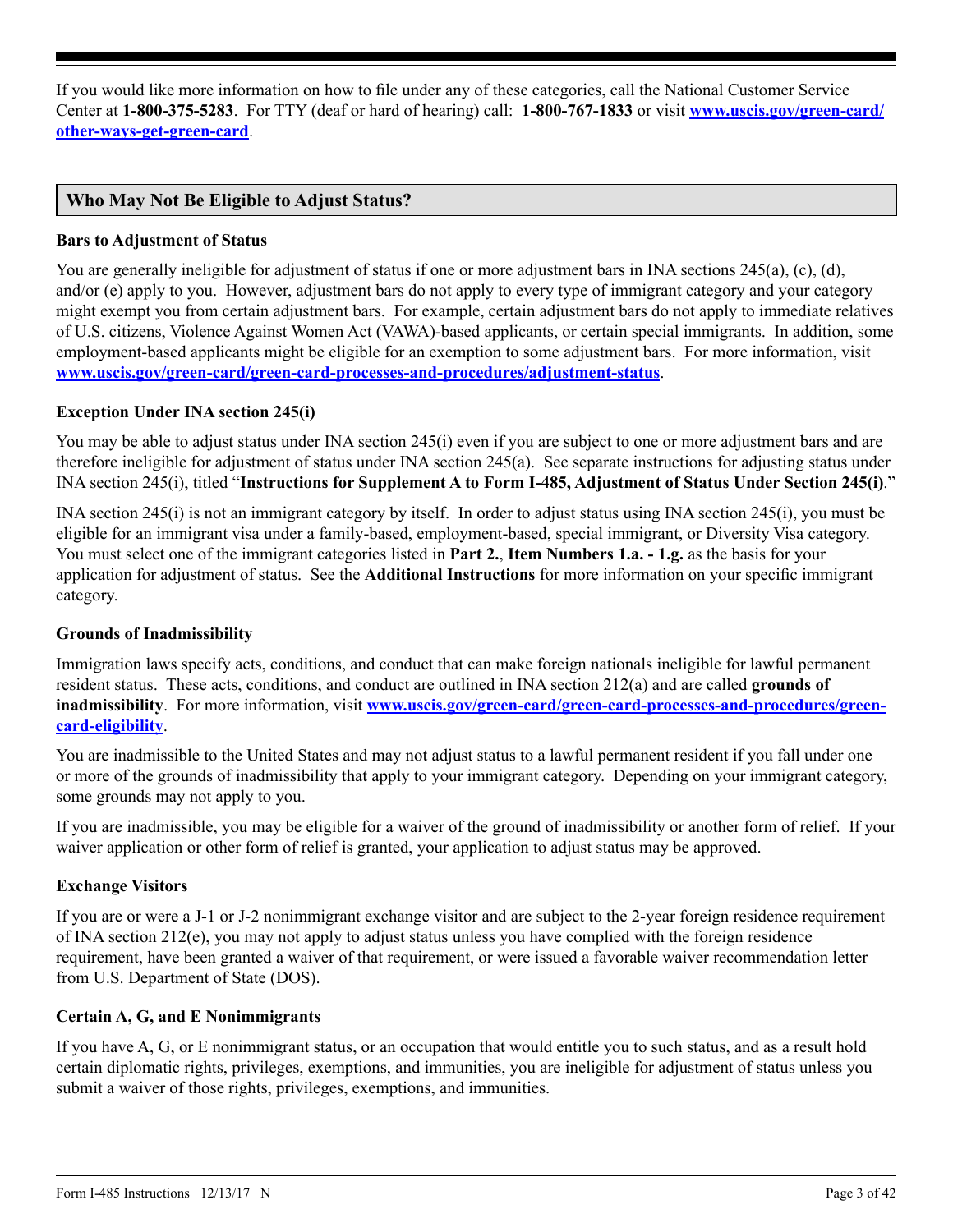## <span id="page-3-0"></span>**When Should I File Form I-485?**

This section provides general information on when you should file Form I-485.

## **Principal Applicant**

In general, if you are filing as a beneficiary of an immigrant visa petition (such as Form I-130, Form I-140, or Form I-360), you may file an adjustment application only after USCIS has approved your petition and an immigrant visa number is immediately available. There are, however, some immigrant categories that allow you to file Form I-485 before USCIS approves your petition (this is known as "concurrent filing"), provided that approval of the petition would make a visa number immediately available and you meet all other filing requirements. See the **Additional Instructions** for category-specific information on when you may file Form I-485.

Visit the USCIS website at **[www.uscis.gov/green-card/green-card-processes-and-procedures/visa-availability](http://www.uscis.gov/green-card/green-card-processes-and-procedures/visa-availability-priority-dates)[priority-dates](http://www.uscis.gov/green-card/green-card-processes-and-procedures/visa-availability-priority-dates)** for information on visa availability and priority dates, and the DOS website at **[www.travel.state.gov/](www.travel.state.gov/content/visas/en/law-and-policy/bulletin.html) [content/visas/en/law-and-policy/bulletin.html](www.travel.state.gov/content/visas/en/law-and-policy/bulletin.html)** to view the Visa Bulletin.

More information about concurrent filing is available at **[www.uscis.gov/green-card/green-card-processes-and](http://www.uscis.gov/green-card/green-card-processes-and-procedures/concurrent-filing)[procedures/concurrent-filing](http://www.uscis.gov/green-card/green-card-processes-and-procedures/concurrent-filing)** and in the instructions for Forms I-130, I-140, and I-360.

### **Derivative Adjustment Applicant**

With the exception of U nonimmigrants, asylees, and refugees, USCIS cannot approve your Form I-485 as a derivative applicant until the principal applicant has been granted lawful permanent resident status.

If you are currently the spouse or child (unmarried and under 21 years of age) of a principal applicant, you may file Form I-485 if an immigrant visa is immediately available to you and you meet all the filing requirements. You may file at any of the following times:

- **1.** At the same time the principal applicant files Form I-485;
- **2.** After the principal applicant filed a Form I-485 that remains pending a final decision by USCIS;
- **3.** After USCIS approves the principal applicant's Form I-485, if the principal applicant is still a lawful permanent resident and if, at the time of the principal applicant's Form I-485 approval, you were the principal applicant's spouse or child; or
- **4.** After the principal applicant obtained an immigrant visa and entered the United States as a lawful permanent resident if the principal applicant is still a lawful permanent resident and, at the time of the principal applicant's entry, you were the principal applicant's spouse or child.

## **General Instructions**

USCIS provides forms free of charge through the USCIS website. In order to view, print, or fill out our forms, you should use the latest version of Adobe Reader, which you can download for free at **http://get.adobe.com/reader/**. If you do not have Internet access, you may call the USCIS National Customer Service Center at **1-800-375-5283** and ask that we mail a form to you. For TTY (deaf or hard of hearing) call: **1-800-767-1833**.

**Form G-325A, Biographic Information.** Form G-325A is no longer required. You do not need to submit a separate Form G-325A with this Form I-485. **Parts 1.** and **3.** of this Form I-485 meet the requirements of 8 CFR 245.2(a)(3)(i) by collecting the biographical information formerly required on Form G-325A.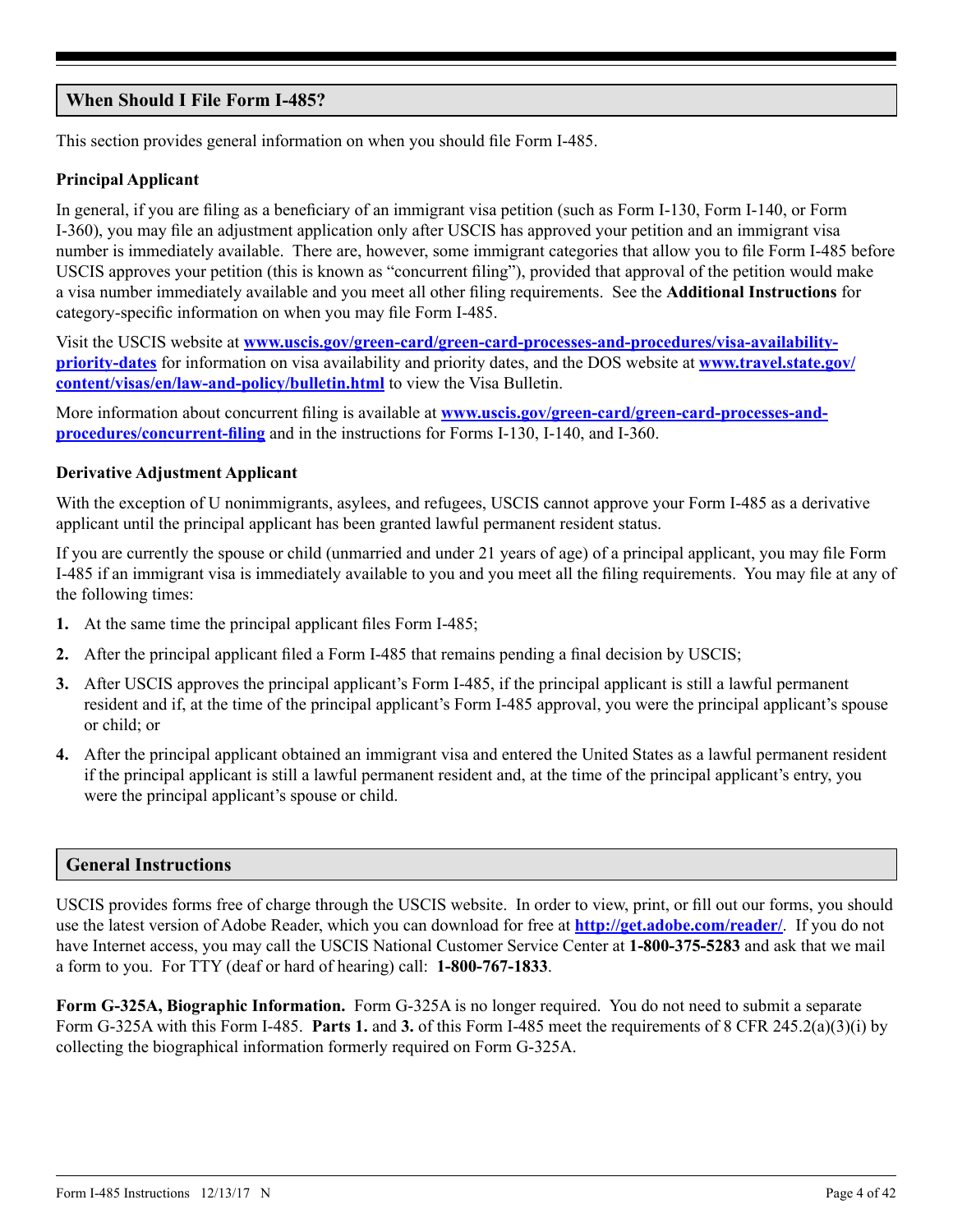**Signature.** Each application must be properly signed and filed. For all signatures on this application, USCIS will not accept a stamped or typewritten name in place of a signature. If you are under 14 years of age, your parent or legal guardian may sign the application on your behalf. (See the **Additional Instructions** that relates to Individuals Born Under Diplomatic Status in the United States, for one exception.) A legal guardian may also sign for a mentally incompetent person.

**Filing Fee.** Each application must be accompanied by the appropriate filing fee and biometric services fee (if applicable). (See the **What Is the Filing Fee** section of these Instructions.) If you file this application with an agency other than USCIS, check with that agency to determine if and when you must submit biometric services fees.

**Evidence.** At the time of filing, you must submit all evidence and supporting documentation listed in the **What Evidence Must You Submit with Form I-485** section of these Instructions. Evidence requirements may vary depending on the immigrant category you are applying under. See the **Additional Instructions** for information on whether any general evidence requirements do not apply to you, or if you have other evidence requirements specific to your immigrant category.

**Biometric Services Appointment.** USCIS may require that you appear for an interview or provide fingerprints, photograph, and/or signature at any time to verify your identity, obtain additional information, and conduct background and security checks, including a check of criminal history records maintained by the Federal Bureau of Investigation (FBI), before making a decision on your application, petition, or request. After USCIS receives your application and ensures it is complete, we will inform you in writing if you need to attend a biometric services appointment. If an appointment is necessary, the notice will provide you the location of your local or designated USCIS Application Support Center (ASC) and the date and time of your appointment. If you are an applicant (principal or derivative) filing Form I-485 with an immigration judge, you are required to comply with instructions you will receive during proceedings for submitting Form I-485 to USCIS with all relevant fees and for providing biometric and biographic information to USCIS.

If you are required to provide biometrics, at your appointment you must sign an oath reaffirming that:

- **1.** You provided or authorized all information in the application;
- **2.** You reviewed and understood all of the information contained in, and submitted with, your application; and
- **3.** All of this information was complete, true, and correct at the time of filing.

If you fail to attend your biometric services appointment, USCIS may deny your application. For applicants and derivatives who appear before an immigration judge, failure to attend a biometric services appointment, without good cause, may result in the immigration judge finding that your application was abandoned, and USCIS may also deny any other application, petition, or request you filed with USCIS.

**Copies.** You should submit legible photocopies of documents requested, unless the Instructions specifically state that you must submit an original document. USCIS may request an original document at the time of filing or at any time during processing of an application, petition, or request. If USCIS requests an original document from you, it will be returned to you after USCIS determines it no longer needs your original.

**NOTE:** If you submit original documents when not required or requested by USCIS or the Immigration Court, your original documents may remain a part of the record, USCIS or the Immigration Court will not automatically return them to you, **and your original documents may be immediately destroyed upon receipt.**

**Translations.** If you submit a document with information in a foreign language, you must also submit a full English translation. The translator must sign a certification that the English language translation is complete and accurate, and that he or she is competent to translate from the foreign language into English. The certification must include the translator's signature. DHS recommends the certification contain the translator's printed name and the date and the translator's contact information.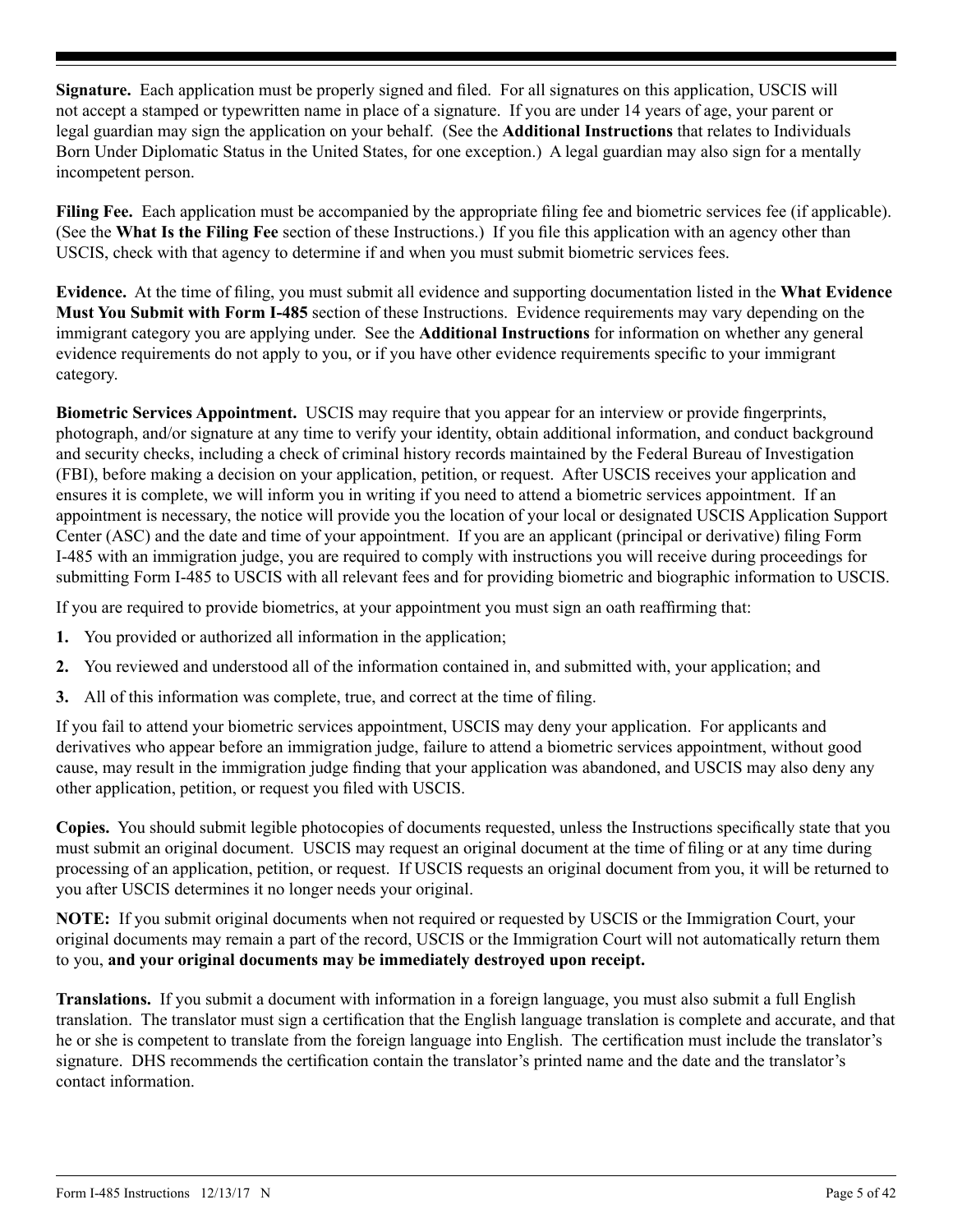**Selective Service.** Most males between 18 and 26 years of age are required by the Military Selective Service Act to register with the Selective Service System. Nonimmigrants are not required to register. If USCIS approves your application, we will send your name, current address, Social Security number, date of birth, and the date you filed the application to the Selective Service System for registration. Men can register at a local post office or at the website, **www.sss.gov**.

If USCIS does not approve your application, you are still required to register with the Selective Service System by using another means. If you have already registered, the Selective Service System will check its records to avoid any duplication.

**Acknowledgement of Selective Service.** Review the Selective Service Acknowledgement in **Part 10.** The purpose of this acknowledgement is to confirm that you understand USCIS will be sending your information to the Selective Service System for registration.

### **How To Fill Out Form I-485**

- **1.** Type or print legibly in black ink.
- **2.** If you need extra space to complete any item within this application, use the space provided in **Part 14. Additional Information** or attach a separate sheet of paper; type or print your name and Alien Registration Number (A-Number) (if any) at the top of each sheet; indicate the **Page Number**, **Part Number**, and **Item Number** to which your answer refers; and sign and date each sheet.
- **3.** Answer all questions fully and accurately. If a question does not apply to you (for example, if you have never been married and the question asks, "Provide the name of your current spouse"), type or print "N/A," unless otherwise directed. If your answer to a question which requires a numeric response is zero or none (for example, "How many children do you have" or "How many times have you departed the United States"), type or print "None," unless otherwise directed.
- **4. USCIS Online Account Number** (if any)**.** If you have previously filed an application, petition, or request using the USCIS online filing system (previously called USCIS Electronic Immigration System (USCIS ELIS)), provide the USCIS Online Account Number you were issued by the system. You can find your USCIS Online Account Number by logging in to your account and going to the profile page. If you previously filed certain applications, petitions, or requests on a paper form via a USCIS Lockbox facility, you may have received a USCIS Online Account Access Notice issuing you a USCIS Online Account Number. If you received such a notice, your USCIS Online Account Number can be found at the top of the notice. If you were issued a USCIS Online Account Number, enter it in the space provided. The USCIS Online Account Number is not the same as an A-Number.
- **5. Alternate and/or Safe Address.** If you are filing an adjustment of status application based on VAWA or as a special immigrant juvenile, human trafficking victim (T nonimmigrant), or crime victim (U nonimmigrant) and you do not feel safe receiving mail about this application at your home address, provide an alternative, safe mailing address in **Part 1.**, **Item Numbers 14.a. - 14.f.** This address may be a post office box, the address of a friend, your attorney, a community-based organization that is helping you, or any other address where you can safely and timely receive mail. If you do not provide an alternate, safe address in **Part 1.**, **Item Numbers 14.a. - 14.f.**, USCIS may use the address of the preparer you listed on your Form I-485. If you do not use a preparer and do not provide a safe address, then USCIS will use the U.S. Mailing Address you provide in **Part 1.**, **Item Numbers 13.a. - 13.f.**
- **6. Form I-94 Arrival-Departure Record.** If U.S. Customs and Border Protection (CBP) or USCIS issued you a Form I-94, Arrival-Departure Record, provide your Form I-94 number and date that your authorized period of stay expires or expired (as shown on Form I-94). The Form I-94 number also is known as the Departure Number on some versions of Form I-94.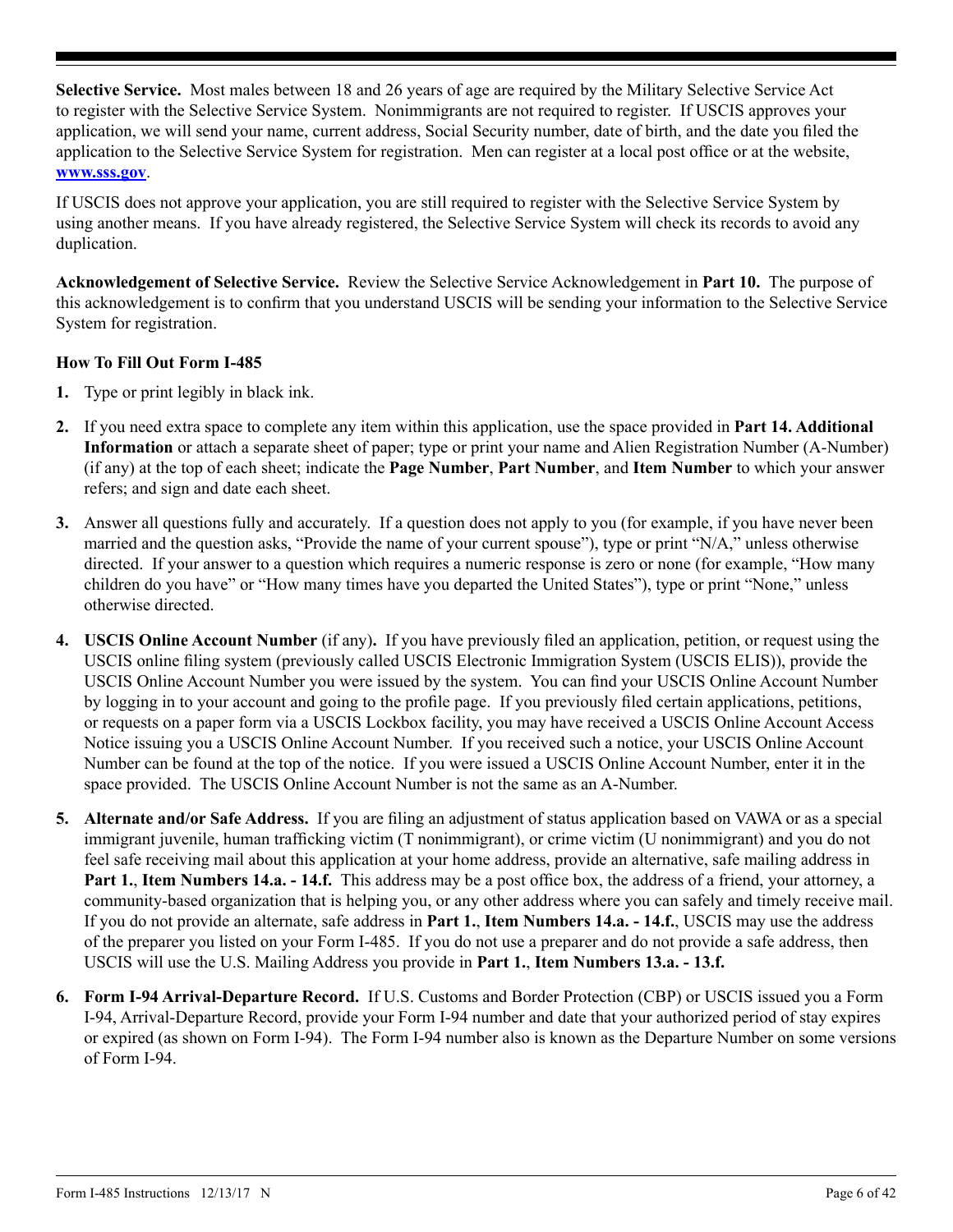**NOTE:** If you were admitted to the United States by CBP at an airport or seaport after April 30, 2013, you may have been issued an electronic Form I-94 by CBP, instead of a paper Form I-94. You may visit the CBP website at **www.cbp.gov/i94** to obtain a paper version of an electronic Form I-94. CBP **does not** charge a fee for this service. Some travelers admitted to the United States at a land border, airport, or seaport, after April 30, 2013, with a passport or travel document, who were issued a paper Form I-94 by CBP, may also be able to obtain a replacement Form I-94 from the CBP website without charge. If your Form I-94 cannot be obtained from the CBP website, it may be obtained by filing Form I-102, Application for Replacement/Initial Nonimmigrant Arrival-Departure Record, with USCIS. USCIS **does** charge a fee for this service.

**Passport and Travel Document Numbers.** If you used a passport or travel document to travel to the United States, enter either the passport or travel document information in the appropriate space on the application, even if the passport or travel document is currently expired.

- **7. Biographic Information.** Provide the biographic information requested in **Part 7.**, **Item Numbers 1. 6.** Providing this information as part of your application may reduce the time you spend at your USCIS ASC appointment as described in the **Biometric Services Appointment** section of these Instructions.
	- **A. Ethnicity and Race.** Select the boxes that best describe your ethnicity and race.

### **Categories and Definitions for Ethnicity and Race**

- **(1) Hispanic or Latino.** A person of Cuban, Mexican, Puerto Rican, South or Central American, or other Spanish culture or origin, regardless of race. (**NOTE:** This category is only included under Ethnicity in **Part 7.**, **Item Number 1.**)
- **(2) White.** A person having origins in any of the original peoples of Europe, the Middle East, or North Africa.
- **(3) Asian.** A person having origins in any of the original peoples of the Far East, Southeast Asia, or the Indian subcontinent including, for example, Cambodia, China, India, Japan, Korea, Malaysia, Pakistan, the Philippine Islands, Thailand, and Vietnam.
- **(4) Black or African American.** A person having origins in any of the black racial groups of Africa.
- **(5) American Indian or Alaska Native.** A person having origins in any of the original peoples of North and South America (including Central America), and who maintains tribal affiliation or community attachment.
- **(6) Native Hawaiian or Other Pacific Islander.** A person having origins in any of the original peoples of Hawaii, Guam, Samoa, or other Pacific Islands.
- **B. Height.** Select the values that best match your height in feet and inches. For example, if you are five feet and nine inches, select "5" for feet and "09" for inches. Do not enter your height in meters or centimeters.
- **C. Weight.** Enter your weight in pounds. If you do not know your weight, or need to enter a weight under 30 pounds or over 699 pounds, enter "000." Do not enter your weight in kilograms.
- **D. Eye Color.** Select the box that best describes the color of your eyes.
- **E. Hair Color.** Select the box that best describes the color of your hair.
- **8. Part 8. General Eligibility and Inadmissibility Grounds.** Select the answer you think is correct. If you answer "Yes" to any questions **(or if you answer "No," but are unsure of your answer)**, provide an explanation of the events and circumstances in the space provided in **Part 14. Additional Information**.

If you answer "Yes" to **Part 8.**, **Item Numbers 61.** and **62.**, attach evidence of any public assistance you received, or are likely to receive while in the United States. For more information on the receipt of public benefits and its impact on public charge determinations, please see **www.uscis.gov**.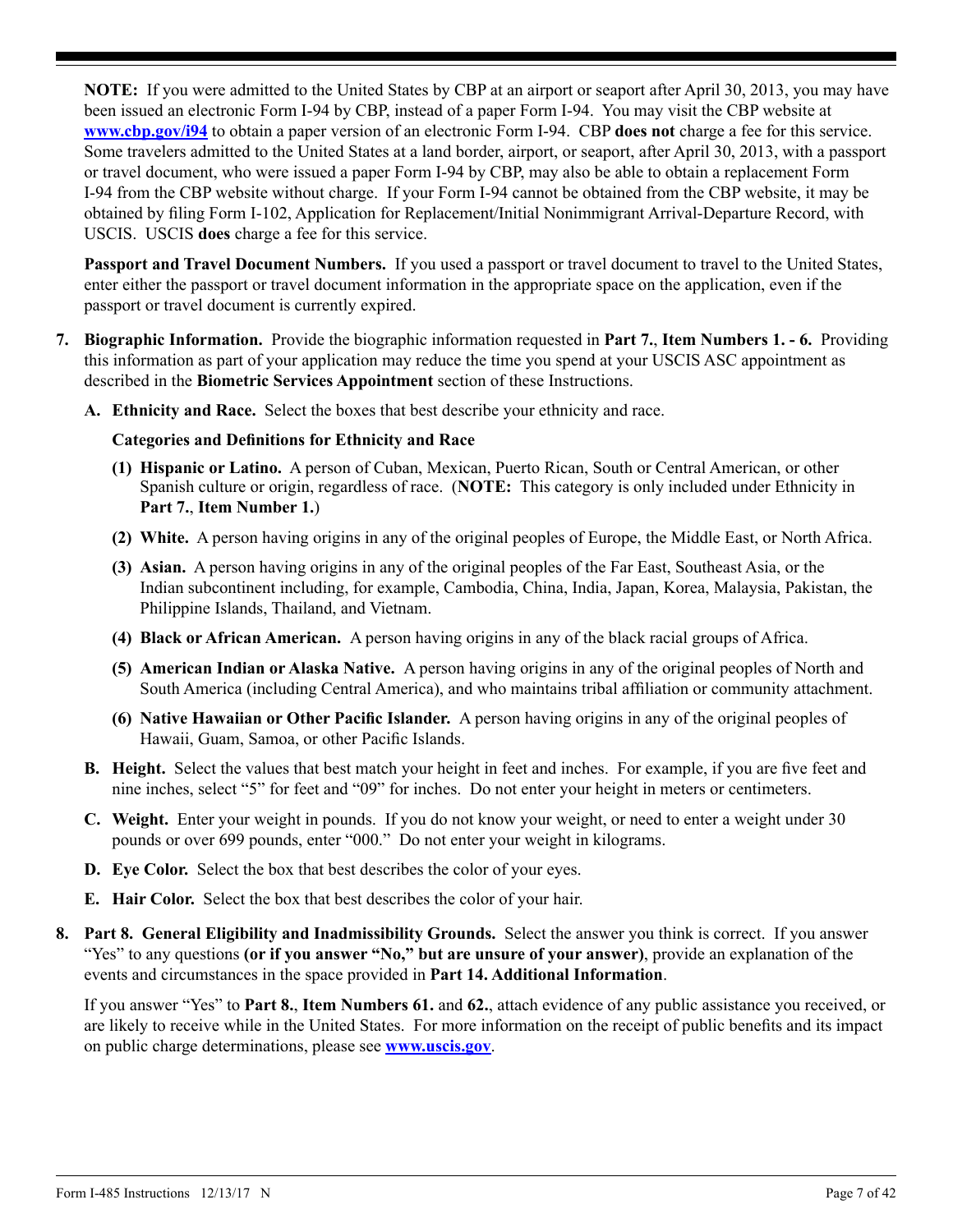- **9. Part 10. Applicant's Statement, Contact Information, Declaration, Certification, and Signature.** Select the appropriate box to indicate whether you read this application yourself or whether you had an interpreter assist you. If someone assisted you in completing the application, select the box indicating that you used a preparer. Further, you must sign and date your application and provide your daytime telephone number, mobile telephone number (if any), and email address (if any). Every application **MUST** contain the signature of the applicant (or parent or legal guardian, if applicable). A stamped or typewritten name in place of a signature is not acceptable.
- **10. Part 11. Interpreter's Contact Information, Certification, and Signature.** If you used anyone as an interpreter to read the Instructions and questions on this application to you in a language in which you are fluent, the interpreter must fill out this section, provide his or her name, the name and address of his or her business or organization (if any), his or her daytime telephone number, his or her mobile telephone number (if any), and his or her email address (if any). The interpreter must sign and date the application.
- **11. Part 12. Contact Information, Declaration, and Signature of the Person Preparing this Application, if Other Than the Applicant.** This section must contain the signature of the person who completed your application, if other than you, the applicant. If the same individual acted as your interpreter **and** your preparer, that person should complete both **Part 11.** and **Part 12.** If the person who completed this application is associated with a business or organization, that person should complete the business or organization name and address information. Anyone who helped you complete this application **MUST** sign and date the application. A stamped or typewritten name in place of a signature is not acceptable. If the person who helped you prepare your application is an attorney or accredited representative, he or she may be obliged to also submit a completed Form G-28, Notice of Entry of Appearance as Attorney or Accredited Representative, along with your application.

**We recommend that you print or save a copy of your completed application to review in the future and for your records. We recommend that you review your copy of your completed application before you come to your biometric services appointment at a USCIS ASC.** At your appointment, USCIS will permit you to complete the application process only if you are able to confirm, under penalty of perjury, that all of the information in your application was complete, true, and correct at the time of filing. If you are not able to make that attestation in good faith at that time, USCIS will require you to return for another appointment.

## **What Evidence Must You Submit with Form I-485?**

The specific evidence you are required to submit with your application may vary depending on the immigrant category you are filing under. Read about each type of evidence below to see if it applies to you; see also the **Additional Instructions** for more category-specific information.

You must submit all evidence requested in these Instructions with your application. If you fail to submit required evidence, USCIS may reject or deny your application for failure to submit requested evidence or supporting documents in accordance with 8 CFR 103.2(b)(1) and these Instructions.

Failure to submit all required evidence and documentation when filing Form I-485 may also delay processing of your application and any related applications based on Form I-485, such as Form I-765, Application for Employment Authorization, or Form I-131, Application for Travel Document.

If you are unable to submit the required primary evidence (for example, a birth certificate or marriage certificate), you may provide secondary evidence (for example, church or school records) instead if you can explain why the primary evidence is unavailable. If you are unable to submit secondary evidence, you may submit two or more affidavits, sworn to or affirmed by individuals who are not parties to the immigration benefit sought and who have direct personal knowledge of the event and circumstances. You must also explain why primary and secondary evidence are unavailable.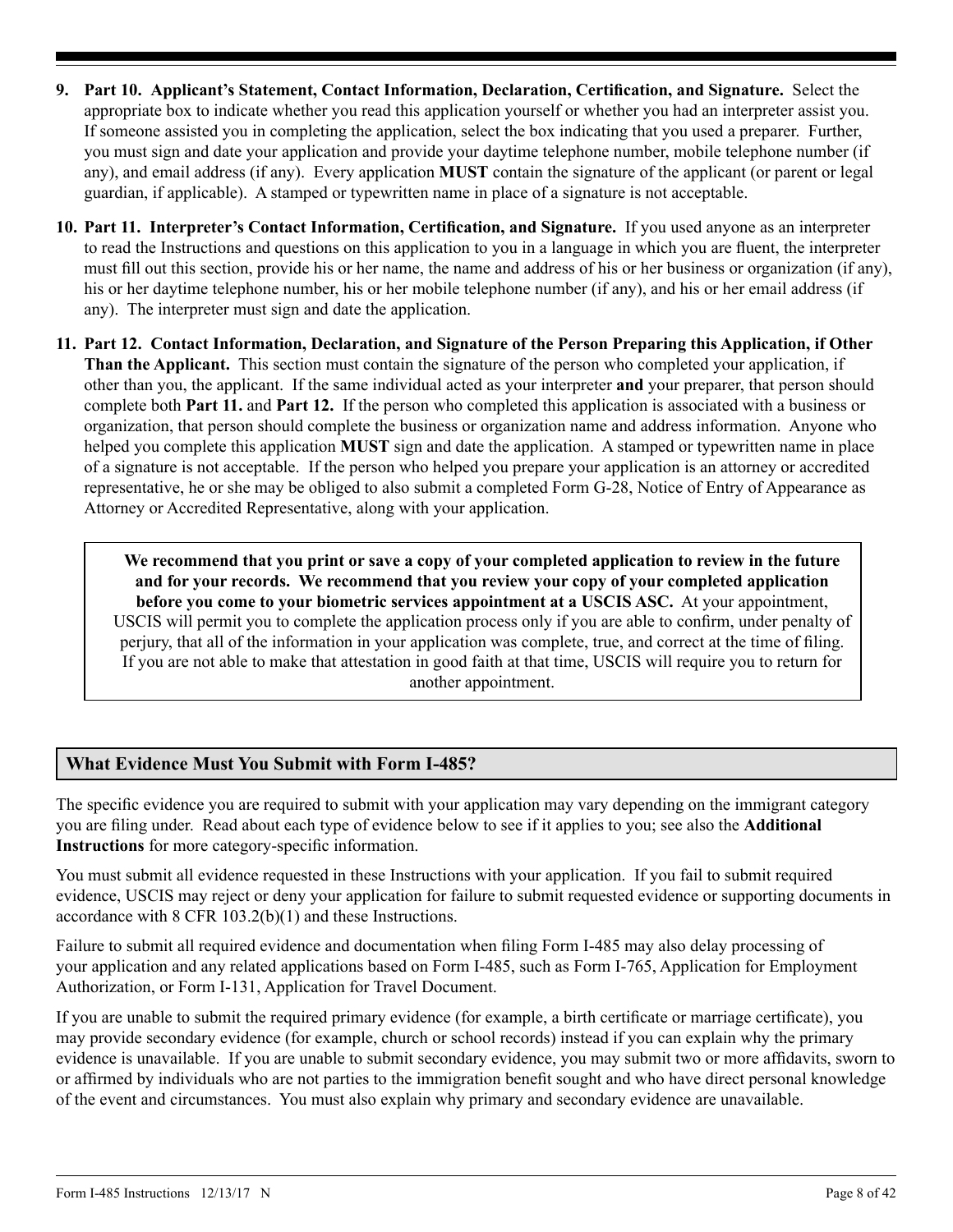### <span id="page-8-0"></span>**1. Photographs**

You **must** submit two recent identical color passport-style photographs of yourself. The photos must have a white to off-white background, be printed on thin paper with a glossy finish, and be unmounted and unretouched.

The two recent identical color passport-style photos must be 2 by 2 inches. The photos must be in color with full face, frontal view on a white to off-white background. Head height should measure 1 to 1 3/8 inches from top of hair to bottom of chin, and eye height is between 1 1/8 to 1 3/8 inches from bottom of photo. Your head must be bare unless you are wearing headwear as required by a religious denomination of which you are a member. Using a pencil or felt pen, lightly print your name and A-Number (if any) on the back of the photo. Visit the following DOS website at **[travel.state.gov/content/passports/english/passports/photos/photo-examples.html](http://travel.state.gov/content/passports/english/passports/photos/photo-examples.html)** for examples.

## **2. Government-Issued Identity Document with Photograph**

All Form I-485 applicants should submit a photocopy of a government-issued identity document that has their photograph. Typically, this will be your passport or similar document, even if the passport is now expired. It can also be any other government-issued identity document such as a driver's license or military identification document.

### **3. Birth Certificate**

All Form I-485 applicants, except refugees and asylees, must submit a photocopy of their birth certificate issued by the appropriate civil authority from the country of birth. Although refugees and asylees are not required to submit a photocopy of their birth certificate, if the birth certificate is available, refugees and asylees should submit a copy of the birth certificate. USCIS will only accept a long-form birth certificate which lists at least one parent.

If your birth certificate is unavailable or does not exist, you must prove its unavailability or nonexistence and provide acceptable alternative evidence of birth. (Refugees and asylees do not need to prove unavailability or nonexistence of their birth certificate.) You can look up your country of birth on the following website, **[travel.state.gov/content/](http://travel.state.gov/content/visas/english/fees/reciprocity-by-country.html) [visas/english/fees/reciprocity-by-country.html](http://travel.state.gov/content/visas/english/fees/reciprocity-by-country.html)**, to see if birth certificates are known to be unavailable or nonexistent in that country.

If this resource shows that birth certificates from your country of birth are generally unavailable or nonexistent, you do not need to do anything to prove that your birth certificate is unavailable or nonexistent.

If this resource does **not** show that birth certificates from your country of birth are generally unavailable or nonexistent, you must submit an original document from the relevant governmental authority explaining why your birth record does not exist and indicate whether similar records for the time and place are available.

When your birth certificate is not available or does not exist, you must submit other acceptable evidence relating to the facts of your birth, such as church or school records, hospital or medical records, personal affidavits, or similar evidence.

### **4. Inspection and Admission or Inspection and Parole**

Unless applying under INA section 245(i), most Form I-485 applicants must submit photocopies of documentation showing they were inspected by an immigration officer and either admitted or paroled into the United States. The following types of applicants do NOT need to submit documentation of inspection and admission or parole: registry applicants, asylees, VAWA self-petitioners, special immigrant juveniles, T nonimmigrants applying under INA section 245(l), U nonimmigrants applying under INA section 245(m), and individuals born under diplomatic status in the United States.

You must establish any claim that you were admitted or paroled into the United States.

This evidence must relate to your most recent arrival into the United States. Submit copies of the following documents, if available:

- **A.** Passport page with admission or parole stamp (issued by a U.S. immigration officer);
- **B.** Passport page with nonimmigrant visa; and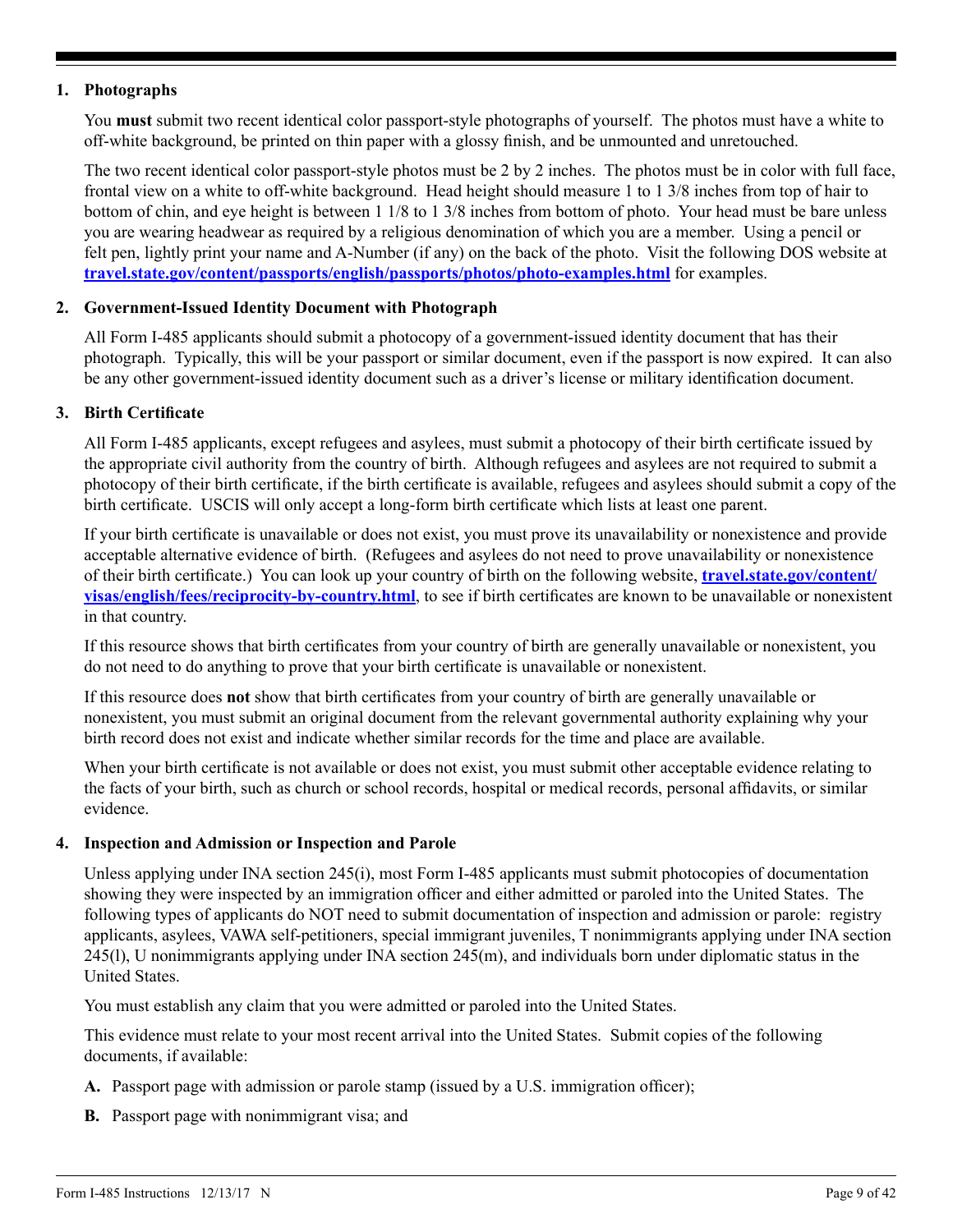**C.** Form I-94 Arrival-Departure Record (See **Form I-94 Arrival-Departure Record** in the **General Instructions** section of these Instructions).

If you cannot produce this primary evidence, and DHS has no record of the admission or parole, USCIS will presume that you came into the United States without admission or parole.

You may, however, provide secondary evidence (records maintained in the ordinary course of business by any individual or organization other than DHS) to support your claim that you were admitted or paroled.

If no secondary evidence is available, you may submit separate written statements, signed under penalty of perjury under United States law, from yourself and from any other individuals who have personal knowledge of the circumstances of your claimed admission or parole. Any statement should explain in detail when and where you came into the United States; what travel documents you had, if any; whether you showed them to the immigration inspector; any questions the immigration inspector asked; and any other details about your claimed admission or parole.

### **5. Documentation of Your Immigrant Category** (see **Part 2.**, **Item Numbers 1.a. - 1.g.** of Form I-485)

All Form I-485 applicants must submit evidence showing that they are eligible for adjustment of status in a particular immigrant category.

### **Filing as a Beneficiary of an Immigrant Petition**

If you are filing as a beneficiary of an immigrant petition, you generally must submit a photocopy of Form I-797, Approval Notice, for your petition (or the principal applicant's petition, if you are a derivative applicant), as appropriate.

If you are filing as a principal applicant and your immigrant category allows you to file Form I-485 before your petition is approved, you may submit your Form I-485 together with:

- **A.** Your immigrant petition; or
- **B.** A photocopy of Form I-797, Receipt Notice, for your immigrant petition.

If you are filing as a derivative applicant based on the principal applicant's petition, you may submit your Form I-485 together with a photocopy of:

- **A.** Form I-797, Approval or Receipt Notice, for the principal applicant's immigrant petition (if applicable); and
- **B.** Form I-797, Approval or Receipt Notice, for the principal applicant's Form I-485 (if applicable) or a copy of the principal applicant's Form I-551 (Green Card) (if applicable).

## **Filing Your Form I-485 Based on a Category That Does Not Require an Underlying Petition**

If you are filing your Form I-485 based on a category that does not require an underlying immigrant petition, you must submit other documentation. See the **Additional Instructions** for more category-specific information.

### **6. Marriage Certificate and Other Proof of Relationship**

If you are filing Form I-485 as the derivative applicant spouse of the principal applicant, you generally must submit a photocopy of your marriage certificate issued by the appropriate civil authority where the marriage took place. Refugee derivative applicant spouses do not need to submit a photocopy of the marriage certificate. There are also some immigrant categories that require the principal applicant to submit a marriage certificate (for example, K-1 nonimmigrants (person admitted to the United States as a fiancé(e)), abused spouses and children under the Cuban Adjustment Act (CAA), Haitian Refugee Immigration Fairness Act (HRIFA) dependents, and abused spouses and children under HRIFA). See the **Additional Instructions** for more category-specific information.

If either party to this marriage was previously married, you must also submit evidence to prove the legal termination of any prior marriages, typically a divorce certificate or death certificate. If a required marriage certificate (or divorce certificate or death certificate) is unavailable or does not exist, you must demonstrate its unavailability/nonexistence and provide other acceptable evidence as explained above for birth certificates.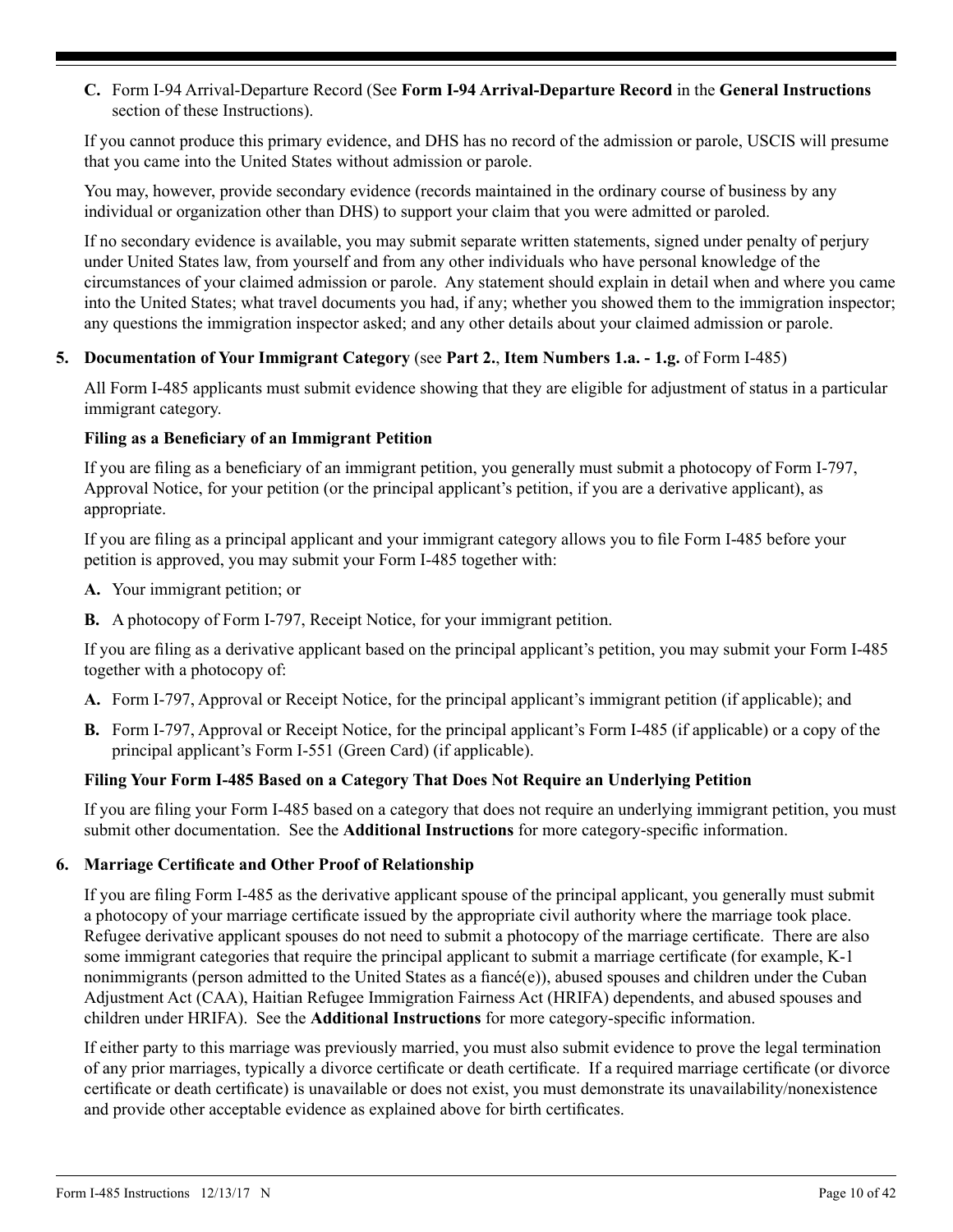If you are filing as the derivative applicant child of the principal applicant and your birth certificate does not show that the principal applicant is your parent, you must submit a photocopy of your parents' marriage certificate, your adoption certificate, or other proof of your parent-child relationship with the principal applicant. Refugee derivative applicant children, however, do not need to submit proof of the parent-child relationship with the principal applicant.

## **7. Evidence of Continuously Maintaining a Lawful Status Since Arrival in the United States**

Anyone applying under the following immigrant categories must submit evidence to show they have continuously maintained lawful immigration status while in the United States and are therefore not barred from adjustment by INA section 245(c)(2): applicants applying under a family-based preference category or an employment-based preference category; special immigrant religious workers, Afghan or Iraqi nationals, and international broadcasters; and selectees under the Diversity Visa Lottery program.

Acceptable evidence may include, but is not limited to, copies of the following documents:

- **A.** Form I-797 approval notices for all extensions and changes of nonimmigrant status;
- **B.** Form I-94 Arrival-Departure Record, including printouts of paperless I-94 admissions;
- **C.** Form I-20, Certificate of Eligibility for Nonimmigrant (F-1) Student Status For Academic and Language Students, or Form I-20, Certificate of Eligibility for Nonimmigrant (M-1) Student Status - For Vocational Students, including all pages containing notations by authorized school officials;
- **D.** Form DS-2019 (formerly IAP 66), Certificate of Eligibility for Exchange Visitor (J-1) Status, including all pages containing notations by authorized exchange visitor program officials; or
- **E.** Passport page with an admission or parole stamp (issued by a U.S. immigration officer).

Include evidence for every time you entered the United States and for the time periods spent in the United States. See the **Additional Instructions** for information on whether your specific immigrant category requires this evidence.

If you are applying as an employment-based first preference, second preference, or third preference applicant or as a fourth preference special immigrant religious worker and you believe you are exempted from this bar by INA section 245(k), you should submit evidence to prove you qualify for this exemption. For more information, see **[www.uscis.gov/green-card/green-card-processes-and-procedures/adjustment-status](http://www.uscis.gov/green-card/green-card-processes-and-procedures/adjustment-status)**.

## **8. Affidavit of Support/Confirmation of Bona Fide Job Offer or Request for Job Portability Under INA Section 204(j) (Supplement J)**

## **A. Affidavit of Support**

Submit an Affidavit of Support (Form I-864) if your Form I-485 is based on your entry as a fiancé(e), a relative visa petition (Form I-130) filed by your relative, or an employment-based visa petition (Form I-140) related to a business that is five percent or more owned by your family.

## **B. Confirmation of Bona Fide Job Offer or Request for Job Portability Under INA Section 204(j) (Supplement J)**

If your Form I-485 is related to an employment based visa petition (Form I-140) filed in an employment-based immigrant visa category that requires a job offer, and you are filing Form I-485 after the employer filed the Form I-140 on your behalf, you must file Form I-485 Supplement J, Confirmation of Bona Fide Job Offer or Request for Job Portability under INA Section 204(j) (Supplement J), together with your Form I-485. For more information about this requirement, please read the instructions to Supplement J. If you are filing Form I-485 together with a Form I-140 filed on your behalf, you do not need to file Supplement J at this time. At any time during the adjudication process, USCIS may request that you file Supplement J.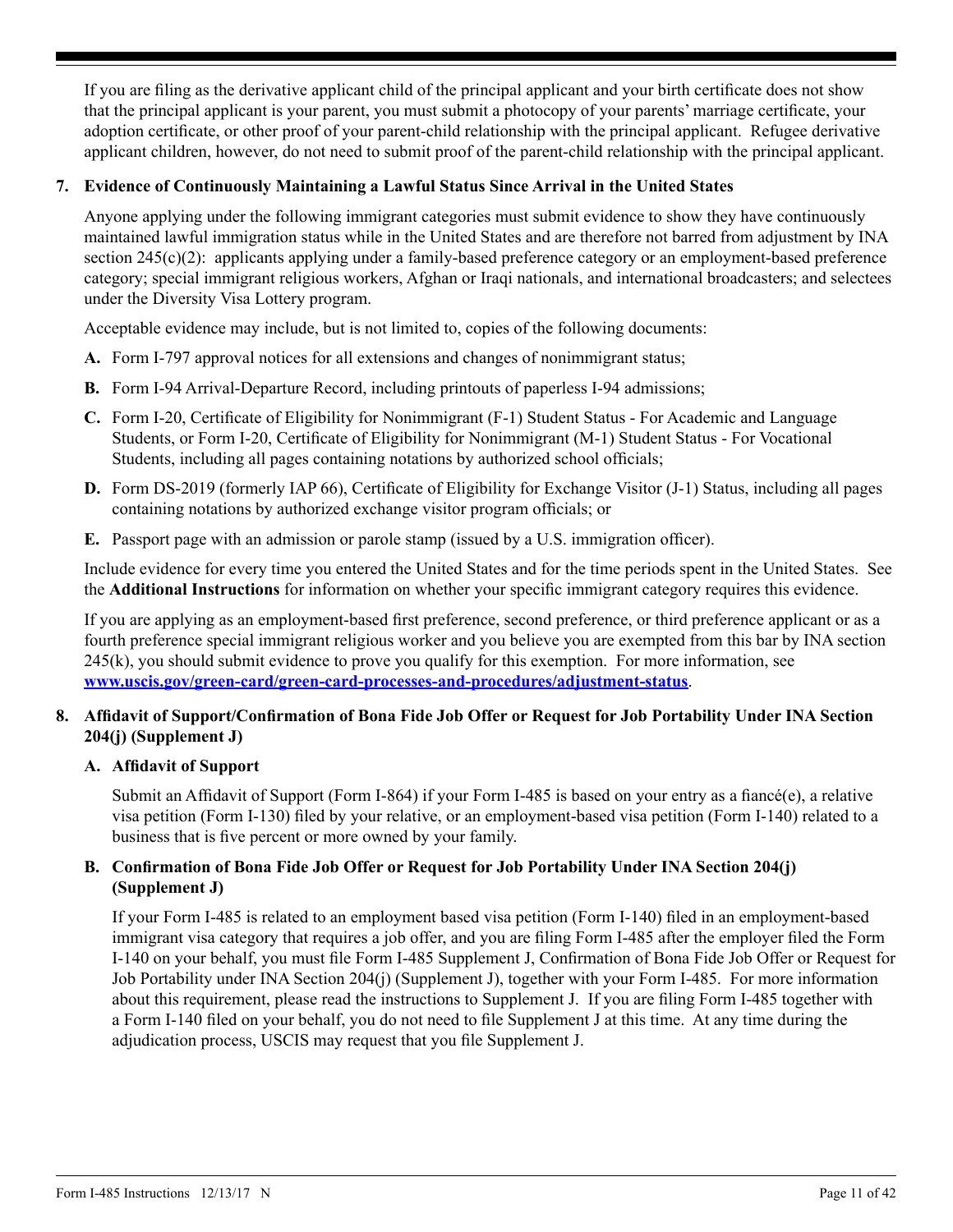**NOTE:** Individuals seeking or granted a National Interest Waiver of the job offer requirement and individuals seeking or granted classification as an alien of extraordinary ability under INA section 203(b)(1)(A) do not need to file Supplement J. Because these employment-based immigrant visa categories are not tied to a specific job offer, individuals seeking or granted classification as an alien of extraordinary ability, or seeking or granted a National Interest Waiver of the job offer requirement, do not have to file Supplement J when filing Form I-485 or to request job portability under INA section 204(j).

If you filed Form I-140 as a self-petitioner, you must intend to work in the occupational field specified in the Form I-140. You must provide a signed statement confirming this intent, unless you are filing Form I-485 together with your Form I-140.

**Job Portability.** If you properly filed Form I-485 and it remains pending with USCIS for 180 days or more after filing, you may be eligible to "port" to a job other than the one offered in the Form I-140. The new job offer must be for a permanent, full-time position in the same or similar occupational classification as the job offered in the Form I-140 that is the basis of your Form I-485. You must file Supplement J in order to request such job portability. For more information, please read the instructions to Supplement J. You may also visit the USCIS website at **www.uscis.gov**.

### **9. Evidence of Financial Support**

In general, you must demonstrate that you are not likely to become a public charge. This means you must show that you will be able to financially support yourself as a lawful permanent resident living indefinitely in the United States. Generally, all immediate relative and family-based adjustment applicants (beneficiaries of Form I-129F, Petition for Alien Fiancé(e), and Form I-130, Petition for Alien Relative) must have a Form I-864. Some employmentbased applicants must also have a Form I-864, Affidavit of Support Under Section 213A of the Act (whether they are beneficiaries of a Form I-140, Immigrant Petition for Alien Worker, or a Form I-360, Petition for Amerasian, Widow(er), or Special Immigrant, if filed in relation to certain employment-based immigrant visa classifications). See the Instructions for Form I-864 to determine when Form I-864 is required and whether an exemption may be available. If you are exempt from the Affidavit of Support requirement, you may need to file Form I-864W, Intending Immigrant's Affidavit of Support Exemption.

For more information about Form I-864 requirements, visit **www.uscis.gov/i-864**. For more information about the Form I-864W, visit **www.uscis.gov/i-864w**. For more information on how receiving public benefits may impact how USCIS determines if you are likely to become a public charge, visit **www.uscis.gov**.

## **10. Report of Medical Examination and Vaccination Record** (Form I-693)

Form I-485 applicants for adjustment of status are required to have a medical examination to show that they are free from health conditions that would make them inadmissible. This does not apply to registry applicants and individuals born under diplomatic immunity in the United States. If you are filing Form I-485 under the nonimmigrant fiancé(e), asylee, or refugee category, see the Form I-693, Report of Medical Examination and Vaccination Record, Instructions for more information on whether you need to submit the full Form I-693 or only certain parts because you already had a medical examination overseas.

Only a USCIS designated civil surgeon can perform this medical examination in the United States. The civil surgeon must document the results of your medical examination on Form I-693. For more information on the medical examination, see the Form I-693 Instructions.

You are **NOT** required to submit Form I-693 at the time you file your adjustment application, but may do so if you wish. Because of the time-limited validity of Form I-693, you may choose to submit your Form I-693 after you file your Form I-485. You may also submit Form I-693 in person at an interview in a USCIS field office, if an interview is required. By waiting to submit Form I-693, you may avoid having to repeat the immigration medical examination.

For more information about Form I-693 requirements, visit **www.uscis.gov/i-693**.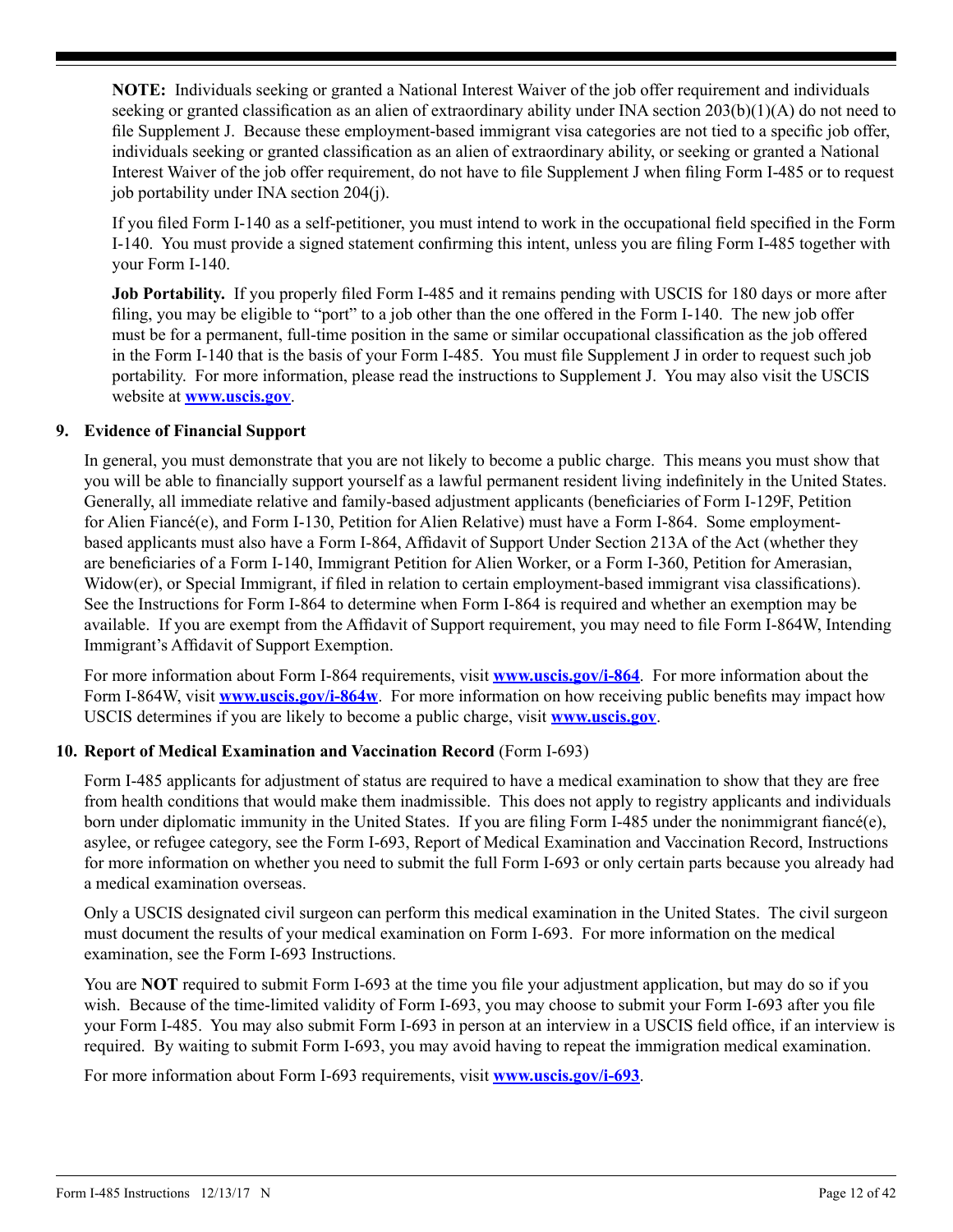### **11. Certified Police and Court Records of Criminal Charges, Arrests, or Convictions**

You must submit certified police and court records for any criminal charges, arrests, or convictions you may have.

- **A.** If you were **EVER** arrested or detained by a law enforcement officer for any reason **anywhere** in the world, including the United States, and no criminal charges were filed, you must submit:
	- **(1)** An original or certified copy of the complete arrest report; and
	- **(2)** Either an official statement by the arresting or detaining agency or prosecutor's office **OR** an applicable court order that indicates the final disposition of your arrest or detention;
- **B.** If you were **EVER** charged for any reason (even if you were not arrested) **anywhere** in the world, including the United States, you must submit:
	- **(1)** An original or certified copy of the complete arrest report; and
	- **(2)** Certified copies of **BOTH** the indictment, information, or other formal charging document **AND** the final disposition of each charge (for example, a dismissal order or acquittal order);
- **C.** If you were **EVER** convicted or placed in an alternative sentencing or rehabilitative program (such as probation, drug treatment, deferred adjudication, or community service program) **anywhere** in the world, including the United States, you must submit:
	- **(1)** An original or certified copy of the complete arrest report;
	- **(2)** Certified copies of the following: the indictment, information, or other formal charging document; any plea agreement, whether in the form of a court filing or recording in a hearing transcript; and the final disposition for each incident (for example, conviction record, deferred adjudication order, probation order); and
	- **(3)** Either an original or certified copy of your probation or parole record showing that you completed the mandated sentence, conditions set for the deferred adjudication, or rehabilitative program OR documentation showing that you completed the alternative sentencing or rehabilitative program; or
- **D.** If you **EVER** had any arrest or conviction vacated, set aside, sealed, expunged, or otherwise removed from your record **anywhere** in the world, you must submit:
	- **(1)** An original or certified copy of the complete arrest report; the indictment, information, or other formal charging document; any plea agreement, whether in the form of a court filing or recording in a hearing transcript; and the final disposition for each incident (for example, conviction record, deferred adjudication order, probation order); and
	- **(2)** A certified copy of the court order vacating, setting aside, sealing, expunging, or otherwise removing the arrest or conviction.

You must disclose all arrests and charges, even if the arrest occurred when you were a minor. An adjudication of juvenile delinquency is not a "conviction" under U.S. immigration law, but a juvenile can be charged as an adult for an offense committed while a juvenile. If you were convicted as an adult, there is a conviction, regardless of whether you were tried before a criminal court or a juvenile court. An adjudication of juvenile delinquency could also be relevant to the exercise of discretion. If you claim that an arrest resulted in adjudication of delinquency, and not in a conviction, you must submit a copy of the court document that establishes this fact.

In general, you do **not** need to submit documentation relating to traffic fines and incidents that did not involve an actual physical arrest if the penalty was only a fine of less than \$500 or points on your driver's license. However, you must submit such documentation if the traffic incident resulted in criminal charges or involved alcohol, drugs, or injury to a person or property.

If you are not able to obtain certified copies of any court disposition relating to **Items 11.A. - 11.D.**, please submit:

- **A.** An explanation of why the documents are not available, including (if possible) a certificate from the custodian of the documents explaining why the documents are not available;
- **B.** Any secondary evidence that shows the disposition of the case; or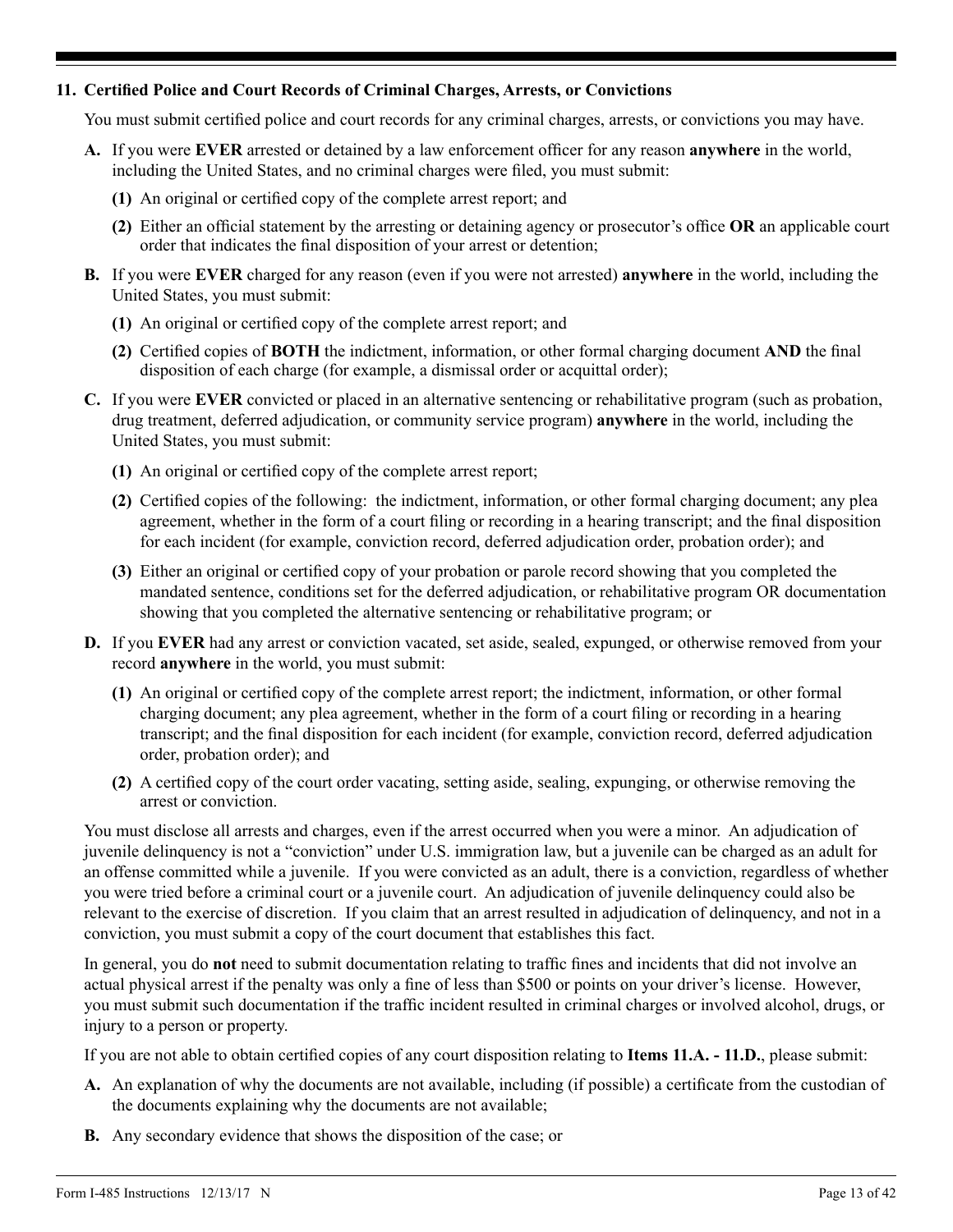**C.** If secondary evidence is also not available, one or more written statements, signed under penalty of perjury under 28 U.S.C. section 1746, by someone who has personal knowledge of the disposition.

## **12. Waiver of Inadmissibility**

If you are inadmissible to the United States based on one or more grounds of inadmissibility outlined in INA section 212(a), you cannot adjust status unless you qualify for a waiver of inadmissibility or other form of relief. Whether or not you qualify for a waiver or other form of relief depends on the grounds of inadmissibility that apply to you and the specific immigrant category you are applying under.

If USCIS (or the Immigration Court, if you are in deportation, exclusion, or removal proceedings) determines that none of the grounds of inadmissibility apply to you, then you are admissible to the United States and there is no need for you to file a waiver of inadmissibility or other form of relief.

If USCIS (or the Immigration Court, if you are in deportation, exclusion, or removal proceedings) determines that a ground of inadmissibility does apply to you, you may need to seek a waiver or other form of relief that would eliminate the inadmissibility.

You can learn more about waivers and other forms of relief by reading the Instructions for Form I-601, Application for Waiver of Grounds of Inadmissibility, at **www.uscis.gov/I-601**, and Form I-212, Application for Permission to Reapply for Admission into the United States After Deportation or Removal, at **www.uscis.gov/I-212**. Refugee and asylee applicants for adjustment of status should also see Form I-602, Application by Refugee for Waiver of Grounds of Excludability, at **www.uscis.gov/I-602**.

## **13. Documentation Regarding J-1 or J-2 Exchange Visitor Status**

If you previously held or currently hold J-1 (principal) or J-2 (dependent) nonimmigrant exchange visitor status, you must submit copies of all relevant Forms IAP-66 and/or Forms DS-2019, Certificate of Eligibility for Exchange Visitor (J-1) Status, ever issued to you (if available). You must also submit copies of all available J-1 or J-2 nonimmigrant visas issued to you, and copies of all available Form I-94 and passport pages with entry stamps showing your admission to the United States in J-1 or J-2 status.

In addition, if your J status made you subject to the 2-year foreign residence requirement of INA section 212(e), you must submit documentation to show that you complied with the foreign residence requirement, have been granted a waiver of the requirement before filing Form I-485, or were issued a favorable waiver recommendation letter from DOS before filing Form I-485. You can show you complied with the requirement by submitting evidence to prove you resided in the appropriate home country for at least two years since your exchange visitor program ended. For information about waiver of the requirement, see the Instructions for Form I-612, Application for Waiver of the Foreign Residence Requirement.

## **14. Waiver of Diplomatic Rights, Privileges, Exemptions, and Immunities**

If you currently hold A, G, or E nonimmigrant status and you enjoy certain diplomatic privileges and immunities as a result of that status, you must submit Form I-508, Application for Waiver of Rights, Privileges, Exemptions and Immunities (and Form I-508F for French nationals) with your Form I-485. In addition, if you have A, G, or NATO nonimmigrant status, you must file Form I-566, Interagency Record of Request - A, G or NATO Dependent Employment Authorization or Change/Adjustment to/from A, G or NATO Status, with your Form I-485.

## **What Is the Filing Fee?**

The filing fee for Form I-485 is **\$1,140**.

If you are **13 years of age or younger** and:

- **1.** Are filing **with** a parent's Form I-485, the filing fee for Form I-485 is **\$750**; or
- **2.** Are filing **without** a parent's Form I-485, the filing fee for Form I-485 is **\$1,140**.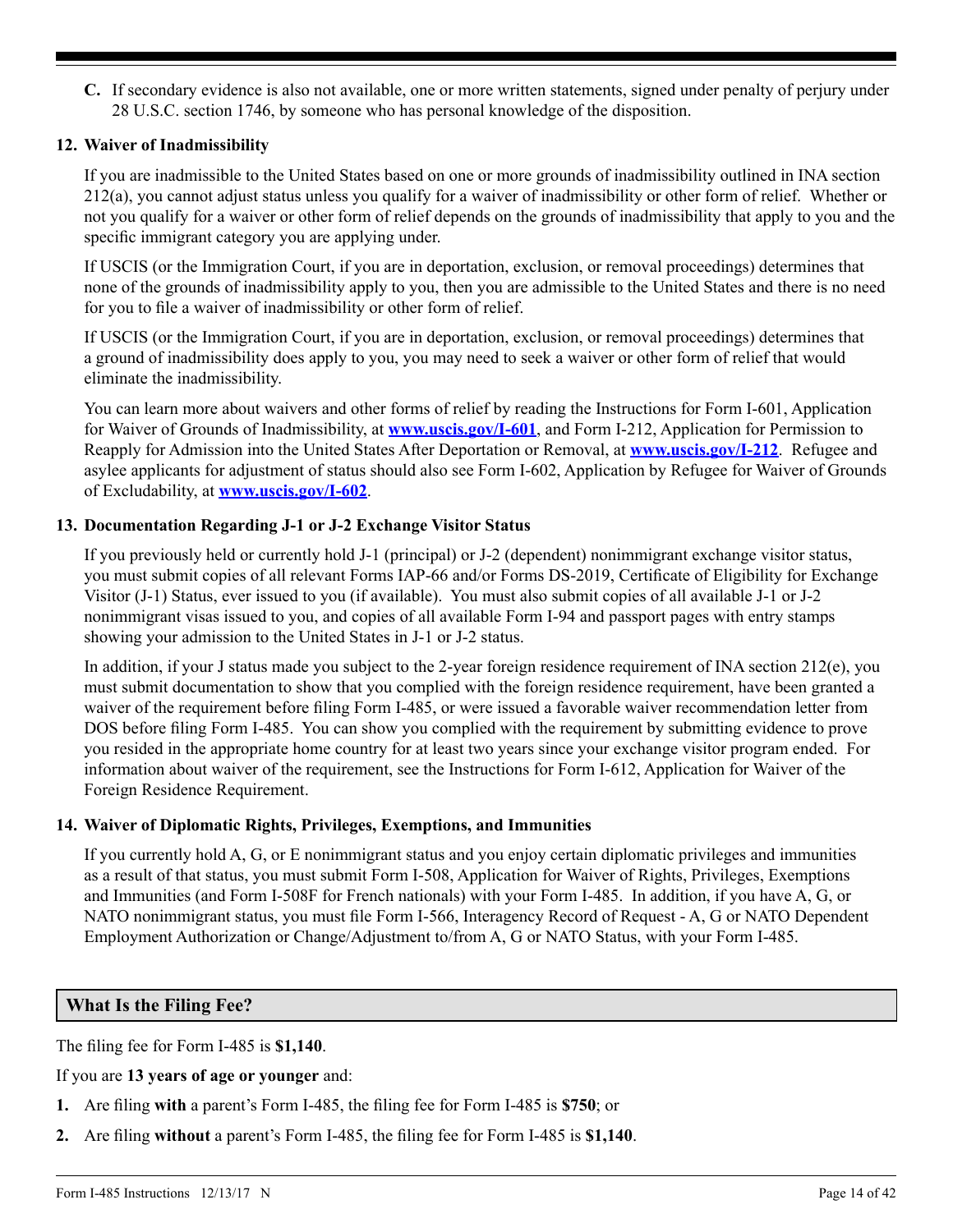<span id="page-14-0"></span>A biometric services fee of **\$85** is also required for applicants between 14 and 79 years of age.

If you are **79 years of age or older**, you do not need to pay a biometric services fee. However, you still must appear for your scheduled biometrics collection appointment.

If you are **13 years of age or younger**, you do not need to pay a biometric services fee. However, you still must appear for your scheduled biometrics collection appointment. If you turn 14 years of age while your application is pending, you will then have to pay an **\$85** biometric services fee before USCIS will adjudicate your application.

You do not need to pay either the Form I-485 filing fee or biometric services fee if:

- **1.** You are a refugee adjusting status under INA section 209(a). Refugees are automatically exempt from paying the Form I-485 filing fee and biometric services fee and are not required to demonstrate an inability to pay;
- **2.** You qualify for and receive a fee waiver based on your inability to pay. If you believe you are eligible for a fee waiver under 8 CFR 103.7(c), complete Form I-912, Request for Fee Waiver (or a written request), and submit it and any required evidence of your inability to pay the filing fee with this application. You can review the fee waiver guidance at **www.uscis.gov/feewaiver**; or
- **3.** You are in deportation, exclusion, or removal proceedings before an Immigration Judge, and the Immigration Judge waives your application fee. See 8 CFR 1003.24. If you believe you are eligible for a fee waiver, file a written request with the Immigration Judge, along with any required evidence of your inability to pay the filing fee. For additional information on filing a request for a fee waiver, see the Immigration Court Practice Manual at **[www.justice.](http://www.justice.gov/eoir/office-chief-immigration-judge-0) [gov/eoir/office-chief-immigration-judge-0](http://www.justice.gov/eoir/office-chief-immigration-judge-0)**.

**NOTE:** The filing fee and biometric services fee are not refundable, regardless of any action USCIS (or an Immigration Judge if you are in deportation, exclusion, or removal proceedings) takes on this application. **DO NOT MAIL CASH**. You must submit all fees in the exact amounts.

### **Use the following guidelines when you prepare your checks or money orders for the Form I-485 filing fee and biometric services fee:**

- **1.** The check or money order must be drawn on a bank or other financial institution located in the United States and must be payable in U.S. currency; **and**
- **2.** Make the checks or money orders payable to **U.S. Department of Homeland Security**.

**NOTE:** Spell out U.S. Department of Homeland Security; do not use the initials "USDHS" or "DHS."

**Notice to Those Making Payment by Check.** If you send us a check, USCIS will convert it into an electronic funds transfer (EFT). This means we will copy your check and use the account information on it to electronically debit your account for the amount of the check. The debit from your account will usually take 24 hours and your bank will show it on your regular account statement.

You will not receive your original check back. We will destroy your original check, but will keep a copy of it. If USCIS cannot process the EFT for technical reasons, you authorize us to process the copy in place of your original check. If your check is returned as unpayable, USCIS will re-submit the payment to the financial institution one time. If the check is returned as unpayable a second time, we will reject your application and charge you a returned check fee.

## **How To Check If the Fees Are Correct**

Form I-485's filing fee and biometric services fee are current as of the edition date in the lower left corner of this page. However, because USCIS fees change periodically, you can verify that the fees are correct by following one of the steps below.

- **1.** Visit the USCIS website at **www.uscis.gov**, select "FORMS," and check the appropriate fee; or
- **2.** Call the USCIS National Customer Service Center at **1-800-375-5283** and ask for fee information. For TTY (deaf or hard of hearing) call: **1-800-767-1833**.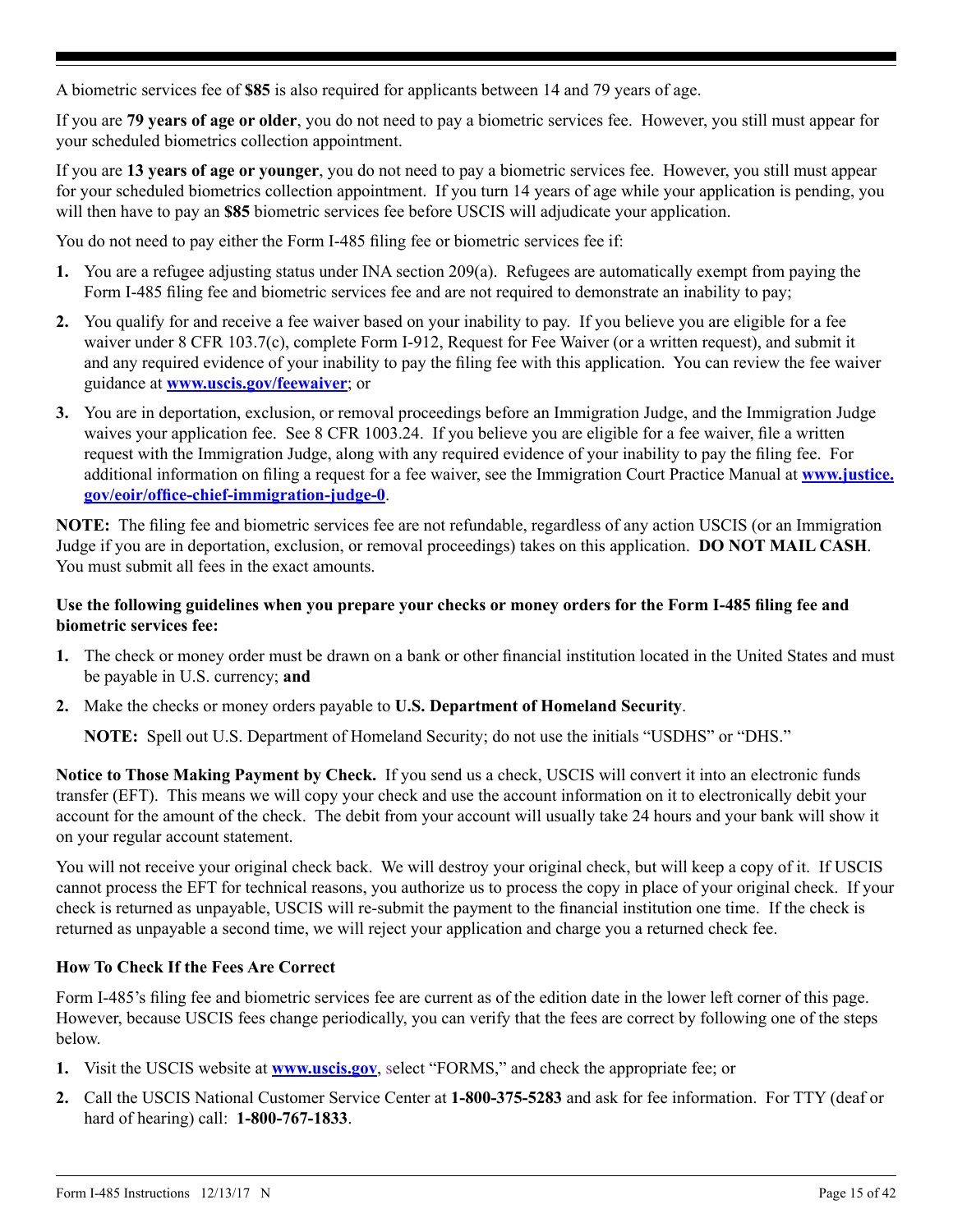### <span id="page-15-0"></span>**Filing Form I-485 with Forms I-765 and I-131**

If you properly file Form I-485 and pay the required fees, you may file Form I-765 and Form I-131 without paying additional fees. You may file these forms together, or if you choose to file Form I-765 or Form I-131 separately, you must also submit a copy of your I-797C, Notice of Action, receipt as evidence that you filed and paid for Form I-485.

## **Where To File?**

Please see our website at **www.uscis.gov/i-485** or call our National Customer Service Center at **1-800-375-5283** for the most current information about where to file this application. For TTY (deaf or hard of hearing) call: **1-800-767-1833**.

If you are in proceedings in Immigration Court (that is, if you have been served with Form I-221, Order to Show Cause and Notice of Hearing; Form I-122, Notice to Applicant for Admission Detained for Hearing Before an Immigration Judge; Form I-862, Notice to Appear; or Form I-863, Notice of Referral to Immigration Judge, that U.S. Department of Homeland Security (DHS) filed with the Immigration Court), you should file this application with the appropriate Immigration Court. The DHS attorney will provide you with Pre-Order Filing Instructions regarding background and security investigations. You must also submit a copy to USCIS. Please see our website at **[www.uscis.gov/laws/](http://www.uscis.gov/laws/immigration-benefits-eoir-removal-proceedings) [immigration-benefits-eoir-removal-proceedings](http://www.uscis.gov/laws/immigration-benefits-eoir-removal-proceedings)** or call our National Customer Service Center for the most current information about where to file the copy of the application that you file with the Immigration Court.

## **Address Change**

An applicant who is not a U.S. citizen must notify USCIS of his or her new address within 10 days of moving from his or her previous residence. For information on filing a change of address, go to the USCIS website at **[www.uscis.gov/](http://www.uscis.gov/addresschange ) [addresschange](http://www.uscis.gov/addresschange )** or contact the USCIS National Customer Service Center at **1-800-375-5283**. For TTY (deaf or hard of hearing) call: **1-800-767-1833**.

**If you are already in proceedings in Immigration Court, you must also notify the Immigration Court on EOIR Form 33/IC, Alien's Change of Address Form/Immigration Court, of any changes of address within five days of the change in address.** The EOIR Form 33/IC is available on the EOIR website at **www.justice.gov/eoir/formslist.htm**.

**NOTE:** Do not submit a change of address request to the USCIS Lockbox facilities because the Lockbox does not process change of address requests.

## **Processing Information**

**You must be physically present in the United States and provide a United States address to file this application.**

**USCIS will reject any application that is not signed or accompanied by the correct filing fee and will send you a notice that your Form I-485 is incomplete.** You may fix the problem and resubmit Form I-485. Form I-485 is not considered properly filed until USCIS accepts it.

**Initial Processing.** Once USCIS accepts your application we will check it for completeness. If you do not completely fill out this application, you will not establish a basis for your eligibility and USCIS may reject or deny your application.

**Requests for More Information.** We may request that you provide more information or evidence to support your application. We may also request that you provide the originals of any copies you submit. If USCIS or the Immigration Court requests an original document from you, it will be returned to you after USCIS or the Immigration Court determines it no longer needs your original.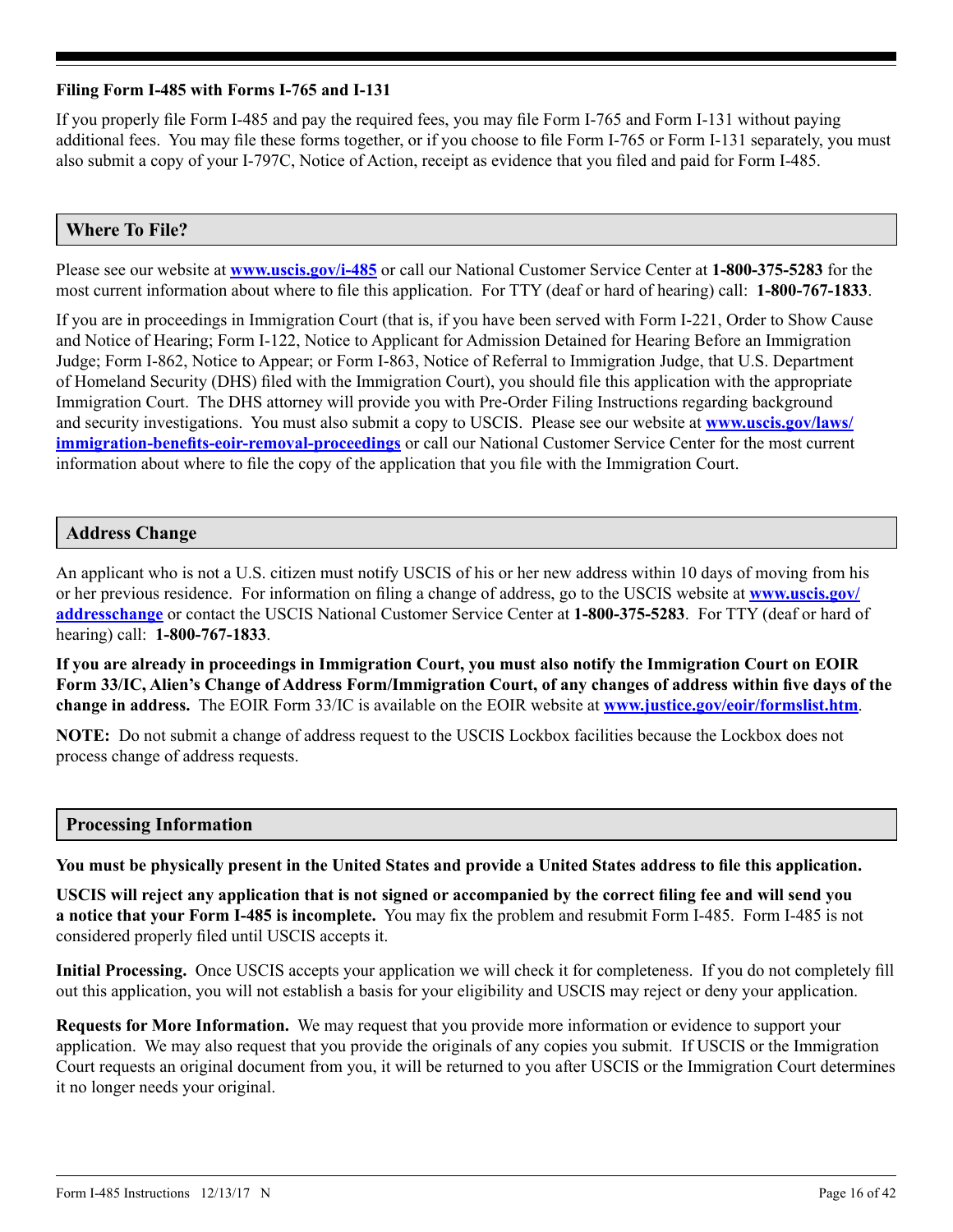<span id="page-16-0"></span>**Requests for Interview.** We may request that you appear at a USCIS office for an interview based on your application. At the time of any interview or other appearance at a USCIS office, we may require that you provide your fingerprints, photograph, and/or signature to verify your identity and/or update background and security checks.

**Decision.** The decision on Form I-485 involves a determination of whether you have established eligibility for the immigration benefit you are seeking. USCIS will notify you of the decision in writing.

## **If You Leave the United States While Your Application Is Pending**

**If you are applying for adjustment of status under INA section 245**, and you travel anywhere outside the United States (including brief visits to Canada or Mexico) while your application is pending, USCIS will deny your Form I-485 unless:

- **1.** Before you leave the United States, you obtain a grant of advance parole by filing Form I-131, you depart and return to a U.S. port of entry while the Advance Parole Document is valid, and you are paroled into the United States upon your return; or
- **2.** You are an H, L, V, or K3/K4 nonimmigrant who is maintaining lawful nonimmigrant status and you return with a valid H, L, V, or K3/K4 nonimmigrant visa.

**If you are applying for adjustment of status under INA section 209** because you were admitted as a refugee or granted asylum, you may travel abroad and return to the United States with a refugee travel document. You may obtain a refugee travel document by filing Form I-131 as specified in the Form I-131 Instructions. However, see Form I-131 Instructions for a travel warning regarding voluntary re-availment.

**If you are applying for registry under INA section 249 and 8 CFR 249**, you do not abandon your registry application by traveling abroad while it is pending. However, if you do not obtain an Advance Parole Document, you may not be able to return lawfully to the United States. You may obtain an Advance Parole Document by filing Form I-131 as specified in the Form I-131 Instructions.

## **Individuals With Disabilities and/or Impairments**

USCIS is committed to providing reasonable accommodations for qualified individuals with disabilities and/or impairments that will help them fully participate in USCIS programs and benefits. Reasonable accommodations vary with each disability and/or impairment. They may involve modifications to practices or procedures. There are various types of reasonable accommodations that USCIS may offer. Examples include but are not limited to:

- **1.** If you are deaf or hard of hearing, USCIS may provide you with a sign-language interpreter at an interview or other immigration benefit-related appointment;
- **2.** If you are blind or have low vision, USCIS may permit you to take a test orally rather than in writing; or
- **3.** If you are unable to travel to a designated USCIS location for an interview, USCIS may visit you at your home or a hospital.

If you believe that you need USCIS to accommodate your disability and/or impairment, select "Yes" and then any applicable box in **Part 9.**, **Item Numbers 2.a. - 2.c.** that describes the nature of your disabilities and/or impairments. Also, describe the types of accommodations you are requesting on the lines provided. If you are requesting a signlanguage interpreter, indicate for which language. If you need extra space to complete this section, use the space provided in **Part 14. Additional Information**.

**NOTE:** All domestic USCIS facilities meet the Accessibility Guidelines of the Americans with Disabilities Act, so you do not need to contact USCIS to request an accommodation for physical access to a domestic USCIS office. However, in **Part 9.** of this application, you can indicate whether you use a wheelchair. This will allow USCIS to better prepare for your visit.

**NOTE:** USCIS also ensures that limited English proficient (LEP) individuals are provided meaningful access at an interview or other immigration benefit-related appointment, unless otherwise prohibited by law. LEP individuals may bring a qualified interpreter to the interview.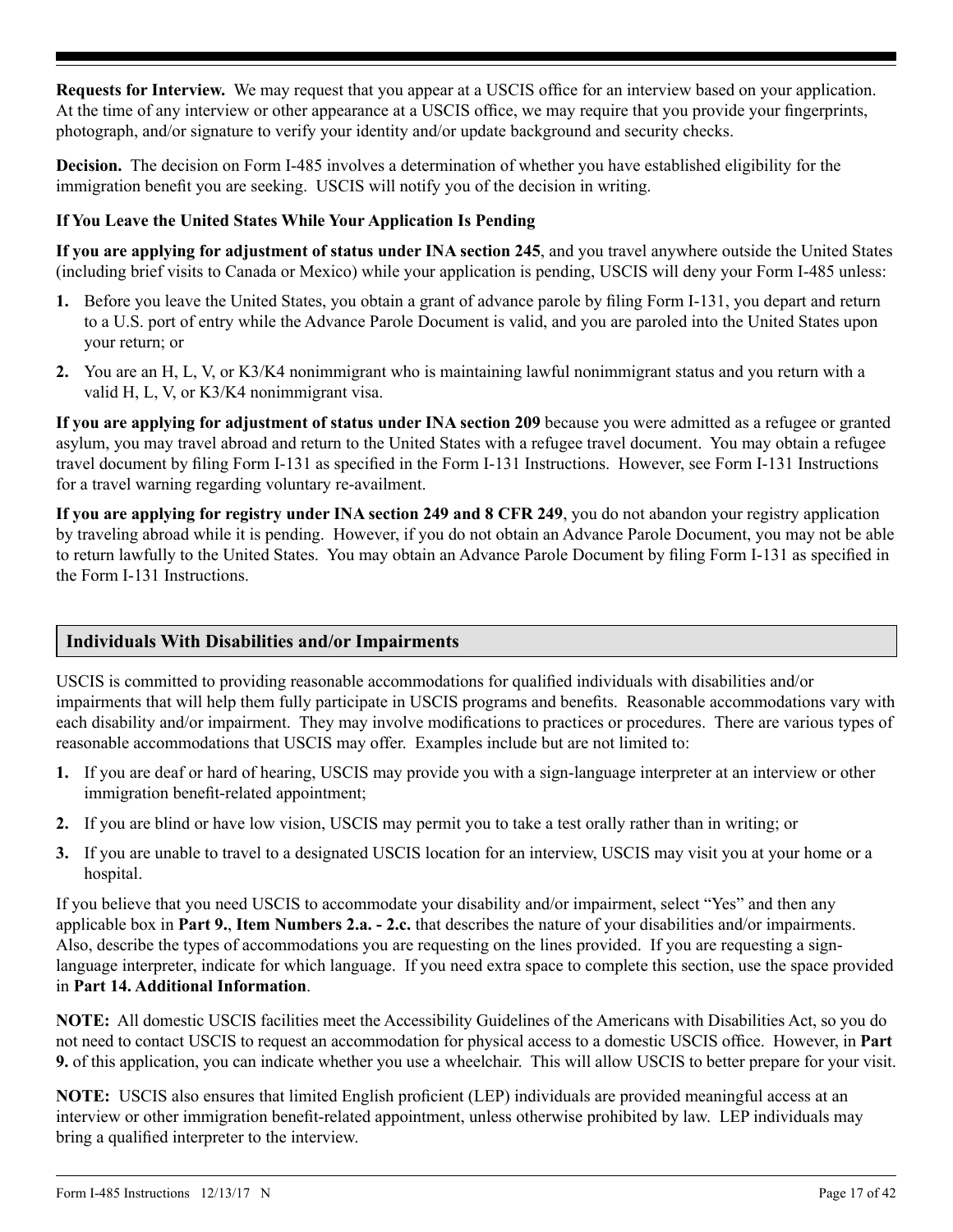<span id="page-17-0"></span>USCIS considers requests for reasonable accommodations on a case-by-case basis, and we will make our best efforts to reasonably accommodate your disabilities and/or impairments. USCIS will not exclude you from participating in USCIS programs or deny your application because of your disabilities and/or impairments. Requesting and/or receiving an accommodation will not affect your eligibility for an immigration benefit.

**For hearings before the Immigration Court:** The Immigration Court is committed to addressing the needs of individuals with disabilities and/or impairments. If your case is pending before the Immigration Court, you should notify the court of any such need before your first hearing with an immigration judge. The Immigration Court considers all requests to address such needs on a case-by-case basis.

Interpreters are provided at government expense to individuals whose command of the English language is inadequate to fully understand and participate in removal proceedings. In general, the Immigration Court endeavors to accommodate the language needs of all respondents and witnesses. The Immigration Court will arrange for an interpreter both during the individual calendar hearing and, if necessary, the master calendar hearing.

## **USCIS Forms and Information**

To ensure you are using the latest version of this application, visit the USCIS website at **www.uscis.gov** where you can obtain the latest USCIS forms and immigration-related information. If you do not have Internet access, you may order USCIS forms by calling the Forms Request Line at **1-800-870-3676**. You may also obtain forms and information by calling the USCIS National Customer Service Center at **1-800-375-5283**. For TTY (deaf or hard of hearing) call: **1-800-767-1833**.

Instead of waiting in line for assistance at your local USCIS office, you can schedule an appointment online at **www.uscis.gov**. Select "Schedule an Appointment" and follow the screen prompts to set up your appointment. Once you finish scheduling an appointment, the system will generate an appointment notice for you.

## **Penalties**

If you knowingly and willfully falsify or conceal a material fact or submit a false document with your Form I-485, we will deny your Form I-485 and may deny any other immigration benefit. In addition, you will face severe penalties provided by law and may be subject to criminal prosecution.

## **USCIS Compliance Review and Monitoring**

By signing this application, you have stated under penalty of perjury (28 U.S.C. section 1746) that all information and documentation submitted with this application are complete, true, and correct. You also authorize the release of any information from your records that USCIS may need to determine your eligibility for the immigration benefit you are seeking and consent to USCIS verifying such information.

DHS has the authority to verify any information you submit to establish eligibility for the immigration benefit you are seeking at any time. USCIS' legal authority to verify this information includes, but is not limited to, 8 U.S.C. 1101 et seq, 8 CFR parts 1.1 et seq, as amended, and the related public laws and regulations. To ensure compliance with applicable laws and authorities, USCIS may verify information before or after your case is decided.

Agency verification methods may include, but are not limited to: review of public records and information; contact via written correspondence, the Internet, facsimile, other electronic transmission, or telephone; unannounced physical site inspections of residences and locations of employment; and interviews. USCIS will use information obtained through verification to assess your compliance with the laws and to determine your eligibility for an immigration benefit.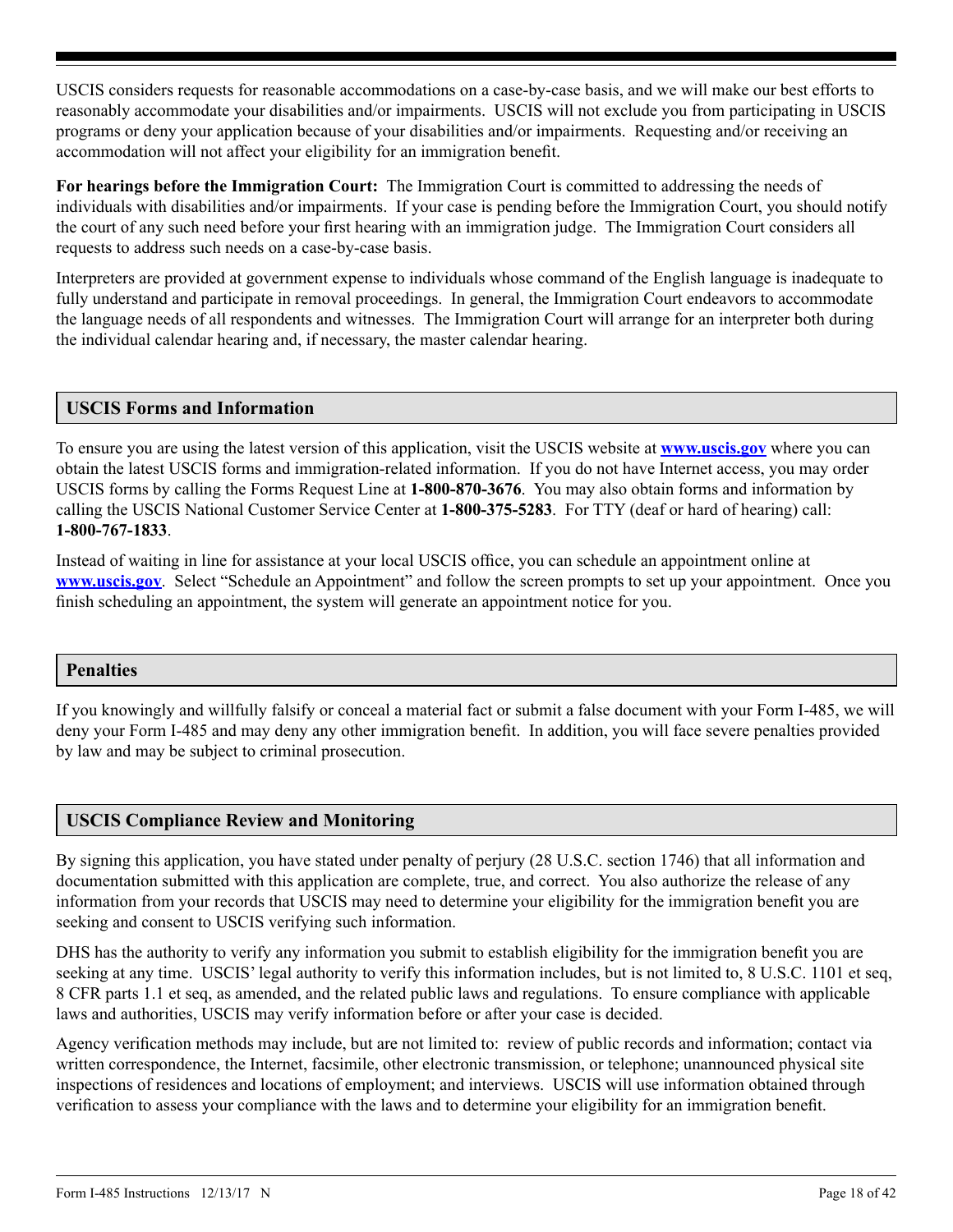<span id="page-18-0"></span>Subject to the restrictions under 8 CFR 103.2(b)(16), USCIS will provide you with an opportunity to address any adverse or derogatory information that may result from a USCIS compliance review, verification, or site visit after a formal decision is made on your case or after the agency has initiated an adverse action which may result in rescission or termination of lawful permanent resident status.

### **USCIS Privacy Act Statement**

**AUTHORITIES:** The information requested on this application, and the associated evidence, is collected under INA sections 101 et seq., as amended, and related public laws and regulations.

**PURPOSE:** The primary purpose for providing the requested information on this application is to determine if you have established eligibility to adjust status to that of a permanent resident of the United States or register permanent residence. DHS will use the information you provide to grant or deny your application to adjust status to lawful permanent resident.

**DISCLOSURE:** The information you provide is voluntary. However, failure to provide the requested information, and any requested evidence, may delay a final decision in your case or result in denial of your application.

**ROUTINE USES:** DHS may share the information you provide on this application with other Federal, state, local, and foreign government agencies and authorized organizations. DHS follows approved routine uses described in the associated published system of records notices [DHS/USCIS-007 - Benefits Information System and DHS/USCIS-001 - Alien File, Index, and National File Tracking System of Records] which you can find at **www.dhs.gov/privacy**. DHS may also share the information, as appropriate, for law enforcement purposes or in the interest of national security.

### **Paperwork Reduction Act**

An agency may not conduct or sponsor an information collection, and a person is not required to respond to a collection of information, unless it displays a currently valid Office of Management and Budget (OMB) control number. The public reporting burden for this collection of information is estimated at 6 hours and 15 minutes per response, including the time for reviewing instructions, gathering the required documentation and information, completing the application, preparing statements, attaching necessary documentation, and submitting the application. The collection of biometrics is estimated to require 1 hour and 10 minutes. Send comments regarding this burden estimate or any other aspect of this collection of information, including suggestions for reducing this burden, to: U.S. Citizenship and Immigration Services, Regulatory Coordination Division, Office of Policy and Strategy, 20 Massachusetts Ave NW, Washington, DC 20529-2140; OMB No. 1615-0023. **Do not mail your completed Form I-485 to this address.**

#### **Checklist**

I have signed Form I-485 in **Part 10.**, **Item Number 6.a.**

I have included the appropriate filing fee and biometric services fee (if applicable), if not exempted or waived.

I have read these Instructions and the following **Additional Instructions** (if any) relating to my specific immigrant category.

I have included all of the required documentation listed in these Instructions and in the following **Additional Instructions** (if any) relating to my specific immigrant category.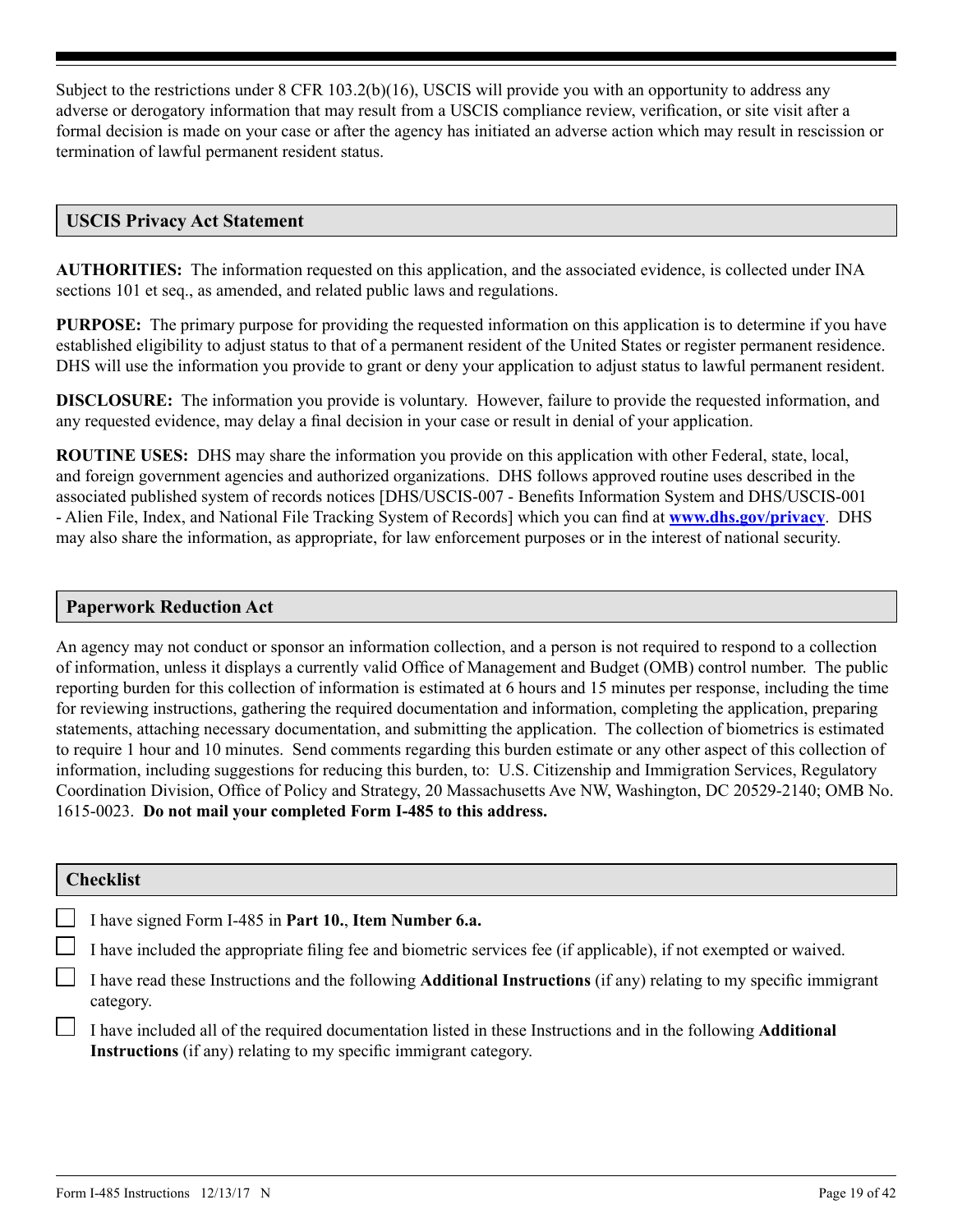### <span id="page-19-0"></span>**Additional Instructions**

The purpose of these additional instructions is to provide more specific information on each immigrant category. You must read the additional instructions that apply to your specific immigrant category as well as the previous main instructions for Form I-485. If your immigrant category is not discussed here, it is because there are no additional instructions for that category.

### **Additional Instructions for Family-Based Applicants**

### *Immediate relative of a U.S. citizen (Form I-130, Petition for Alien Relative)*

Immediate relatives of U.S. citizens include the following relatives of U.S. citizens: spouses, unmarried children under 21 years of age, and parents (if the U.S. citizen is 21 years of age or older).

Immediate relatives do not have to wait until Form I-130 is approved to file Form I-485. You may file your Form I-485 together with your Form I-130, while Form I-130 is pending, or after your Form I-130 is approved. Immediate relatives always have a visa available once Form I-130 is approved.

Derivative applicants are not allowed in this category.

## *Other relative of a U.S. citizen or relative of a lawful permanent resident under the family-based preference categories (Form I-130)*

Family-based preference categories include: unmarried sons and daughters (21 years of age and older) of U.S. citizens; spouses, unmarried children (under 21 years of age) and unmarried sons and daughters (21 years of age and older) of lawful permanent residents; married sons and daughters of U.S. citizens; and brothers and sisters of U.S. citizens (if the U.S. citizen is 21 years of age or older).

If a visa is immediately available, applicants filing under a family-based preference immigrant category do not have to wait until Form I-130 is approved to file Form I-485. If a visa is immediately available, you may file your Form I-485 together with your Form I-130, while Form I-130 is pending, or after your Form I-130 is approved. Otherwise, you may file your Form I-485 only after your Form I-130 is approved and a visa is immediately available. See the **When Should I File Form I-485** section for more information.

## *Person admitted to the United States as a fiancé(e) or child of a fiancé(e) of a U.S. citizen (Form I-129F) (K-1/K-2 nonimmigrant)*

Nonimmigrant fiancé(e) beneficiaries of Form I-129F always have a visa available, but may file Form I-485 only after marrying the U.S. citizen (Form I-129F petitioner) within the requisite 90-day period after admission to the United States on a K-1 visa.

In addition to the evidence listed in the **What Evidence Must You Submit with Form I-485** section, you must submit a copy of the marriage certificate to show that the K-1 nonimmigrant fiancé(e) married the U.S. citizen (Form I-129F petitioner) in the 90-day period. This additional requirement applies to both K-1 principal and K-2 derivative applicants.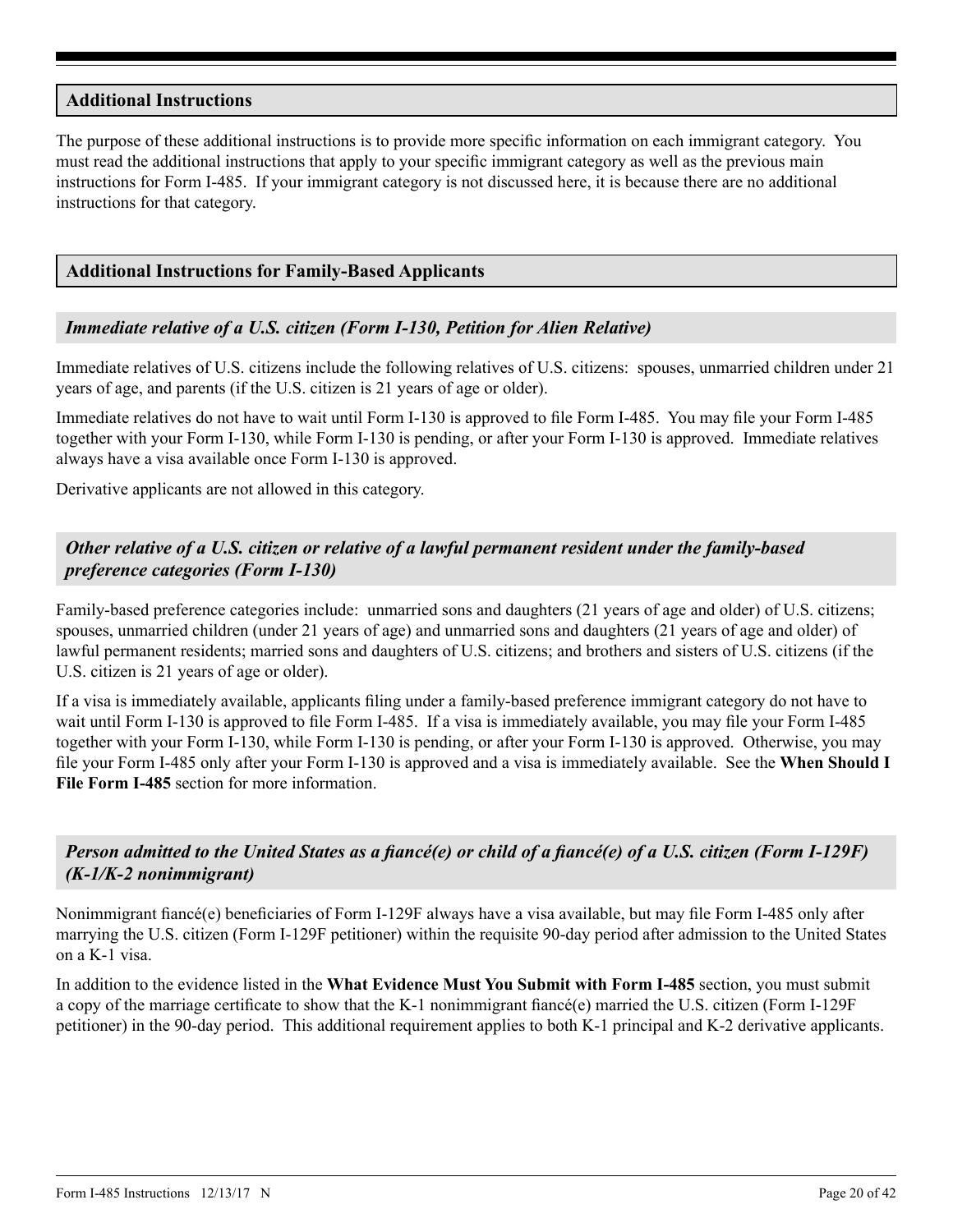## <span id="page-20-0"></span>*Widow or widower of a U.S. citizen*

If you are the widow(er) of a deceased individual who was a U.S. citizen at the time of death, you may be eligible to file Form I-485.

If your deceased citizen spouse did not file Form I-130 for you before dying, you may file Form I-360 as long as you file Form I-360 no more than two years after the date your spouse died. You do not have to wait until Form I-360 is approved to file Form I-485. You may file your Form I-485 together with your Form I-360, while your Form I-360 is pending, or after your Form I-360 is approved. Widow(er)s always have a visa available once Form I-360 is approved.

Your deceased citizen spouse may have filed Form I-130 for you before dying. In this case, you may file Form I-485 while Form I-130 is pending or after it is approved. If Form I-130 is approved, it will be considered an approved Form I-360.

When filing your Form I-485, you should provide a copy of the Form I-797 Approval Notice or Receipt for the Form I-130 filed on your behalf or the Form I-360 you filed (unless you are filing Form I-360 together with your Form I-485). See the **When Should I File Form I-485** section above for more information.

## *VAWA self-petitioner (Form I-360)*

You may file under this category if you are the victim of battery or extreme cruelty by a U.S. citizen or lawful permanent resident who is your spouse (or former spouse) or parent, OR if you are the victim of battery or extreme cruelty by a U.S. citizen who is your son or daughter and is at least 21 years of age. Special confidentiality protections (described at 8 U.S.C. section 1367) apply to you as the VAWA self-petitioner. 8 U.S.C. section 1367 provides two forms of critical protection for VAWA self-petitioners. The first form of protection is a prohibition on adverse determinations against the victim based on information provided solely by their abuser and other prohibited sources. The second form of protection is a prohibition on disclosure of any information about the victim to third parties, except in certain very limited circumstances.

If a visa is immediately available, applicants filing as VAWA self-petitioners do not have to wait until Form I-360 is approved to file Form I-485. If a visa is immediately available, you may file your Form I-485 together with your Form I-360, while your Form I-360 is pending, or after your Form I-360 is approved. Otherwise, you may file your Form I-485 only after your Form I-360 is approved and a visa is immediately available. See the **When Should I File Form I-485**  section above for more information.

**NOTE:** VAWA-based applicants for adjustment of status are exempt from Affidavit of Support requirements; however, each applicant must include Form I-864W with the adjustment application.

**NOTE:** USCIS will not accept requests for Change of Address submitted online, mailed to USCIS Lockbox facilities, or by telephonic requests at the National Customer Service Center for adjustment of status applications filed by VAWA selfpetitioners. For information on filing a change of address go to the USCIS website at **www.uscis.gov/addresschange** or contact the USCIS National Customer Service Center at **1-800-375-5283**. For TTY (deaf or hard of hearing) call: **1-800-767-1833**.

## **Derivative Applicants**

Children of principal applicants may file as derivative applicants. However, you may not file as a derivative if the principal applicant is a self-petitioning parent of an abusive U.S. citizen son or daughter.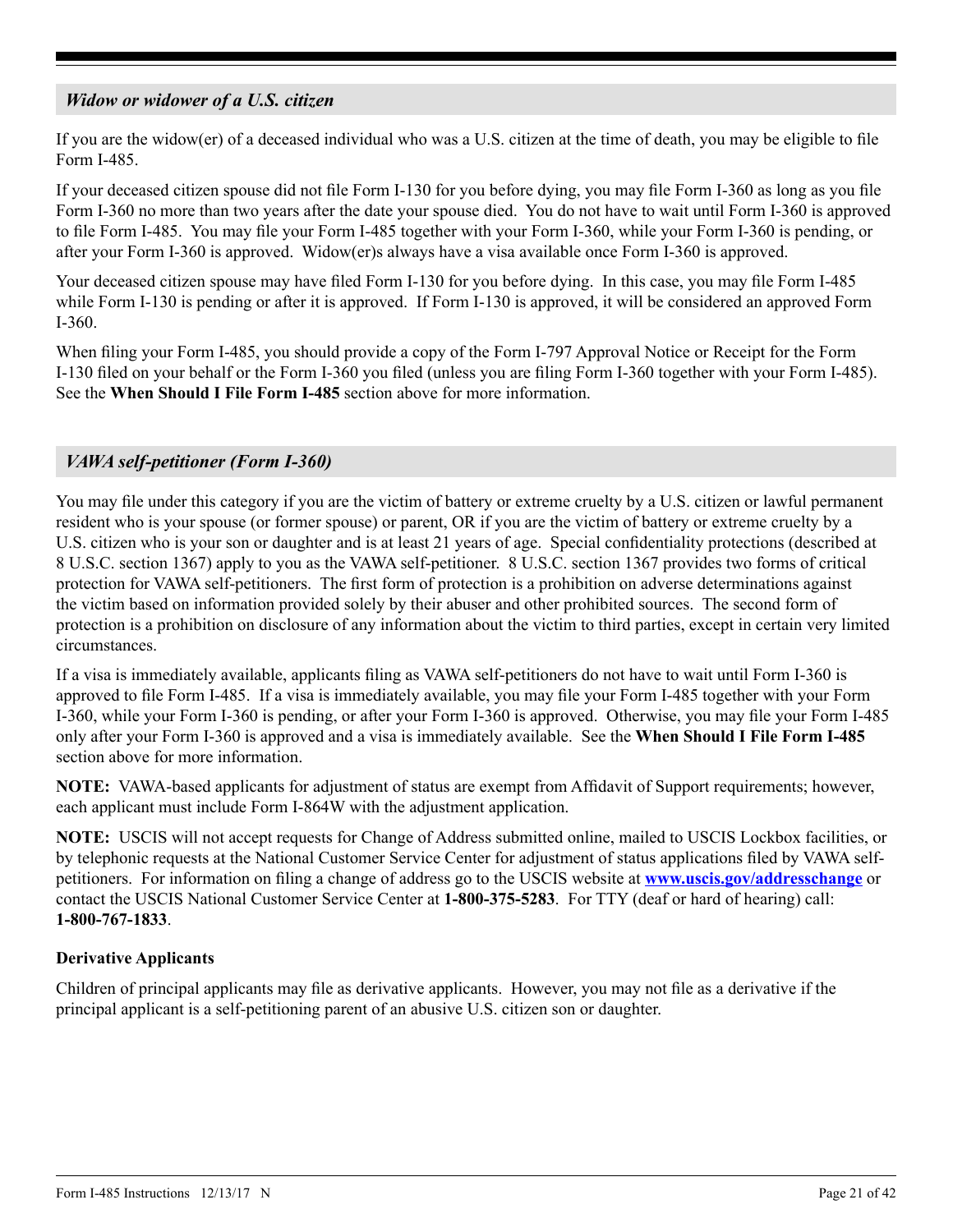## **Additional Instructions for Employment-Based Applicants**

## *Alien worker (Form I-140, Immigrant Petition for Alien Worker)*

This category applies to the following employment-based immigrant preference classifications: first preference - including foreign nationals with extraordinary ability, outstanding professors and researchers, or certain multinational executives and managers; second preference -- members of the professions holding advanced degrees or foreign nationals of exceptional ability; and third preference -- skilled workers, professionals, and other workers.

If a visa is immediately available, an applicant in the employment-based preference immigrant category does not have to wait until Form I-140 is approved to file Form I-485. If a visa is immediately available, you may file your Form I-485 together with your Form I-140, while your Form I-140 is pending, or after your Form I-140 is approved. Otherwise, you may file your Form I-485 only after your Form I-140 is approved and a visa is immediately available. See the **When Should I File Form I-485** section above for more information.

### **Evidence of Financial Support**

In general, if you are filing Form I-485 based on employment, you do not need to submit Form I-864, Affidavit of Support Under Section 213A of the Act. However, you must file Form I-864 if your Form I-140 was filed by a relative who is a U.S. citizen or lawful permanent resident or by a for-profit entity if 5% or more of the ownership interest is held by a relative who is a U.S. citizen or lawful permanent resident. In this context, "relative" means a U.S. citizen or lawful permanent resident who is your husband, wife, father, mother, child, adult son, adult daughter, or a U.S. citizen who is your brother or sister.

### **Request for Job Portability**

If you properly filed Form I-485 and it remains pending with USCIS for 180 days or more after filing, you may be eligible to "port" to a job other than the one offered in Form I-140, under the authority of INA section 204(j). The new job offer must be for a permanent, full-time position in the same or similar occupational classification as the job offered in the Form I-140 that is the basis of your Form I-485. You may request such job portability by sending a typed or printed request to USCIS which includes a letter from the new employer providing details about the new job and any other documentation needed to establish eligibility for portability. For more information, visit the USCIS website at **www.uscis.gov**.

### **National Interest Waiver (NIW) Physicians**

You may qualify for a National Interest Waiver if you worked full time as a physician for a total of five years (not including work while in J-1 status) in a designated medical shortage area or at a Veterans Administration healthcare facility, and a Federal agency or state department of public health has determined such work is in the public interest.

USCIS will not approve your Form I-485 as an NIW physician until you submit evidence showing you have completed the full five years of required employment. You must submit evidence within 120 days of completing the five years of required employment. USCIS will consider your Form I-485 ready for final processing and adjudication once you submit this evidence.

## *Alien entrepreneur (Form I-526, Immigrant Petition by Alien Entrepreneur)*

Alien entrepreneurs are foreign nationals who have invested, or are actively in the process of investing, \$1 million (or \$500,000 in a rural or high unemployment area) in a new commercial enterprise which will benefit the U.S. economy and create at least 10 full-time jobs for U.S. citizens, lawful permanent residents, and certain other authorized workers.

If you are filing your Form I-485 under the alien entrepreneur (immigrant investor) category, you may not file your Form I-485 until USCIS first approves your Form I-526, Immigrant Petition by Alien Entrepreneur, and a visa is immediately available.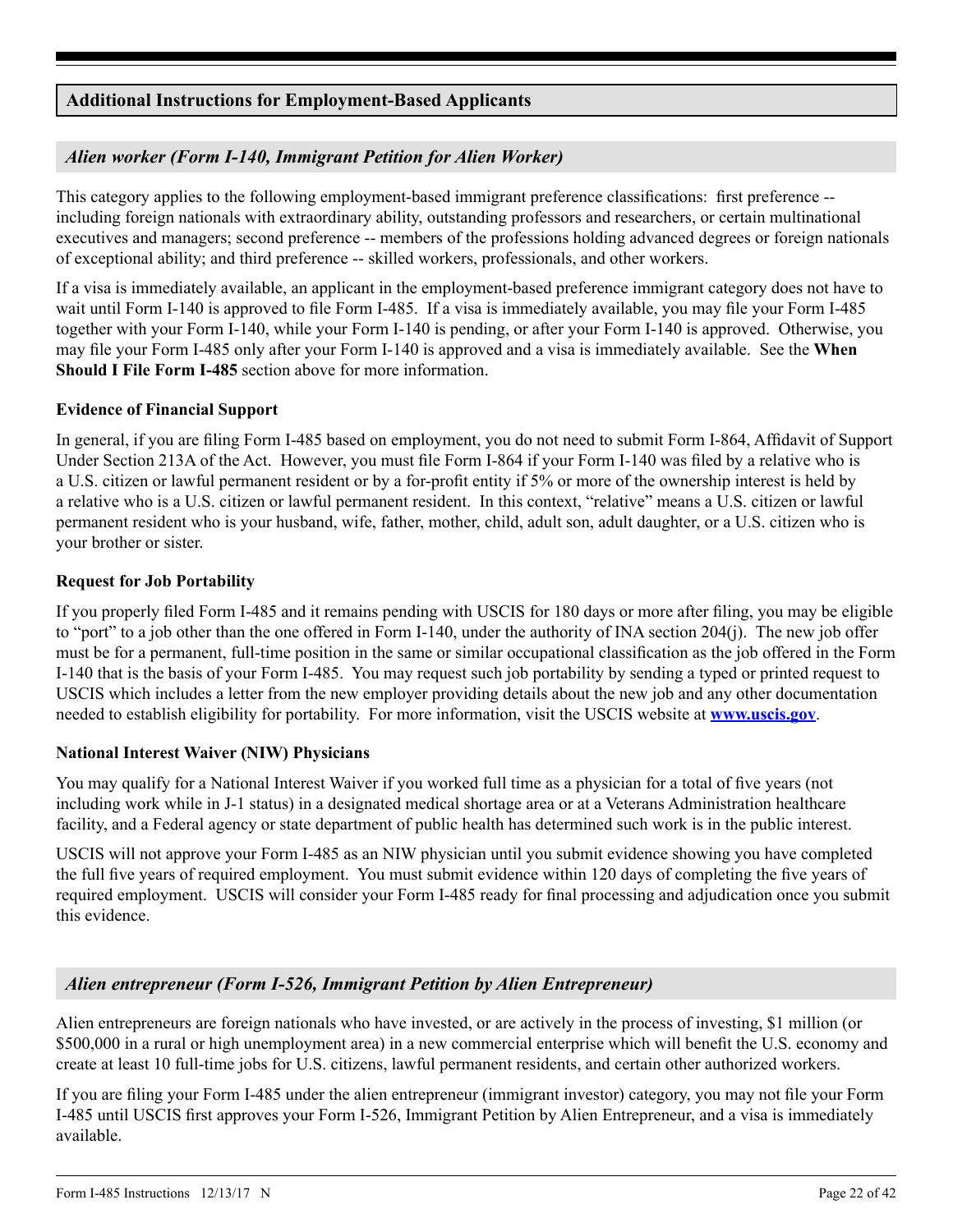## <span id="page-22-0"></span>**Evidence of Financial Support**

If you are filing Form I-485 as an immigrant investor, you do not need to submit evidence of financial support.

## **Additional Instructions for Special Immigrants**

### *Religious worker (Form I-360)*

Special immigrant religious workers are members of a religious denomination who will be working as a minister or in another professional capacity in a religious vocation or occupation for the denomination's bona fide nonprofit religious organization in the United States.

If you are filing your Form I-485 under the special immigrant religious worker category, you may not file your Form I-485 until USCIS first approves your Form I-360, and a visa is immediately available.

Except for ministers, all other religious workers and their derivatives must have their Form I-485 approved on or before the end date of this program (sunset date). Statutory amendments may extend this date. For information on the sunset date, please visit the USCIS website at **[www.uscis.gov/working-united-states/permanent-workers/employment-based](http://www.uscis.gov/working-united-states/permanent-workers/employment-based-immigration-fourth-preference-eb-4/special-immigrant-religious-workers)[immigration-fourth-preference-eb-4/special-immigrant-religious-workers](http://www.uscis.gov/working-united-states/permanent-workers/employment-based-immigration-fourth-preference-eb-4/special-immigrant-religious-workers)**.

## *Special immigrant juvenile (Form I-360)*

Special immigrant juveniles are unmarried, under 21 years of age at the time of filing Form I-360, and have a qualifying order from a state juvenile court (see 8 CFR 204.11(a) for the definition of a juvenile court) that makes the findings required under INA section  $101(a)(27)(J)$ .

If an employment-based fourth preference (EB-4) immigrant visa is immediately available, applicants filing as special immigrant juveniles do not have to wait until Form I-360 is approved to file Form I-485. If a visa is immediately available, you may file your Form I-485 together with your Form I-360, while your Form I-360 is pending, or after your Form I-360 is approved. Otherwise, you may file your Form I-485 only after your Form I-360 is approved and a visa is immediately available. See the **When Should I File Form I-485** section above for more information.

**NOTE:** USCIS considers anyone granted special immigrant juvenile classification to have been paroled into the United States for the purpose of special immigrant juvenile based adjustment, regardless of how you actually arrived in the United States. When filling out **Part 1.**, **Item Numbers 22.a. - 25.c.** of the Form I-485, please list how you actually arrived in the United States.

Derivative applicants are not allowed in this category.

### **Evidence of Financial Support**

If you are filing Form I-485 as a special immigrant juvenile, you do not need to submit evidence of financial support.

### *Certain Afghan or Iraqi national (Form I-360)*

Special immigrant Afghan or Iraqi nationals are: nationals of Afghanistan or Iraq who worked with the U.S. armed forces or U.S. Coast Guard as translators; Iraqi nationals who were employed by or on behalf of the U.S. Government; or Afghan nationals who were employed by or on behalf of the U.S. Government in Afghanistan, in the International Security Assistance Force (ISAF), or in a successor mission to ISAF.

If you are filing your Form I-485 under the special immigrant Afghan or Iraqi national category, you may not file your Form I-485 until USCIS first approves your Form I-360 and a visa is available immediately.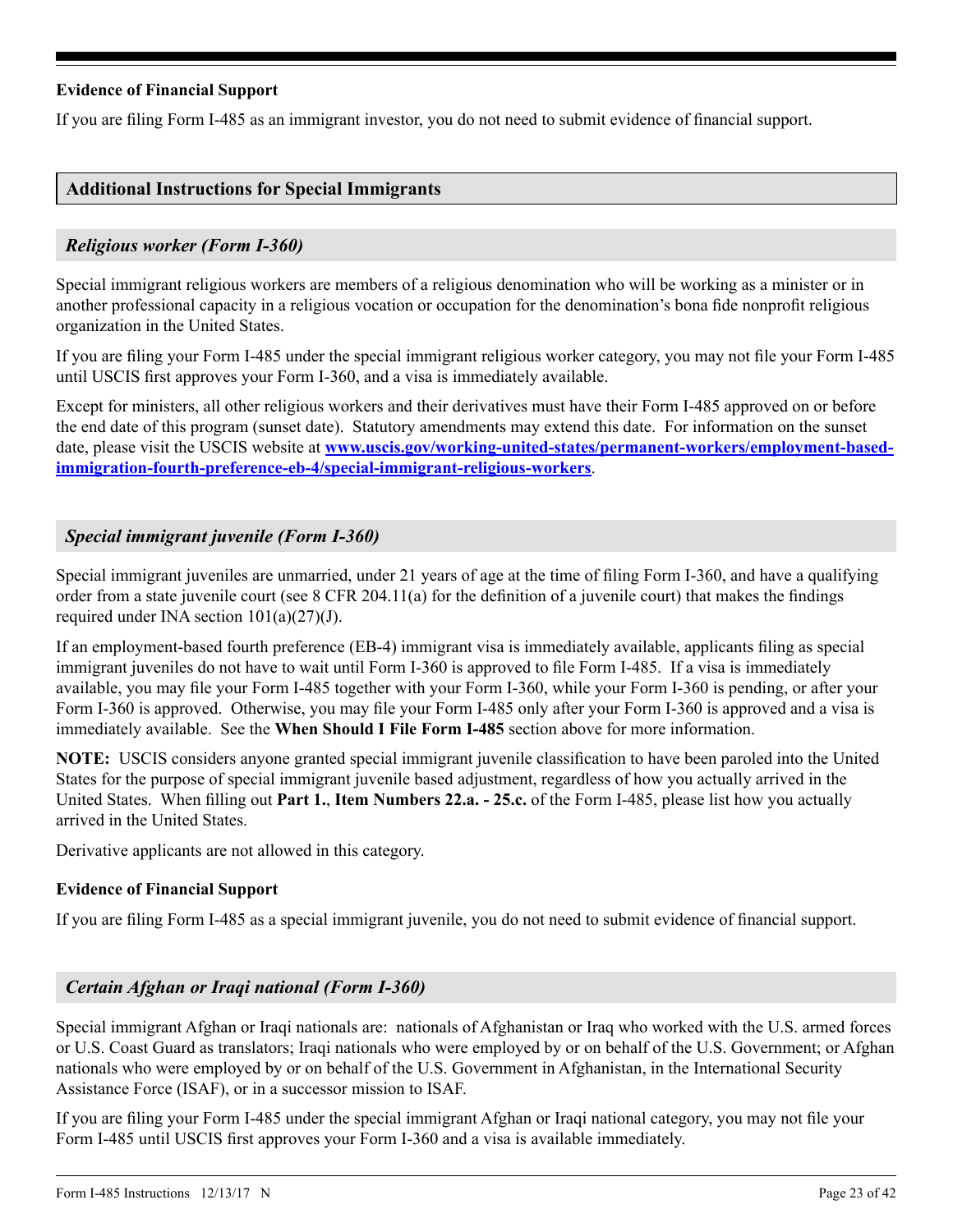## <span id="page-23-0"></span>*Certain international broadcaster (Form I-360)*

Special immigrant international broadcasters generally work for the International Broadcasting Bureau of the U.S. Broadcasting Board of Governors (or its grantee) as reporters, writers, translators, editors, producers, analysts, hosts, or announcers for news broadcasts.

If you are filing your Form I-485 under the special immigrant international broadcaster category, you may not file your Form I-485 until USCIS first approves your Form I-360 and a visa is available immediately.

## *Certain G-4 international organization or NATO-6 employee or family member (Form I-360)*

Special immigrant G-4 or NATO-6 employees or family members include: retired officers or employees of an international organization or NATO (and spouses), surviving spouses of deceased officers or employees of an international organization or NATO, and unmarried sons or daughters of current or retired officers or employees of an international organization or NATO.

If a visa is immediately available, a special immigrant G-4 international organization or NATO-6 employee or family member does not have to wait until Form I-360 is approved to file Form I-485. If a visa is immediately available, you may file your Form I-485 together with your Form I-360, while your Form I-360 is pending, or after your Form I-360 is approved. Otherwise, you may file your Form I-485 only after your Form I-130 is approved and a visa is immediately available. See the **When Should I File Form I-485** section above for more information.

### **Additional Evidence Requirements**

As a special immigrant G-4 international organization or NATO-6 employee or family member, you must submit evidence showing you meet certain requirements specific to this immigrant category. Therefore, in addition to the evidence listed in the **What Evidence Must You Submit with Form I-485** section, the principal applicant must also submit:

- **1.** A copy of every page of your passport and any other document showing residence and physical presence in the U.S. for the required time period (see **www.uscis.gov/greencard** for more information); and
- **2.** Evidence that you maintained your G-4, N, or NATO-6 nonimmigrant status since your last entry into the United States.

## **Additional Instructions for Human Trafficking Victims and Crime Victims**

## *Human trafficking victim (T Nonimmigrant, Form I-914) or derivative family member (Form I-914A)*

You may apply to adjust status under INA section 245(l) if you are a victim of human trafficking who was admitted to the United States in T nonimmigrant status, maintained continuous physical presence for the required period of time, are a person of good moral character, and have complied with reasonable requests to assist law enforcement authorities in the investigation or prosecution of acts of trafficking, would suffer extreme hardship involving unusual and severe harm upon removal from the United States or were under 18 years of age at the time of the victimization that qualified you for T nonimmigrant status. Special confidentiality protections (described at 8 U.S.C. section 1367) apply to you as a human trafficking victim. 8 U.S.C. section 1367 provides two forms of critical protection for human trafficking victims. The first form of protection is a prohibition on adverse determinations against the victim based on information provided solely by their abuser and other prohibited sources. The second form of protection is a prohibition on disclosure of any information about the victim to third parties, except in certain very limited circumstances.

If you are a principal applicant (T-1 nonimmigrant), you may file Form I-485 only after you have been in the United States for the following time period, whichever is less: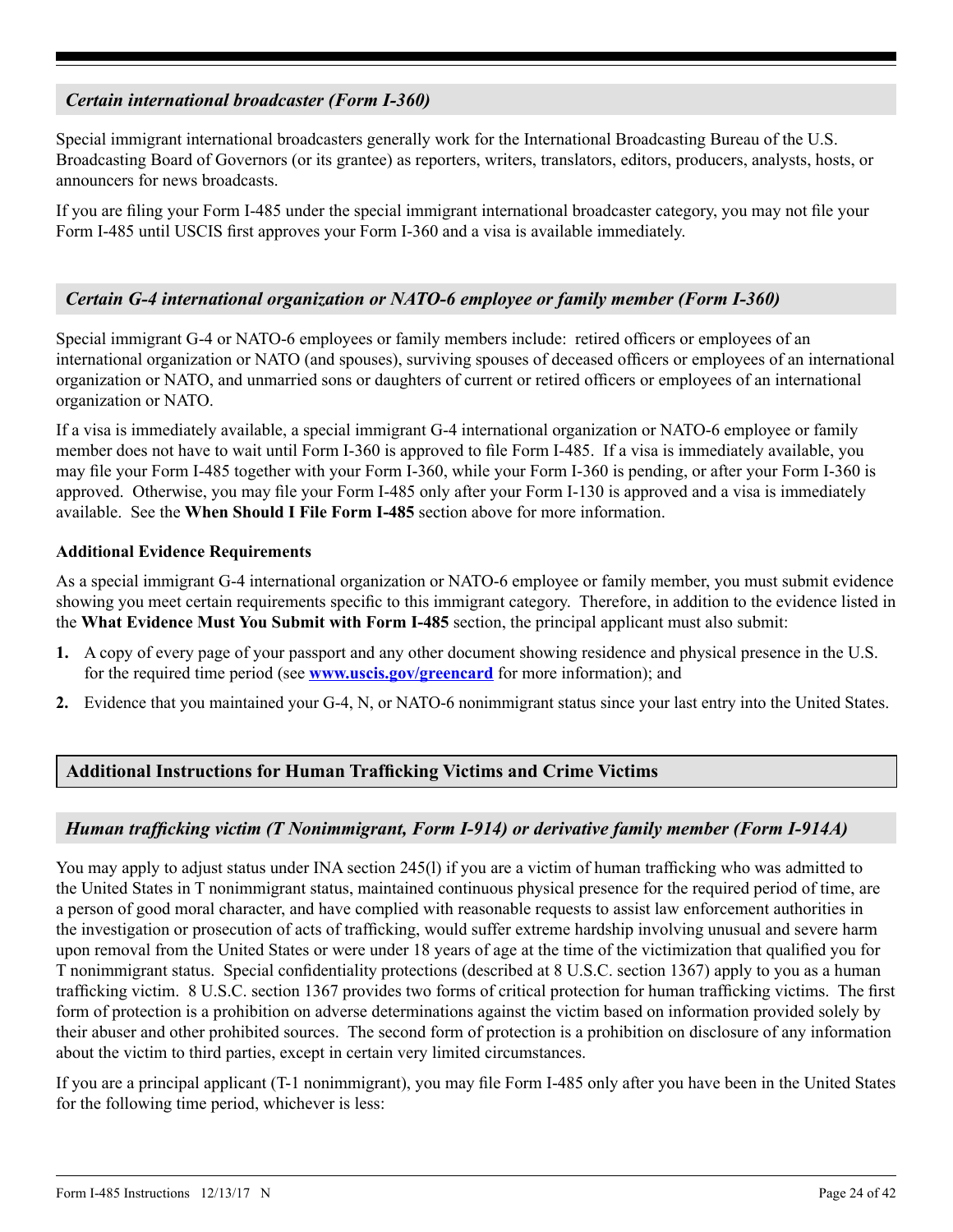- **1.** A continuous period of at least three years since you were first admitted as a T-1 nonimmigrant; or
- **2.** A continuous period during the investigation or prosecution of acts of trafficking, and the Attorney General has determined the investigation or prosecution is complete.

If you are a derivative applicant (T-2 through T-6 nonimmigrant), you may file Form I-485 only once the principal applicant has met the above physical presence requirement.

### **Evidence of Financial Support**

If you are filing Form I-485 as a T nonimmigrant, you do not need to submit evidence of financial support.

### **Additional Evidence Requirements**

As a human trafficking victim, you must submit evidence showing you meet certain requirements specific to this immigrant category. Therefore, in addition to the evidence listed in the main instructions, principal and derivative applicants must also submit:

- **1.** Evidence you were lawfully admitted in T nonimmigrant status and continue to hold such status at the time you file Form I-485; and
- **2.** Evidence that adjustment of status is warranted as a matter of discretion.

In addition, principal applicants must also submit:

- **1.** Evidence of continuous physical presence;
- **2.** Evidence of good moral character; and
- **3.** Evidence you complied with reasonable requests for assistance in the investigation or prosecution of the acts of trafficking or evidence that you would suffer extreme hardship involving unusual and severe harm upon removal from the United States or evidence that you were under 18 years of age at the time of the victimization that qualified you for T nonimmigrant status.

## **Evidence of Continuous Physical Presence**

You do not need to submit documentation showing that you were present in the United States on every single day during the requisite period of physical presence, but you should not have significant chronological gaps in your documentation.

To show continuous physical presence, you must submit **Item Numbers 1. - 3.** below.

- **1.** Copies of every page of your passport or equivalent travel document (or valid explanation of why you do not have such a document).
- **2.** Documentation of any departure from, and return to, the United States while in T-1 nonimmigrant status, including:
	- **A.** Date of departure;
	- **B.** Place of departure;
	- **C.** Length of departure;
	- **D.** Manner of departure (plane, boat, etc.);
	- **E.** Date of return;
	- **F.** Place of return; and
	- **G.** Affidavit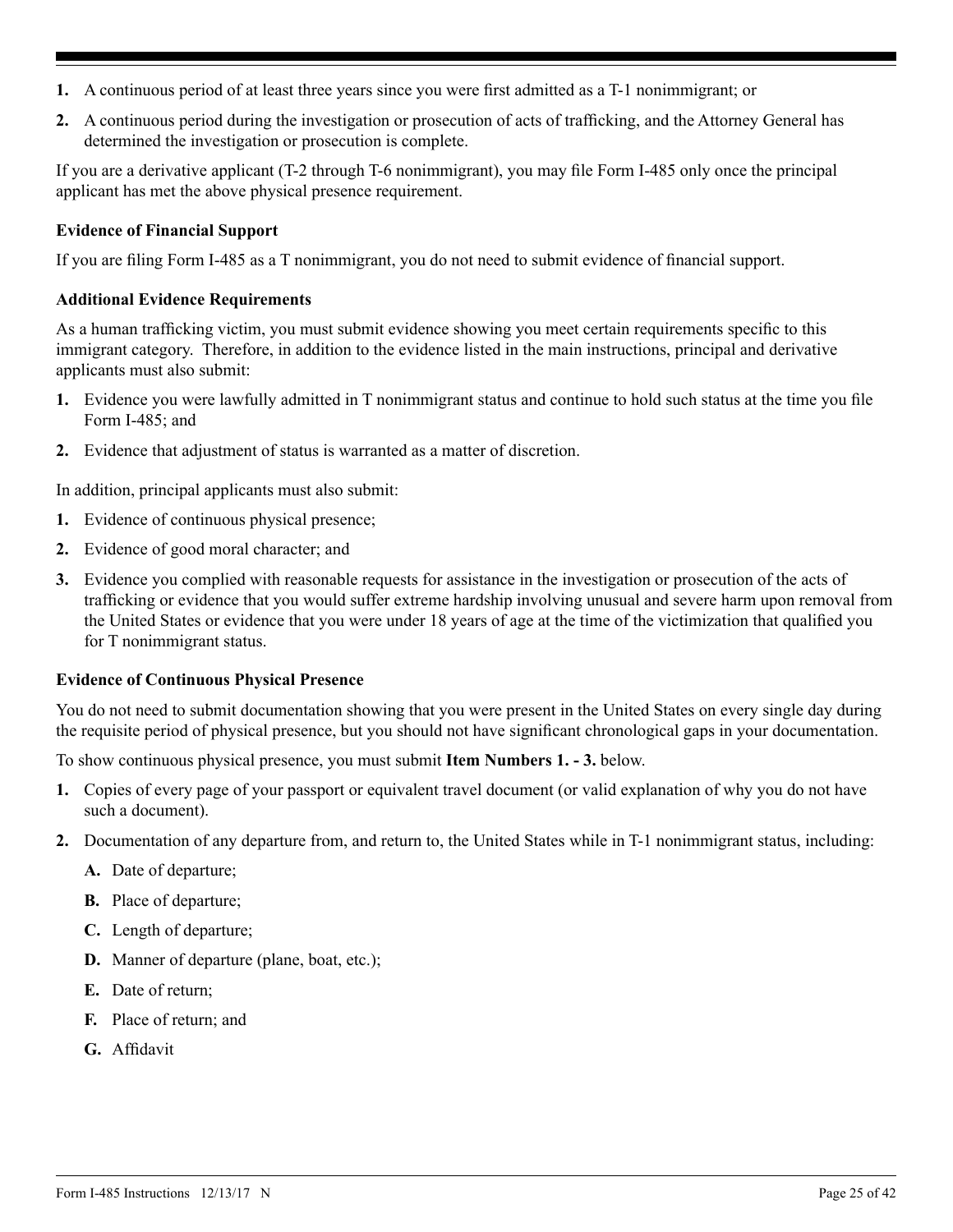- <span id="page-25-0"></span>**3.** Evidence establishing continuous physical presence, which may include, but is not limited to:
	- **A.** Documentation issued by any governmental or nongovernmental authority, provided the documentation contains your name, was dated at the time it was issued, and contains the normal signature, seal, or other authenticating instrument of the authorized representative of the issuing authority;
	- **B.** Educational documents;
	- **C.** Employment records;
	- **D.** Certification that you filed Federal or state income tax returns showing that you attended school or worked in the United States throughout the entire continuous physical presence period;
	- **E.** Documents showing installment payments, such as a series of monthly rent receipts or utility bills;
	- **F.** A list of the type and date of documents already contained in your DHS file that establishes physical presence, such as, but not limited to, a written copy of a sworn statement given to a DHS officer, a document from the law enforcement agency attesting to the fact that you have continued to comply with requests for assistance, the transcript of a formal hearing, and Form I-213, Record of Deportable-Inadmissible Alien; or
	- **G.** Your own affidavit attesting to your continuous physical presence.

**NOTE:** If you do not have documentation to establish continuous physical presence, you must explain why in an affidavit and provide additional affidavits from others with first-hand knowledge who can attest to your continuous physical presence with specific facts. Your affidavit alone is not sufficient to show continuous physical presence.

**NOTE:** Generally, if you departed from the United States for any trip that lasted longer than 90 days or for multiple trips that together exceeded 180 days, you failed to maintain continuous physical presence unless you can establish that:

- **1.** Your absence was necessary to assist in the investigation or prosecution of acts of trafficking; or
- **2.** An official involved in the investigation or prosecution of acts of trafficking certifies that the absence was otherwise justified.

**NOTE:** If you have less than three years of continuous physical presence since you were first admitted as a T-1 nonimmigrant, you must submit a document signed by the Attorney General of the United States (or designee) stating that the investigation or prosecution is complete.

## **Evidence of Good Moral Character**

Before USCIS can approve your application, USCIS must find that you are a person of good moral character according to INA section 101(f).

In order to demonstrate good moral character, you must submit:

- **1.** Your own affidavit attesting to your good moral character; and
- **2.** A local police clearance or a state-issued criminal background check from each locality or state in the United States that you have resided in for six or more months while you were in T-1 nonimmigrant status. If local police clearances, criminal background checks, or similar reports are not available for any location where you resided, you may include an explanation and submit other evidence about your good moral character while you resided at that location.

You may also submit other credible evidence of good moral character, such as affidavits from responsible persons who can knowledgeably attest to your good moral character.

If you are under 14 years of age, you do not need to submit evidence of good moral character. However, if there is reason to believe that you may lack good moral character, USCIS may require evidence of good moral character.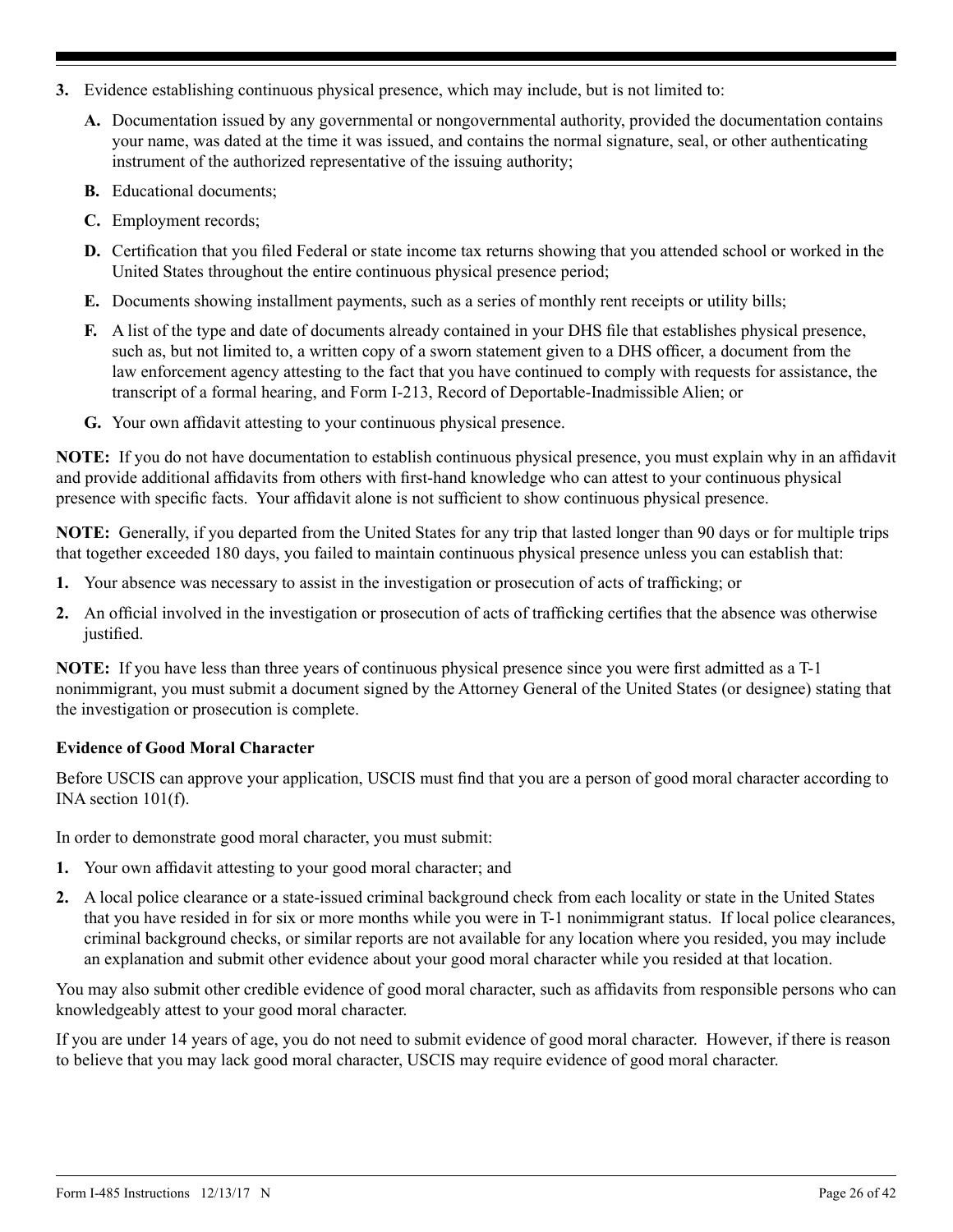## **Evidence of Compliance with Reasonable Requests for Assistance in the Investigation or Prosecution OR Evidence That You Were Under 18 Years of Age at the Time of the Victimization OR Evidence of Extreme Hardship Involving Unusual and Severe Harm**

You must submit evidence that shows you:

- **1.** Complied with any reasonable request for assistance in the investigation or prosecution of acts of trafficking;
- **2.** Were under 18 years of age at the time of the victimization that qualified you for T nonimmigrant status; or
- **3.** Would suffer extreme hardship involving unusual and severe harm if removed from the United States.

### **Evidence of Compliance with Reasonable Requests for Assistance**

Evidence that you continue to comply with any reasonable request for assistance in the investigation or prosecution of trafficking in persons includes, but is not limited to:

- **1.** Your own affidavit describing how you continue to comply with any reasonable requests;
- **2.** A statement from a Federal, state, or local law enforcement official describing how you complied with any reasonable requests;
- **3.** A re-signed and dated Form I-914, Supplement B;
- **4.** Trial transcripts;
- **5.** Court documents;
- **6.** Police reports; and
- **7.** News articles.

If you assisted law enforcement when you received your T-1 nonimmigrant status and are no longer assisting law enforcement, you should describe in a written statement why you are no longer assisting. Reasons may include, but are not limited to:

- **1.** The investigation or prosecution is complete;
- **2.** Your T-1 nonimmigrant status is based on your willingness to assist but you were not needed, and you continue to be willing to assist but your assistance is still not needed;
- **3.** You were not asked to assist after being granted T-1 nonimmigrant status; or
- **4.** A request for assistance was not reasonable (See 8 CFR Section 214.11(a) for more information).

USCIS may consult the Attorney General of the United States if appropriate.

**NOTE:** If you were not required to comply with any reasonable requests for assistance in the investigation or prosecution when you received your T-1 nonimmigrant status (because you were under 18 years of age or suffered trauma at the time of victimization that excepted you from the compliance requirement), you should include an affidavit stating that you were not subject to the compliance requirement.

## **Evidence of Extreme Hardship Involving Unusual and Severe Harm**

Alternatively, you may also submit evidence that you will suffer extreme hardship involving unusual and severe harm if you are removed from the United States. Proving extreme hardship involving unusual and severe harm requires you to meet a higher standard of proof than other extreme hardship standards in immigration law. The extreme hardship cannot be based on current or future economic harm, or the lack of or disruption to social or economic opportunities. USCIS may consider both traditional extreme hardship factors and the factors associated with having been a victim of a severe form of trafficking in persons, as well as relevant country condition reports or any other public or private sources of information. However, USCIS will only consider factors that show hardship to you, not to other people or your family members. See 8 CFR 214.11(i) for a list of factors.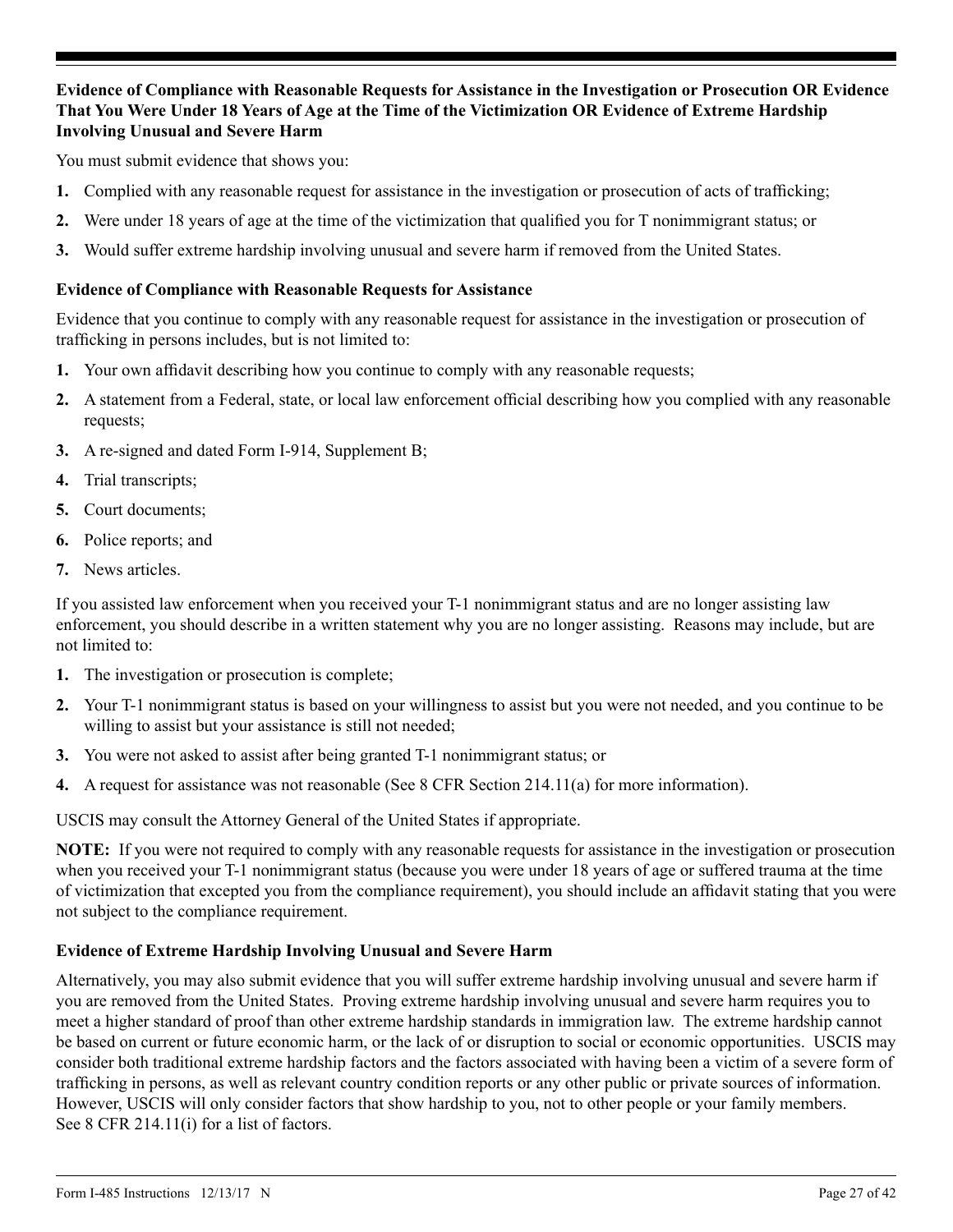You should include evidence to document all factors that are relevant to you. However, if the basis of your current extreme hardship claim is a continuation of the extreme hardship claimed in your application for T-1 nonimmigrant status, you do not need to re-document the entire claim. Instead, submit evidence to establish that your previously established extreme hardship is ongoing.

**NOTE:** USCIS is not bound by its previous extreme hardship determination.

## **Discretion**

Adjustment of status based on T nonimmigrant status is not an automatic benefit, so you bear the burden of showing that USCIS should use its discretion to approve your adjustment of status application. When making a discretionary decision on your application, USCIS may take into account all factors, including those acts that would otherwise make you inadmissible.

Generally, favorable factors such as family ties, hardship, and length of residence in the United States, may be sufficient for USCIS to use its discretion to approve your application. However, when adverse factors are present in your case, you may offset these by submitting supporting documentation of favorable factors you wish USCIS to consider. See 8 CFR  $245.23(e)(3)$ .

## *Crime victim (U Nonimmigrant, Form I-918), derivative family member (Form I-918A), or qualifying family member (Form I-929)*

You may apply to adjust status under INA section 245(m) if you are a victim of certain specified crimes who was admitted to the United States in U nonimmigrant status, maintained continuous physical presence for the required period of time, and have complied with reasonable requests to assist law enforcement authorities in the investigation or prosecution of the criminal activity. Special confidentiality protections (described at 8 U.S.C. section 1367) apply to you as a crime victim. 8 U.S.C. section 1367 provides two forms of critical protection for crime victims. The first form of protection is a prohibition on adverse determinations against the victim based on information provided solely by their abuser and other prohibited sources. The second form of protection is a prohibition on disclosure of any information about the victim to third parties, except in certain very limited circumstances.

Both principal and derivative applicants may file Form I-485 only after they have been physically present in the United States for a continuous period of at least three years since being admitted as a U nonimmigrant. Applicants must continue to be physically present through the date that USCIS makes a decision on this application.

Additionally, certain qualifying family members may also apply for adjustment of status. Your approved Form I-929, Petition for Qualifying Family Member of a U-1 Nonimmigrant, confirms that you are a qualifying family member who may file Form I-485. You must also show that the qualifying family relationship that formed the basis of your Form I-929 approval exists at the time the principal applicant (U-1 nonimmigrant) becomes a lawful permanent resident and continues to exist until USCIS makes a decision on your Form I-485.

## **Evidence of Financial Support**

If you are filing Form I-485 as a U nonimmigrant, you do not need to submit evidence of financial support.

## **Additional Evidence Requirements**

As a U nonimmigrant, you must submit evidence showing you meet certain requirements specific to this immigrant visa category. Therefore, in addition to the evidence listed in the main instructions, principal and derivative applicants must also submit:

- **1.** Evidence of continuous physical presence; and
- **2.** Evidence that adjustment of status is warranted as a matter of discretion.

In addition, principal applicants must also submit evidence that they complied with reasonable requests for assistance in the investigation or prosecution of the qualifying criminal activity.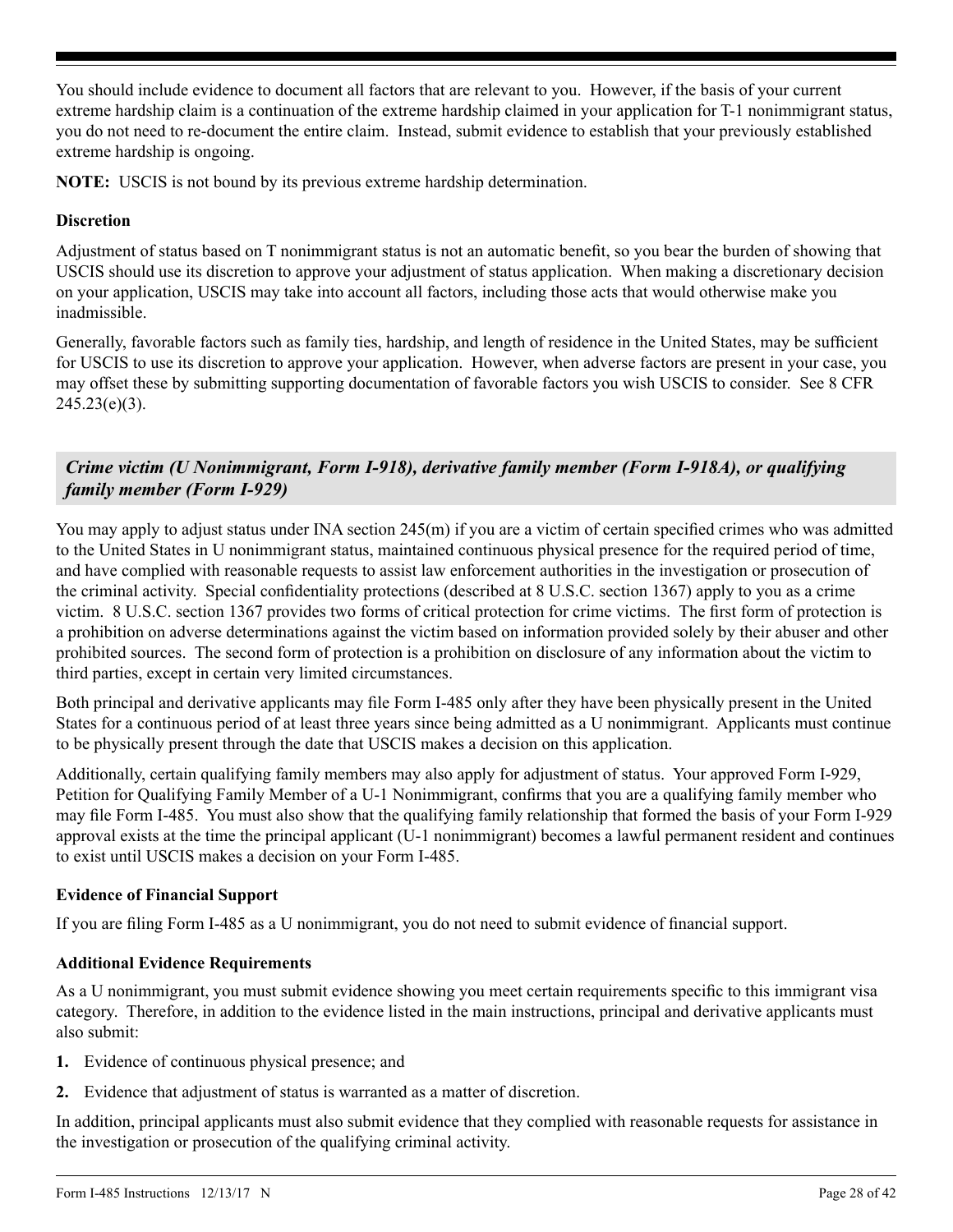### **Evidence of Continuous Physical Presence**

You do not need to submit documentation showing that you were present in the United States on every single day of the three-year U nonimmigrant status period, but you should not have significant chronological gaps in your documentation.

To show continuous physical presence, you must submit **Item Numbers 1. - 4.** below:

- **1.** Copies of every page of your passports or equivalent travel documents (or valid explanation of why the applicant does not have such a document);
- **2.** Documentation of any departure from, and return to, the United States while in U nonimmigrant status, including:
	- **A.** Date of departure;
	- **B.** Place of departure;
	- **C.** Length of departure;
	- **D.** Manner of departure (plane, boat, etc.);
	- **E.** Date of return; and
	- **F.** Place of return;
- **3.** Evidence establishing continuous physical presence, including but not limited to:
	- **A.** Documentation issued by any governmental or nongovernmental authority as long as the documentation contains your name, was dated at the time it was issued, and contains the normal signature, seal, or other authenticating instrument of the authorized representative of the issuing authority;
	- **B.** Educational documents;
	- **C.** Employment records;
	- **D.** Certification that you filed Federal or state income tax returns showing that you attended school or worked in the United States throughout the entire continuous physical presence period;
	- **E.** Documents showing installment payments, such as a series of monthly rent receipts or utility bills; or
	- **F.** A list of the type and date of documents already contained in your DHS file that establishes physical presence, such as, but not limited to, a written copy of a sworn statement given to a DHS officer, a document from the law enforcement agency attesting to the fact that you have continued to comply with requests for assistance, the transcript of a formal hearing; and Form I-213, Record of Deportable-Inadmissible Alien; and
- **4.** Your own affidavit attesting to your continuous physical presence.

If you do not have documentation to establish continuous physical presence, you must explain why in an affidavit and provide additional affidavits from others with first-hand knowledge who can attest to your continuous physical presence with specific facts. Your affidavit alone is not sufficient to show continuous physical presence.

Generally, you have failed to maintain continuous physical presence if you departed from the United States for any trip that lasted longer than 90 days or for multiple trips that together exceeded 180 days. To show that you maintained continuous physical presence despite taking these trips, you must submit a certification from the agency that signed Form I-918, Supplement B, in support of your U nonimmigrant status stating that:

- **1.** Your absence was necessary in order to assist in the investigation or prosecution of the qualifying criminal activity; or
- **2.** Your absence was otherwise justified.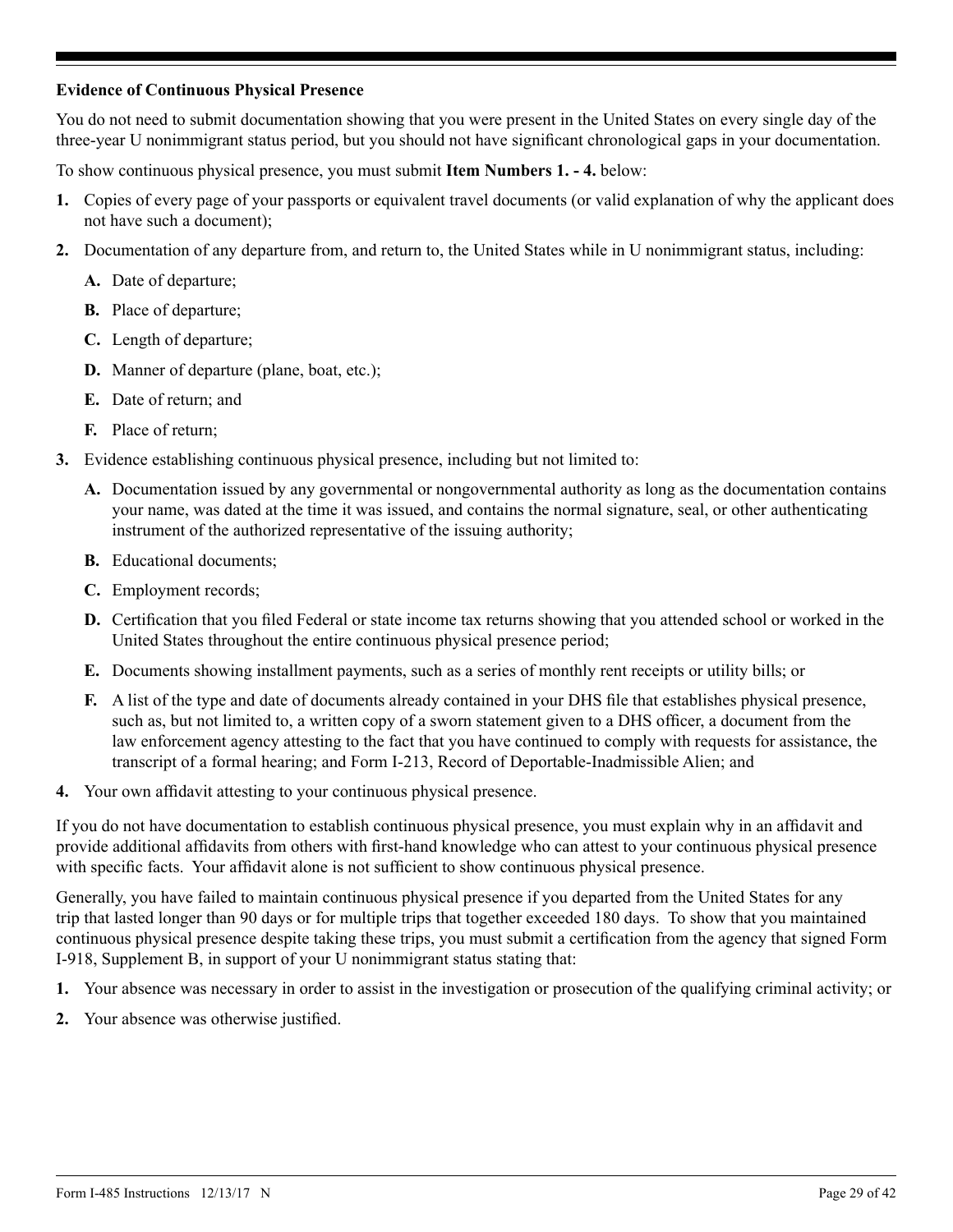## **Evidence of Compliance with Reasonable Requests for Assistance in the Investigation or Prosecution of the Qualifying Criminal Activity**

You are required to provide ongoing assistance, as needed, to law enforcement agencies involved in the investigation or prosecution of the qualifying criminal activity. 8 CFR 245.24(a)(5) defines "refusal to provide assistance in a criminal investigation or prosecution" as a refusal by the U nonimmigrant to provide assistance to law enforcement authorities after being granted U nonimmigrant status.

To show you have met this requirement, you must submit evidence that, from the time you filed for U nonimmigrant status until you file Form I-485, you have complied with (or did not unreasonably refuse to comply with) reasonable requests for assistance in the investigation or prosecution of the qualifying criminal activity. You are required to provide ongoing assistance until USCIS adjudicates your Form I-485.

The evidence may include:

- **1.** A newly executed Form I-918, Supplement B, U Nonimmigrant Status Certification;
- **2.** A photocopy of the original Form I-918, Supplement B, with a new date and signature from the certifying agency;
- **3.** Documentation on official letterhead from the certifying agency stating that you have not unreasonably refused to cooperate in the investigation or prosecution of the qualifying criminal activity;
- **4.** An affidavit describing any efforts you made to obtain a newly executed Form I-918, Supplement B, or other evidence describing whether you received any requests to provide assistance in the criminal investigation or prosecution of the qualifying criminal activity, and your response to these requests; or
- **5.** Court documents, police reports, news articles, copies of reimbursement forms for travel to and from court, and affidavits of other witnesses or officials.

If you submit an affidavit, it must include:

- **1.** A description of all instances when you were requested to provide assistance in the criminal investigation or prosecution of persons in connection with the qualifying criminal activity after you were granted U nonimmigrant status and how you responded to such requests;
- **2.** Any identifying information you have about the law enforcement personnel involved in the case;
- **3.** Any information you have about the status of the criminal investigation or prosecution, including any charges filed and the outcome of any criminal proceedings, or whether the investigation or prosecution was dropped and the reasons why; and
- **4.** If you have refused a request for assistance in the investigation or prosecution, you must provide a detailed explanation of why you refused to comply with requests for assistance and why you believed that the requests for assistance were unreasonable.

**NOTE:** In certain cases, this requirement of ongoing assistance may require someone other than the principal applicant to provide evidence to USCIS. For example, in some U nonimmigrant cases, the U-1 petitioner was a child (or incompetent or incapacitated) and was not directly required to provide the assistance in an investigation or prosecution of the qualifying criminal activity. In these cases, someone other than the child, such as a parent, guardian, or next friend provided the assistance. This person may need to provide evidence of continued assistance (or that there was no unreasonable refusal to comply) with an investigation or prosecution of the qualifying criminal activity.

### **Discretion**

Adjustment of status based on U nonimmigrant status is not an automatic benefit, so you bear the burden of showing that USCIS should use its discretion to approve your adjustment of status application. When making a discretionary decision on your application, USCIS may take into account all factors, including those acts that would otherwise make you inadmissible.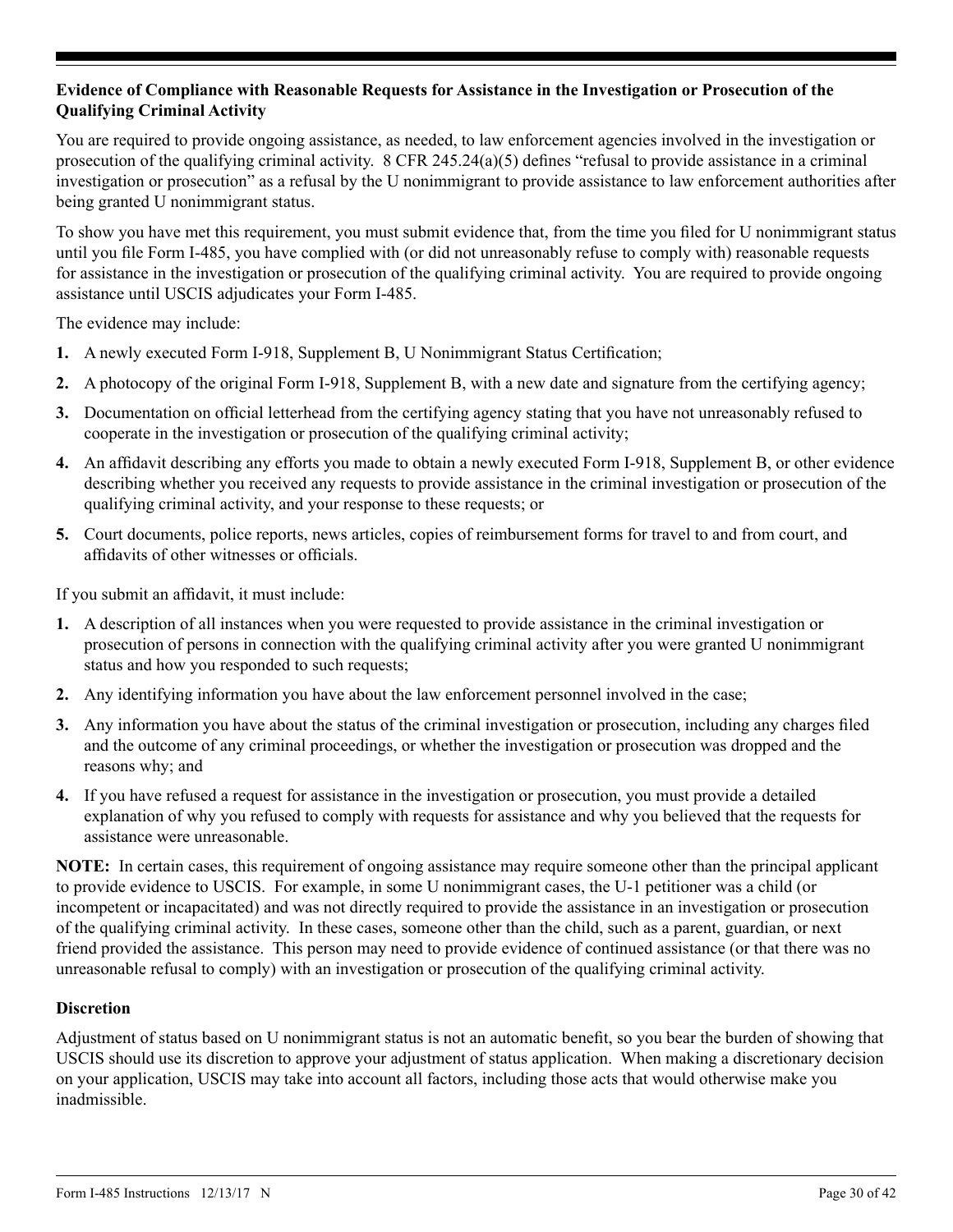Generally, favorable factors such as family ties, hardship, and length of residence in the United States, may be sufficient for USCIS to use its discretion to approve your application. However, when adverse factors are present in your case, you may offset these by submitting supporting documentation of favorable factors you wish USCIS to consider. See 8 CFR  $245.24(d)(11)$ .

### **Additional Instructions for Asylees and Refugees**

## *Asylum Status*

If you are an asylee, you may be eligible to adjust status under INA section 209(b) if you have been physically present in the United States for one year after your grant of asylum, your status has not been terminated, and you still qualify as an asylee or the spouse or child of an asylee.

### **Derivative Applicants**

Asylee derivative applicants may file Form I-485 with the principal applicant or independently from the principal applicant. However, asylee derivative applicants should submit proof of relationship to the principal applicant. See the **Marriage Certificate and Other Proof of Relationship** section in the **What Evidence Must You Submit with Form I-485** section.

#### **Evidence of Financial Support**

If you are filing Form I-485 as an asylee, you do not need to submit evidence of financial support.

#### **Additional Evidence Requirements**

As an asylee, you must submit evidence showing you meet certain requirements specific to this immigrant category. Therefore, in addition to the evidence listed in the **What Evidence Must You Submit with Form I-485** section, principal and derivative applicants must also submit evidence of asylum status (such as a copy of the asylum approval notice from USCIS or the immigration court order granting you asylum).

## *Refugee Status*

If you were admitted as a refugee, you may be eligible to adjust status under INA section 209(a) once you have been physically present in the United States for one year after being admitted to the United States in refugee status and if your status has not been terminated.

### **Derivative Applicants**

Refugee derivative applicants may file Form I-485 with the principal applicant or independently from the principal applicant.

### **Evidence of Financial Support**

If you are filing Form I-485 as a refugee, you do not need to submit evidence of financial support.

### **Additional Evidence Requirements**

As a refugee, you must submit evidence showing you meet certain requirements specific to this immigrant category. Therefore, in addition to the evidence listed in the **What Evidence Must You Submit with Form I-485** section, principal and derivative applicants must also submit evidence of refugee status, such as a Form I-94 or a Refugee Travel Document (Form I-571).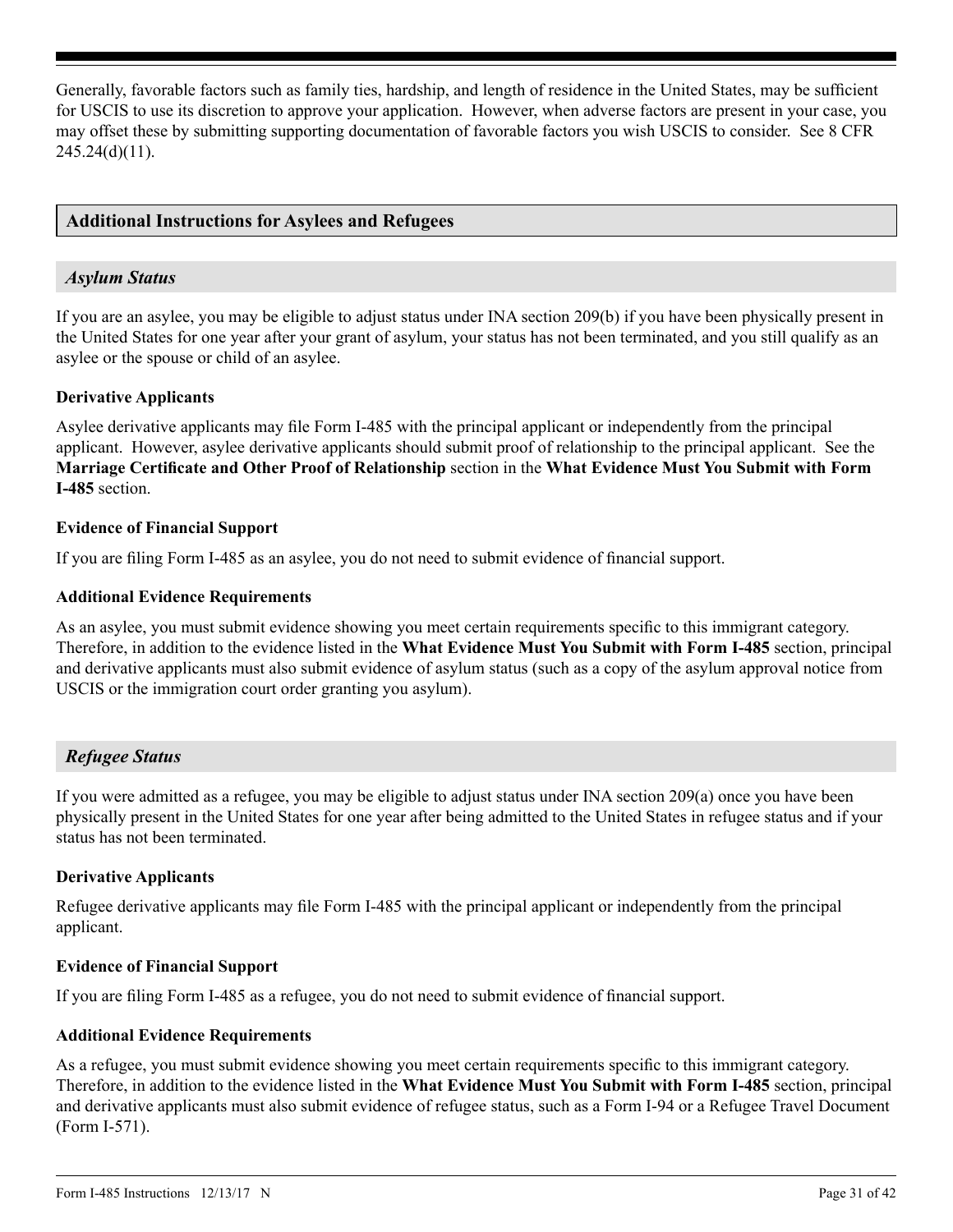## <span id="page-31-0"></span>**Additional Instructions for Applicants Filing Under Special Adjustment Programs**

## *Cuban Adjustment Act (CAA)*

You may apply for adjustment of status if you are a native or citizen of Cuba who was inspected and admitted or paroled into the United States after January 1, 1959, and you have been physically present in the United States for at least one year or if you are a spouse or unmarried child of a Cuban described above (regardless of your nationality or place of birth) who was inspected and admitted or paroled after January 1, 1959, and you have been physically present in the United States for at least one year.

### **Derivative Applicants**

As a spouse or child of a qualifying CAA applicant, you may file to adjust status as a derivative applicant under the CAA regardless of your nationality or place of birth. Furthermore, you may apply under the CAA regardless of how long your relationship with the qualifying CAA applicant has existed. Whether your relationship began before or after your Cuban spouse or parent became a lawful permanent resident does not matter.

### **Evidence of Financial Support**

If you are filing Form I-485 based on the CAA, you do not need to submit evidence of financial support.

### **Additional Evidence Requirements**

As a CAA applicant, you must submit evidence showing you meet certain requirements specific to this immigrant category. Therefore, in addition to the evidence listed in the **What Evidence Must You Submit with Form I-485** section, principal applicants must also submit:

- **1.** Evidence of Cuban birth or citizenship, if not contained in your birth certificate; and
- **2.** Evidence that you have been physically present in the United States for at least one year.

In addition to the evidence listed in the **What Evidence Must You Submit with Form I-485** section, derivative applicants must submit:

- **1.** Evidence you have been physically present in the United States for at least one year; and
- **2.** Evidence that you reside with the principal applicant.

If you are a derivative applicant, you do not need to submit evidence of Cuban birth or citizenship. As mentioned above, you may file to adjust status as a derivative applicant under the CAA regardless of your nationality or place of birth.

### **Evidence of Nationality**

Principal applicants must submit evidence of Cuban citizenship. The following are examples of acceptable documents to prove your citizenship:

- **1.** A valid Cuban passport; or
- **2.** A Cuban Civil Registry document issued in Havana.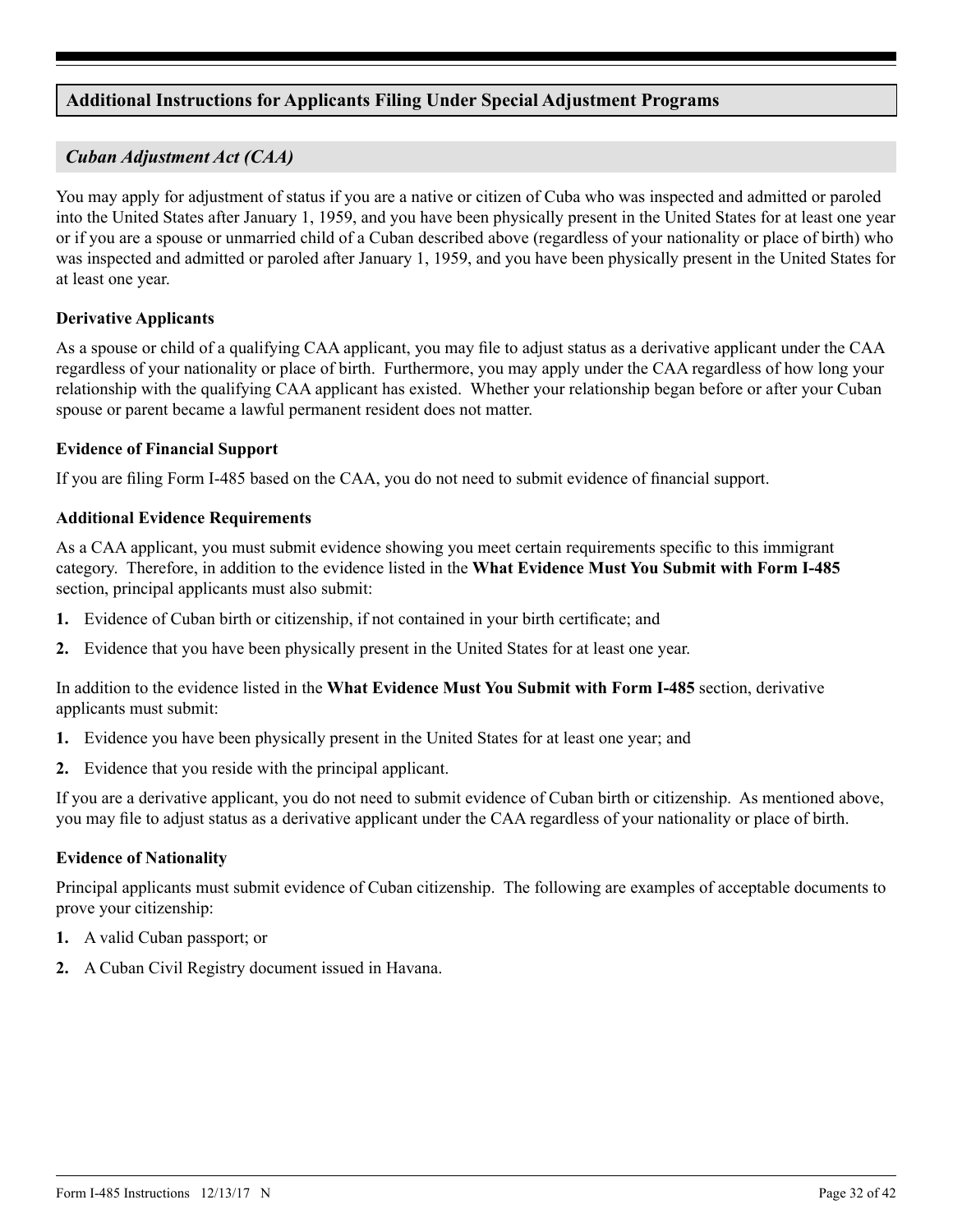## <span id="page-32-0"></span>**Evidence of Physical Presence and Inspection and Admission or Inspection and Parole**

CAA adjustment is available only to applicants who have been inspected and admitted or inspected and paroled into the United States. If you are present in the United States without inspection, you are not eligible for CAA adjustment unless you first present yourself to USCIS and USCIS paroles you under INA section 212(d)(5)(A), pending a final determination of your admissibility.

If you are a Cuban native or citizen who has already been physically present in the United States for at least one year at the time DHS paroles you, then you may apply for adjustment of status immediately after being paroled. The law does not require the one-year period of physical presence to occur after your parole.

## *CAA for Abused Spouses and Children*

You may apply for adjustment of status if you are an abused spouse or child of a CAA-eligible spouse or parent. Special confidentiality protections (described at 8 U.S.C. section 1367) apply to you as the abused spouse or child of a principal CAA-eligible spouse or parent. 8 U.S.C. section 1367 provides two forms of critical protection. The first form of protection is a prohibition on adverse determinations against the victim based on information provided solely by their abuser and other prohibited sources. The second form of protection is a prohibition on disclosure of any information about the victim to third parties, except in certain very limited circumstances.

You may apply under the CAA for abused spouses and children regardless of how long your relationship existed. It also does not matter whether your relationship began before or after your Cuban spouse or parent became a lawful permanent resident.

Derivative applicants are not allowed in this category.

### **Evidence of Financial Support**

If you are filing Form I-485 as an abused spouse or child under the CAA, you do not need to submit evidence of financial support.

### **Additional Evidence Requirements**

As a CAA abused spouse or child, you must submit evidence showing you meet certain requirements specific to this adjustment program. Therefore, in addition to the evidence listed in the **What Evidence Must You Submit with Form I-485** section, you must also submit:

- **1.** Evidence that you resided with your abusive Cuban spouse or parent at some point during the qualifying relationship as a spouse or child;
- **2.** Evidence that you have been physically present in the United States for at least one year;
- **3.** Evidence of battery or extreme cruelty;
- **4.** Evidence that the termination of your marriage was connected to the abuse (if applicable); and
- **5.** Evidence that the abusive Cuban spouse died within two years of when you filed an application for adjustment of status (if applicable).

### **Evidence of Physical Presence and Inspection and Admission or Inspection and Parole**

The law does not require the one-year period of physical presence to occur after your parole.

Abused spouses and children of CAA-eligible applicants must have been inspected and admitted or inspected and paroled into the United States. If you are present in the United States without inspection, you are not eligible for CAA adjustment unless you first present yourself to DHS and DHS paroles you under INA section 212(d)(5)(A), pending a final determination of your admissibility.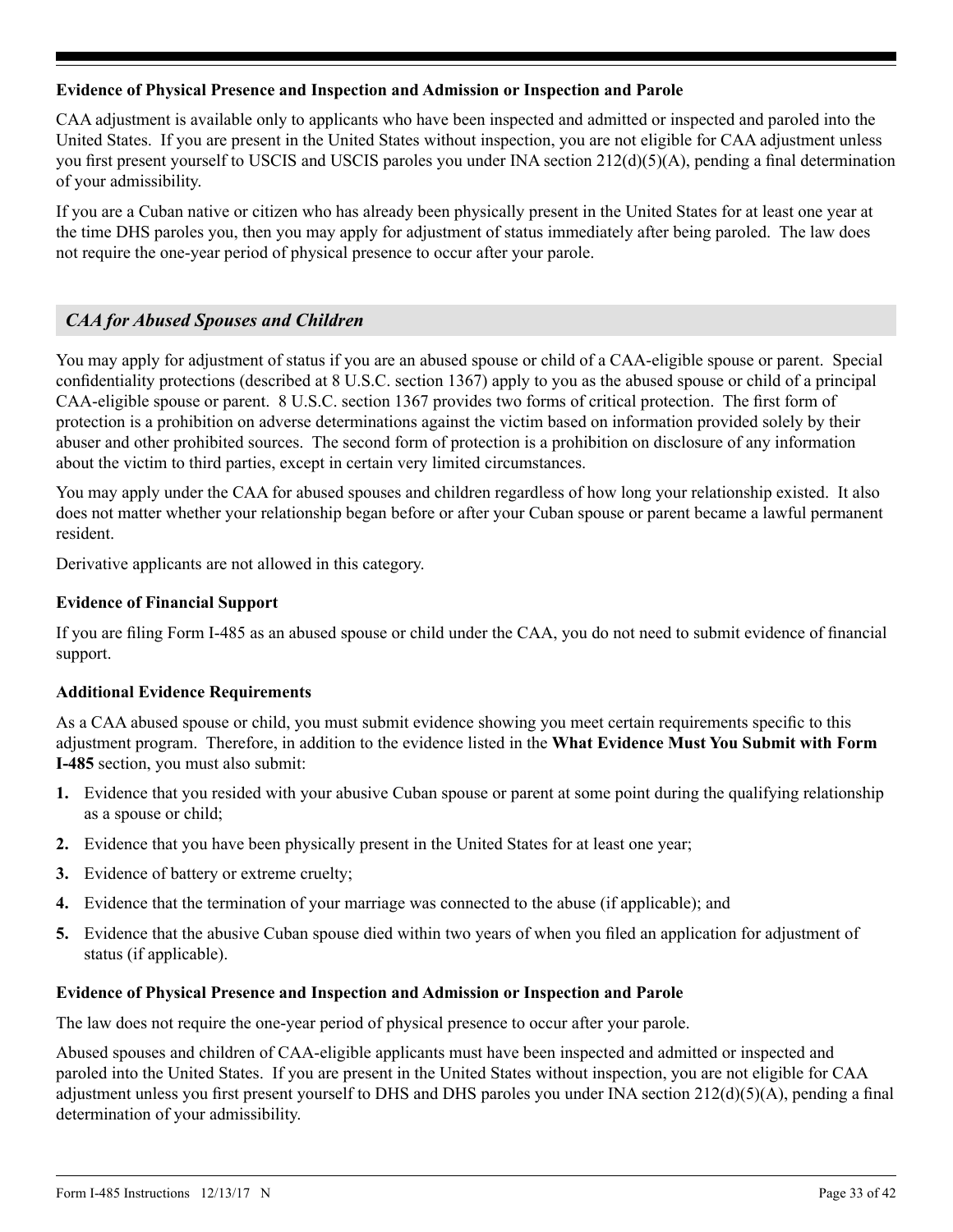## **Evidence of Battery or Extreme Cruelty**

Evidence of battery should show that your spouse or parent committed an intentional, non-consensual, harmful, or offensive physical act of violence towards you or your child. Some examples include, but are not limited to, rape, molestation, forced prostitution, punching, biting, kidnapping, kicking, choking, and sexual abuse.

Evidence of extreme cruelty should show that your spouse or parent committed non-physical acts of violence or threats of violence demonstrating a pattern or intent to control you or gain your compliance. Some examples include, but are not limited to, controlling what you do and who you see and talk to; denying access to food, family, or medical treatment; threats of physical harm to you or your family; threats to commit suicide; or threats of deportation.

You must submit documentation demonstrating your CAA-eligible spouse or parent subjected you to battery or extreme cruelty during the qualifying relationship. Evidence may include:

- **1.** Reports and affidavits from police, judges, or other court officials;
- **2.** Copies of legal documents related to orders of protection or other legal processes that address the abuse;
- **3.** Affidavits from persons who witnessed or have knowledge of the abusive acts;
- **4.** Reports or affidavits from medical personnel, school officials, and clergy;
- **5.** Reports or affidavits from social workers or other social service agency personnel;
- **6.** Documentation to show you sought safe haven in a family violence shelter or similar place; or
- **7.** Photographs of injuries.

USCIS will consider any credible evidence, as defined in  $[NA 204(a)(1)(J)]$ , that is relevant to the application. USCIS has the sole discretion to determine what evidence is credible and what weight to give that evidence.

### **Evidence of Death of the Cuban Spouse** (if applicable)

If your abusive Cuban spouse has died, you may file Form I-485 within two years of your abusive Cuban spouse's death, as long as you lived with your abusive Cuban spouse at some point during the qualifying relationship. You must submit evidence of the death (such as a death certificate).

### **Evidence of Termination of the Marriage** (if applicable)

If the marriage ended in divorce or was annulled, you may file Form I-485 within two years of the termination of the marriage as long as you demonstrate that:

- **1.** You lived with your abusive Cuban spouse; and
- **2.** The battery or extreme cruelty by your Cuban spouse and the termination of your marriage are connected.

## *Dependent Status under Haitian Refugee Immigrant Fairness Act (HRIFA)*

Although the qualifying period has closed for principal HRIFA applicants, dependents of those principal applicants may still file for adjustment of status if they meet certain requirements. You may apply if you are a Haitian national residing in the United States who is a dependent spouse, child, or unmarried son or daughter of a HRIFA applicant. In addition, your relationship to the principal must have existed at the time the principal applicant was granted adjustment of status and must continue to exist at the time you are granted adjustment of status. You may not file under this category if you are eligible for adjustment of status under any other provision of law.

### **Evidence of Financial Support**

If you are filing Form I-485 as a dependent under the HRIFA, you do not need to submit evidence of financial support.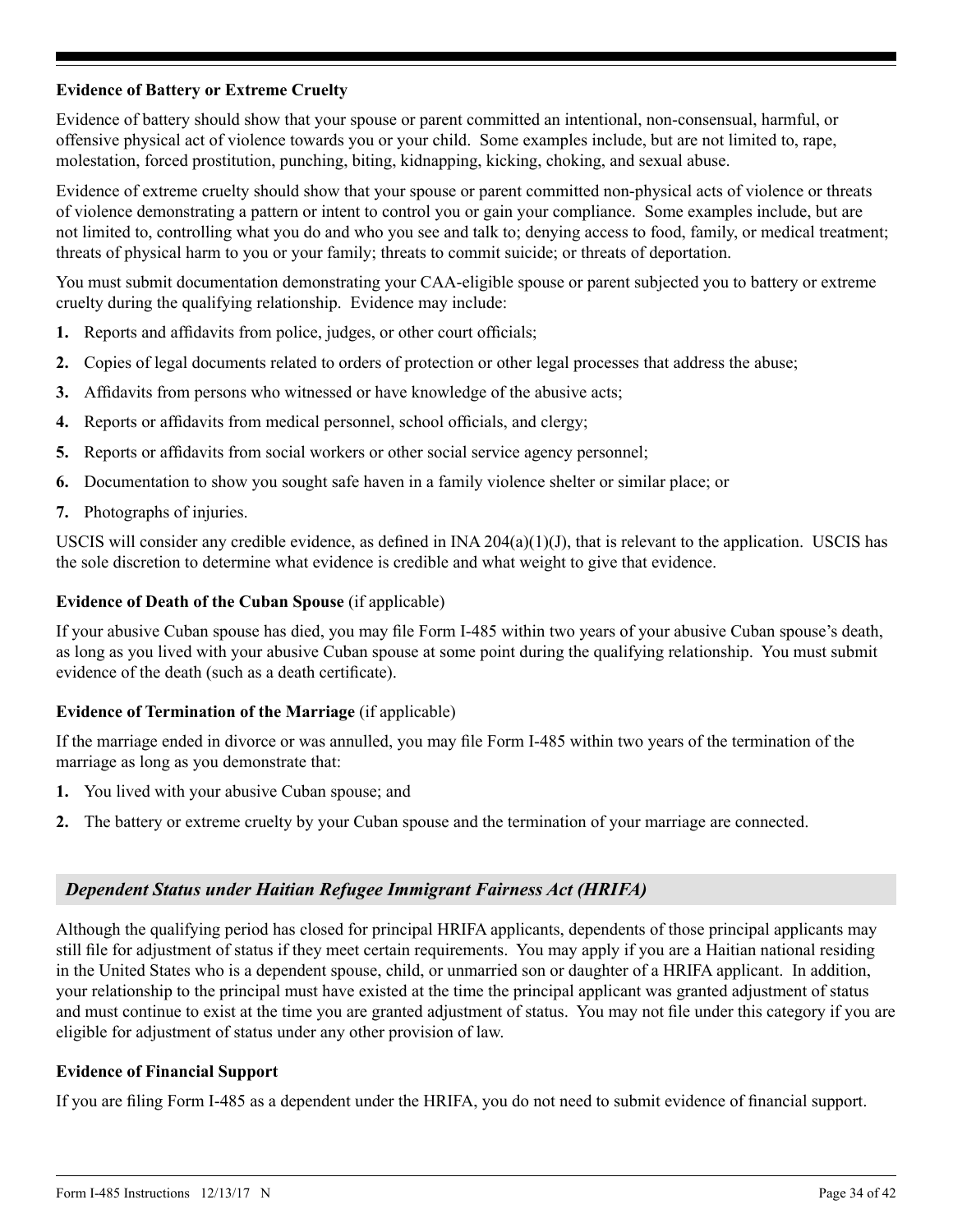### **Additional Evidence Requirements**

As a HRIFA dependent, you must submit evidence showing you meet certain requirements specific to this immigrant category.

In addition to the evidence listed in the **What Evidence Must You Submit with Form I-485** section, unmarried sons or daughters (21 years of age or older) applying as HRIFA dependents must also submit:

- **1.** Evidence of Haitian nationality;
- **2.** Evidence that the qualifying relationship to the principal existed at the time the principal was granted adjustment of status and that the relationship still exists;
- **3.** Evidence you have been physically present in the United States for a continuous period starting no later than December 31, 1995, and continuing until you are granted adjustment of status; and
- **4.** A statement that lists, and evidence of, all departures from and arrivals in the United States since December 31, 1995.

### **Evidence of Nationality**

If you acquired Haitian nationality other than through birth in Haiti, provide a copy of the certificate of naturalization or certificate of citizenship issued by the Haitian government.

### **Evidence of Continuous Physical Presence**

If you are an unmarried son or daughter (21 years of age or older), you must submit evidence that you were physically present in the United States for a continuous period since December 31, 1995. USCIS considers your physical presence to be "continuous" despite: any absences from the United States that totaled 180 days or less in the aggregate; any absences for which you received advance parole before departing the United States and you returned to the United States according to the conditions listed on the advance parole document; or any absences from the United States occurring after October 21, 1988, and before July 12, 1999, provided you departed the United States before December 31, 1988.

## *HRIFA Eligibility for Abused Spouses and Children*

You may apply to adjust status if you are an abused spouse or child of a HRIFA-eligible spouse or parent. Furthermore, you may apply for adjustment of status as an abused spouse or child even if your principal HRIFA-eligible spouse or parent has not filed for adjustment of status. Special confidentiality protections (described at 8 U.S.C. section 1367) apply to you as the abused spouse or child of a qualifying HRIFA principal. 8 U.S.C. section 1367 provides two forms of critical protection. The first form of protection is a prohibition on adverse determinations against the victim based on information provided solely by their abuser and other prohibited sources. The second form of protection is a prohibition on disclosure of any information about the victim to third parties, except in certain very limited circumstances.

Derivative applicants are not allowed in this category.

### **Evidence of Financial Support**

If you are filing Form I-485 as an abused spouse or child under the HRIFA, you do not need to submit evidence of financial support.

### **Additional Evidence Requirements**

As an abused spouse or child under the HRIFA, you must submit evidence showing you meet certain requirements specific to this immigrant category. Therefore, in addition to the evidence listed in the **What Evidence Must You Submit with Form I-485** section, you must also submit evidence of:

- **1.** Haitian nationality; and
- **2.** Evidence of battery or extreme cruelty.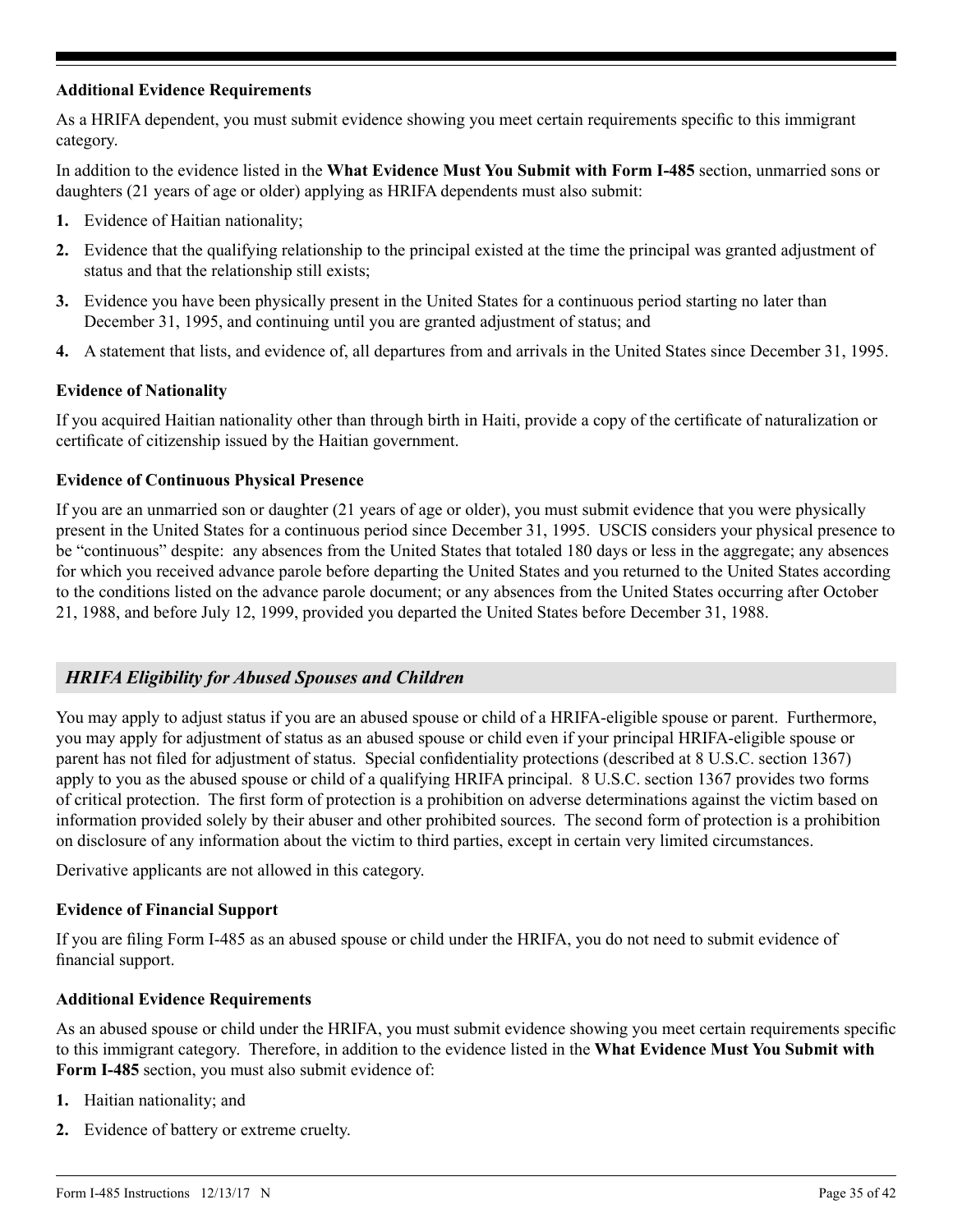## **Evidence of Nationality**

You must submit evidence of your Haitian nationality. If you acquired Haitian nationality other than through birth in Haiti, provide a copy of the certificate of naturalization or certificate of citizenship issued by the Haitian government.

## **Evidence of Battery or Extreme Cruelty**

Evidence of battery should show that your spouse or parent committed an intentional, non-consensual, harmful, or offensive physical act of violence towards you or your child. Some examples include, but are not limited to, rape, molestation, forced prostitution, punching, biting, kidnapping, kicking, choking, and sexual abuse.

Evidence of extreme cruelty should show that your spouse or parent committed non-physical acts of violence or threats of violence demonstrating a pattern or intent to control you or gain your compliance. Some examples include, but are not limited to, controlling what you do and who you see and talk to; denying access to food, family, or medical treatment; threats of physical harm to you or your family; threats to commit suicide; or threats of deportation.

You must submit documentation demonstrating your HRIFA-eligible spouse or parent subjected you to battery or extreme cruelty during the qualifying relationship. Evidence may include:

- **1.** Reports and affidavits from police, judges, or other court officials;
- **2.** Copies of legal documents relating to orders of protection or other legal processes addressing the abuse;
- **3.** Affidavits from persons who witnessed or have knowledge of the abusive acts;
- **4.** Reports or affidavits from medical personnel, school officials, and clergy;
- **5.** Reports or affidavits from social workers or other social service agency personnel;
- **6.** Documentation to show you sought safe-haven in a family violence shelter or similar place; or
- **7.** Photographs of injuries.

## *Former Soviet Union and Indochinese Parolee (Lautenberg Parolees)*

If you are or were a national of the former Soviet Union, Vietnam, Cambodia, or Laos who was previously denied refugee status but then was inspected and paroled into the United States for humanitarian reasons before September 30, 2012, you may apply for adjustment of status if you have been physically present in the United States for one year after being paroled.

Derivative applicants are not allowed in this category.

### **Evidence of Financial Support**

If you are filing Form I-485 as a Lautenberg parolee, you do not need to submit evidence of financial support.

### **Report of Medical Examination and Vaccination Record (Form I-693)**

You only need to submit the full Form I-693 if your medical examination was not completed overseas or you had a Class A condition at the time of the overseas exam. If your medical examination was completed overseas, you did not have a Class A condition at the time of the exam, and you are applying for adjustment within two years of parole into the United States, then you only need to submit the vaccination portion of Form I-693. (You may submit Form I-693 with your Form I-485 or at a later time. See the **Report of Medical Examination and Vaccination Record (Form I-693)** section in the **What Evidence Must You Submit with Form I-485** for more information.)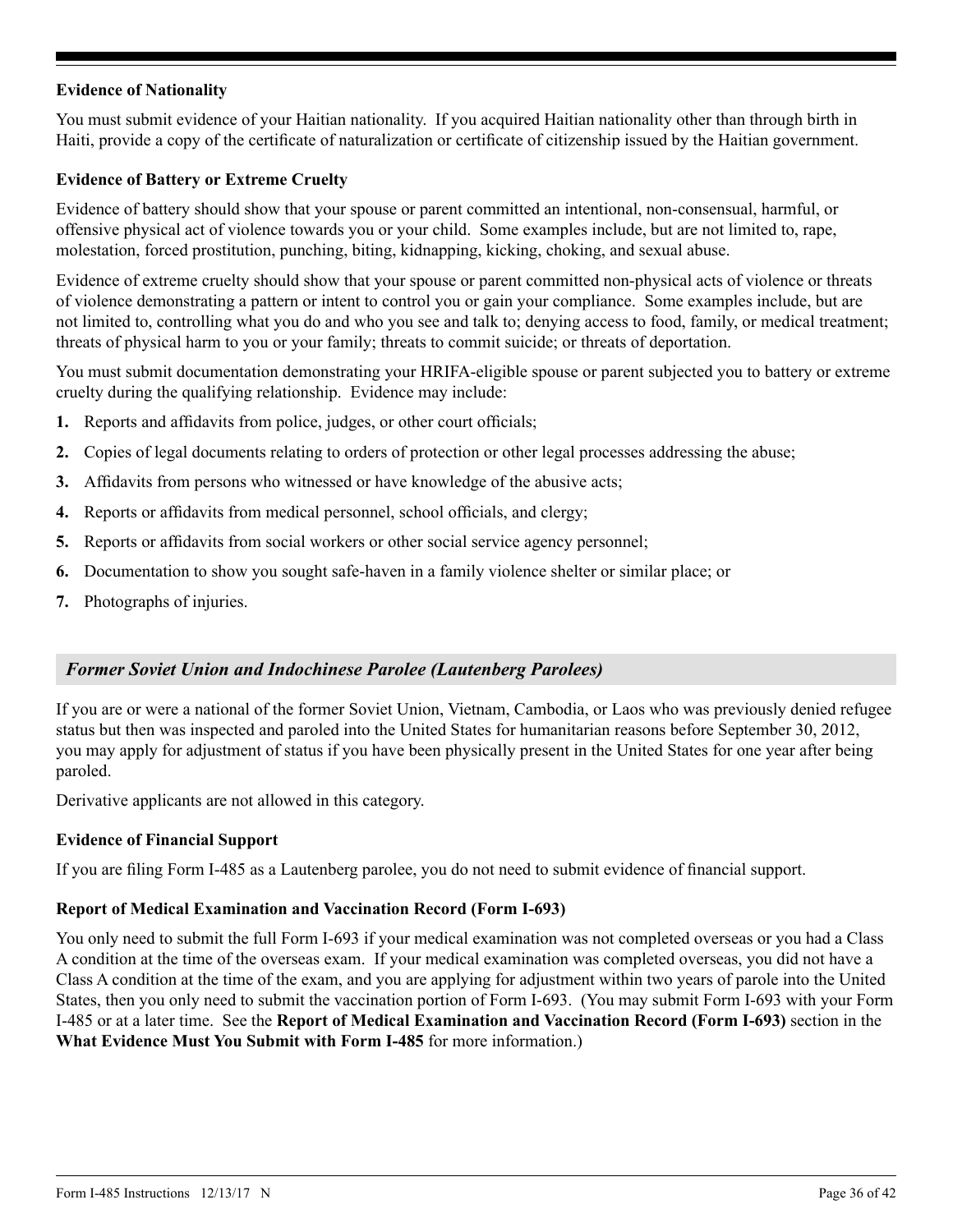### **Additional Evidence Requirements**

As a Lautenberg parolee, you must submit evidence showing you meet certain requirements specific to this immigrant category. Therefore, in addition to the evidence listed in the **What Evidence Must You Submit with Form I-485** section, you must also submit evidence that:

- **1.** You are or were a national of the former Soviet Union (including nationals of any of the currently independent countries that formerly were members of the Union of Soviet Socialist Republics, as well as Estonia, Latvia, and Lithuania), Vietnam, Laos, or Cambodia, if not contained in your birth certificate; and
- **2.** You were denied refugee status.

### **Denied Refugee Status**

Under the Lautenberg program, applicants must first have been denied refugee status before their parole into the United States. Provide evidence of denied refugee status, if available.

## *Diplomats or High Ranking Officials Unable to Return Home (Section 13 of the Act of September 11, 1957)*

You may apply for adjustment of status if you are a foreign national who entered the United States under diplomatic or semi-diplomatic status and then failed to maintain lawful status, and you can demonstrate compelling reasons why you cannot return to the country represented by the government which accredited you. Such persons are sometimes referred to as Section 13 applicants.

## **Derivative Applicants**

You may apply as a derivative if you are the immediate family member of a Section 13 applicant. The DOS definition of immediate family member is broader for A and G nonimmigrants than other nonimmigrant classifications. Immediate family members are described in 22 CFR  $41.21(a)(3)$  as the spouse and unmarried sons and daughters (whether by blood or adoption) who are not members of some other household, and who will reside regularly in the household of the principal. Furthermore, immediate family members also include individuals who:

- **1.** Are not members of some other household;
- **2.** Will reside regularly in the principal applicant's household;
- **3.** Are recognized by the sending government as immediate family members of the principal applicant as demonstrated by eligibility for rights and benefits, such as the issuance of a diplomatic or official passport, travel or other allowances; and
- **4.** Are individually authorized by DOS.

### **Additional Evidence Requirements**

As a Section 13 applicant, you must submit evidence showing you meet certain requirements specific to this immigrant category. Therefore, in addition to the evidence listed in the **What Evidence Must You Submit with Form I-485** section, principal applicants must also submit:

- **1.** Evidence that you were admitted into the United States in A-1, A-2, G-1, or G-2 nonimmigrant status;
- **2.** Evidence that you performed diplomatic or semi-diplomatic duties (custodial, clerical, or menial duties are not sufficient);
- **3.** Evidence of compelling reasons why you or a member of your family is unable to return to the country represented by the government which accredited you;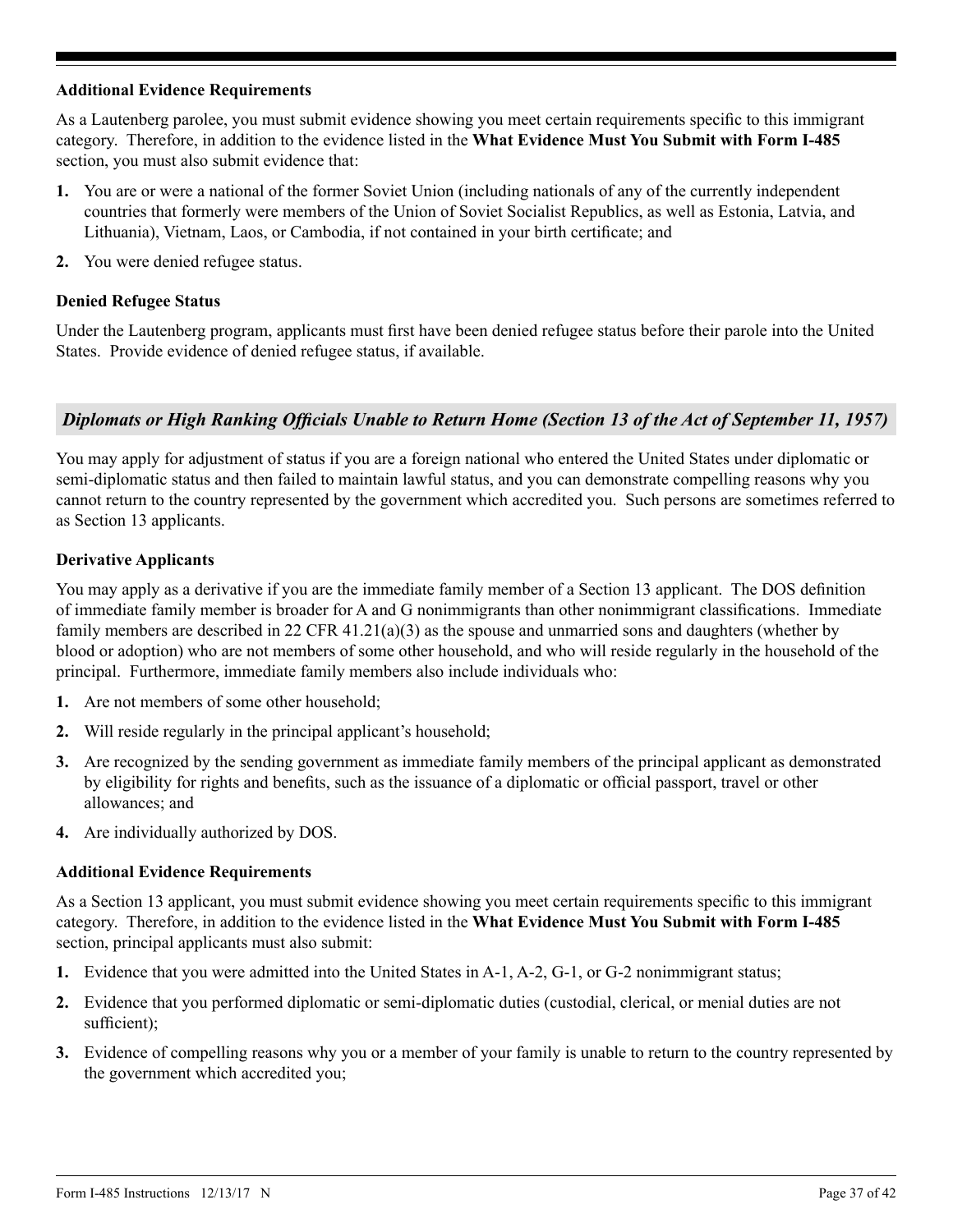- **4.** Evidence establishing that granting your adjustment of status would be in the national interest of the United States;
- **5.** Form I-508, Waiver of Rights, Privileges, Exemptions and Immunities under INA section 247(b) (and Form I-508F, if you are a French national); and
- **6.** Form I-566, Interagency Record of Request.

In addition to the evidence listed in the **What Evidence Must You Submit with Form I-485** section, derivative applicants must also submit:

- **1.** Evidence that you were admitted into the United States in A-1, A-2, G-1, or G-2 nonimmigrant status;
- **2.** Evidence establishing that granting your adjustment of status would be in the national interest of the United States;
- **3.** Form I-508, Waiver of Rights, Privileges, Exemptions and Immunities under INA section 247(b) (and Form I-508F, if you are a French national); and
- **4.** Form I-566, Interagency Record of Request.

### **Failing to Maintain Status**

If you were admitted to the United States as an A or G nonimmigrant, you will maintain an A or G nonimmigrant status as long as the U.S. Secretary of State recognizes you as being entitled to such status. Therefore, you maintain your status until DOS terminates your diplomatic status.

DOS is responsible for terminating an individual's diplomatic status and for determining the date of an individual's termination of status. DOS requires foreign missions to submit Form DS-2008 (Notice of Termination of Diplomatic, Consular, or Foreign Government Employment) to DOS, without delay, when employees of foreign missions terminate their employment status. For further information regarding termination of diplomatic status, please contact DOS.

### **DOS Consultation**

After your adjustment of status interview with USCIS, USCIS will consult with DOS. DOS will make a recommendation on the merits of your application. Once USCIS receives the recommendation, we will make a decision on your application.

### **Visa Availability**

Only 50 adjustments under this category are allowed per year. You may wish to consider applying under another immigrant category, if possible, due to this category's numerical limitation.

### *Indochinese Parole Adjustment Act of 2000*

You may apply to adjust status if you are a national of Vietnam, Cambodia, or Laos who was inspected and paroled into the United States before October 1, 1997 from Vietnam under the Orderly Departure Program (ODP), a refugee camp in East Asia, or a displaced person camp administered by the United Nations High Commissioner for Refugees (UNHCR) in Thailand.

Derivative applicants are not allowed in this category.

### **Evidence of Financial Support**

If you are filing Form I-485 under the Indochinese Parole Adjustment Act, you do not need to submit evidence of financial support.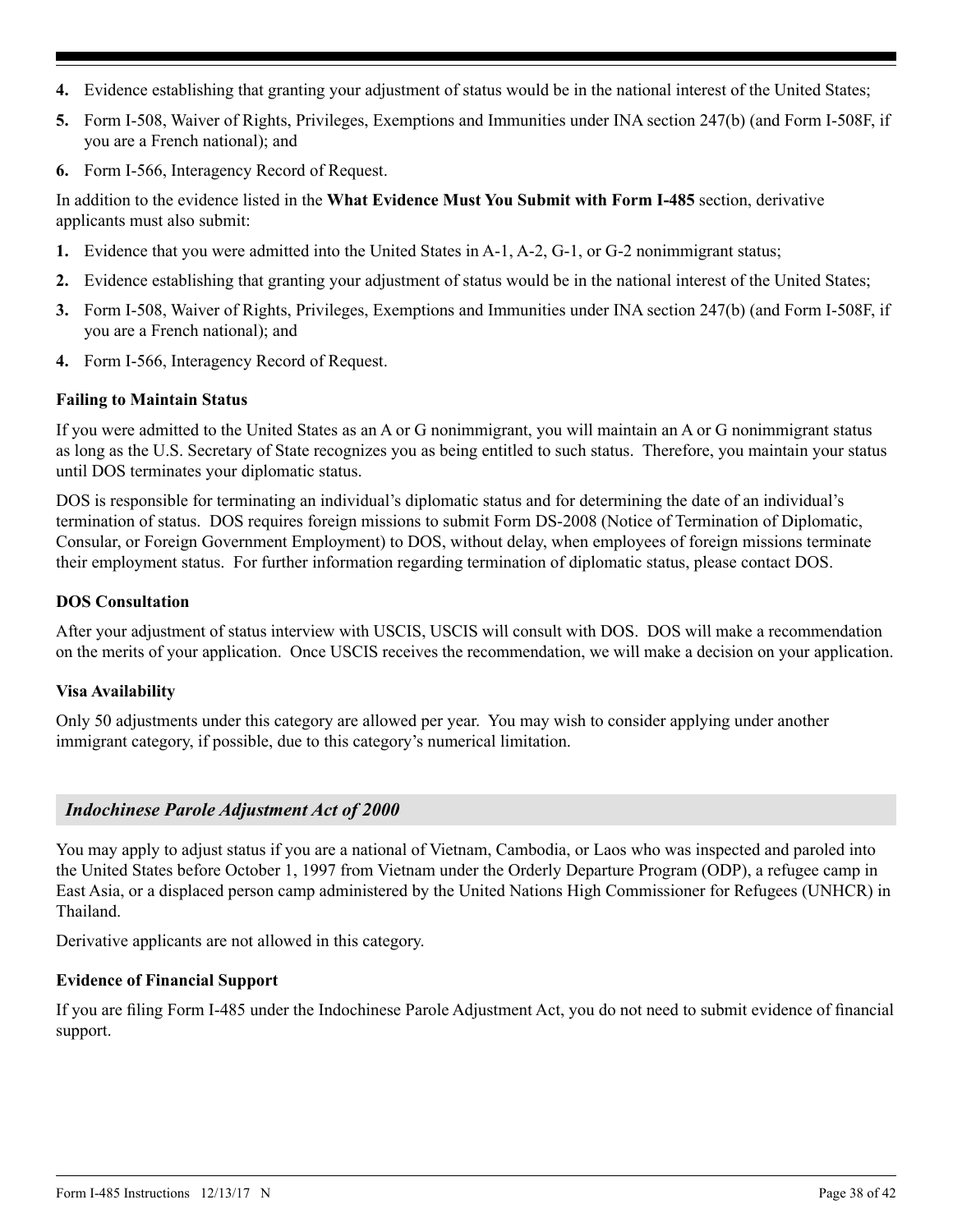### **Additional Evidence Requirements**

You must submit evidence showing you meet certain requirements specific to this immigrant category. Therefore, in addition to the evidence listed in the **What Evidence Must You Submit with Form I-485** section, you must also submit:

- **1.** Evidence of Vietnamese, Cambodian, or Laotian citizenship or nationality; and
- **2.** Evidence of physical presence in the United States before and on October 1, 1997.

## **Additional Categories**

## *Diversity Visa Program*

Certain foreign nationals who were selected in the Diversity Visa (DV) lottery ("selectee") for the current fiscal year may apply for adjustment of status. Your selection letter, provided by DOS, confirms that you may qualify to apply for adjustment under this category.

Derivative applicants may file in this category only if they were listed as derivative family members in the principal's DV lottery application.

You may file Form I-485 only when a visa is immediately available. For information on visa availability for DV applicants, visit the USCIS website at **www.uscis.gov/greencard**.

You and your derivatives may only receive a DV through the end of the specific fiscal year for which you were selected. USCIS cannot approve any DV adjustment application after September 30 of the relevant fiscal year. Beginning October 1, USCIS must deny any DV adjustment application that remains pending from the prior fiscal year.

USCIS cannot guarantee that it will be able to adjudicate your application before the end of a fiscal year. Therefore, you are encouraged to file as soon as you are eligible.

## **Evidence of Financial Support**

If you are filing Form I-485 as a DV applicant, you do not need to submit evidence of financial support.

### **Additional Evidence Requirements**

As a DV applicant, you must submit evidence showing you meet certain requirements specific to this immigrant category. Therefore, in addition to the evidence listed in the **What Evidence Must You Submit with Form I-485** section, principal and derivative applicants must also submit:

- **1.** Evidence of the principal applicant's selection in the DV lottery; and
- **2.** Evidence that any derivative applicants were originally included in the DV lottery entry (if applicable).

In addition, principal applicants must also submit evidence of the required education or work experience to qualify for adjustment as a DV applicant.

### **Evidence of Selection in DV Lottery**

You must provide a copy of the principal applicant's DOS Selection Letter for the DV lottery and a copy of the receipt from DOS for the DV lottery processing fee.

### **Evidence of Relationship**

If derivative applicants are filing Form I-485 based on the principal applicant's Selection Letter, you must provide evidence that the principal applicant included the derivative applicants in the entry when entering the DV lottery for the current fiscal year.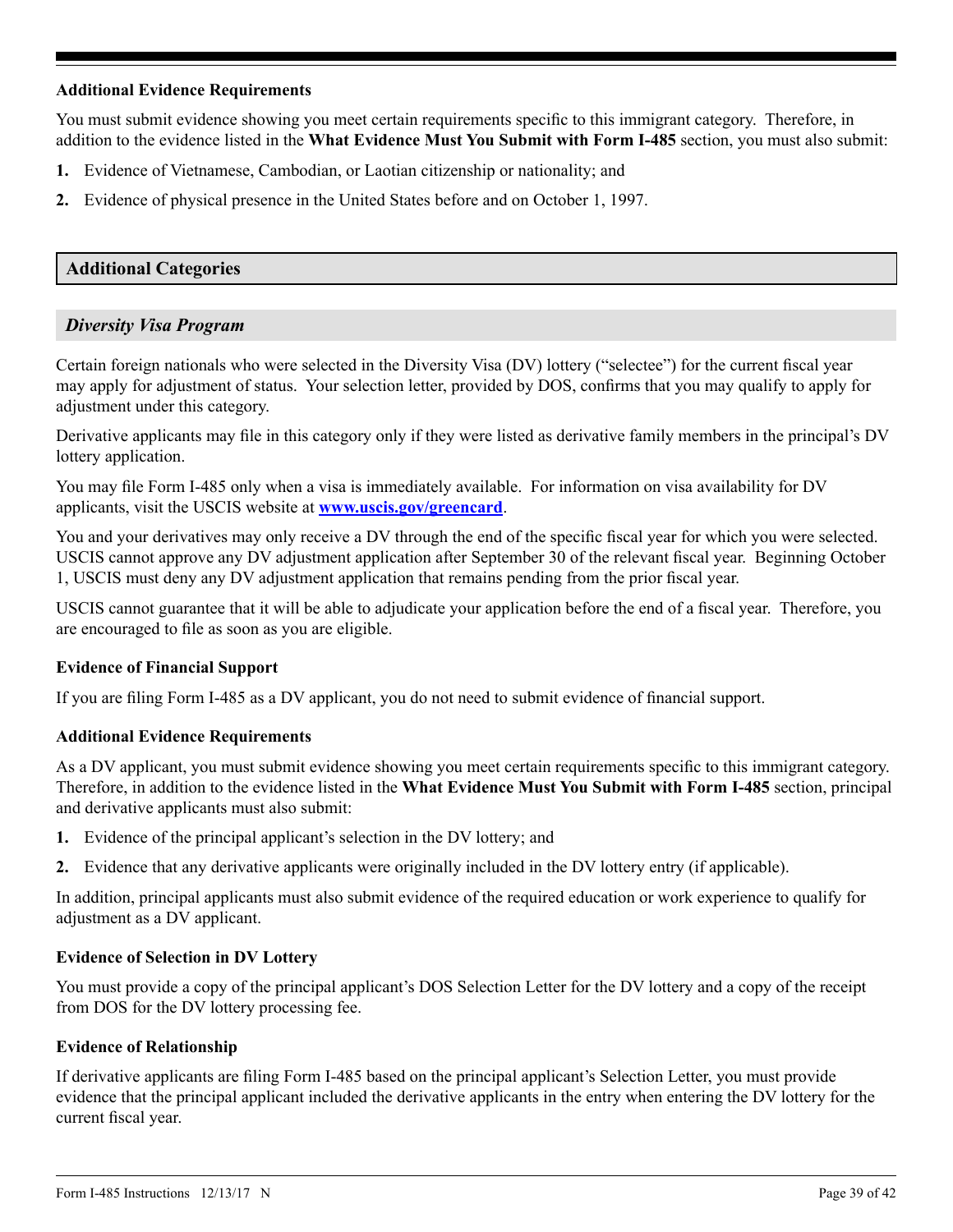<span id="page-39-0"></span>If the DV selectee becomes a spouse or parent (whether of a natural, adopted, or stepchild) after submitting the qualifying online DV lottery entry, the spouse and children are eligible for derivative status for immigration purposes. However, the qualifying marriage, birth, or adoption must occur before the DV selectee becomes a lawful permanent resident. If the qualifying marriage, birth, or adoption occurs after the DV selectee becomes a lawful permanent resident, then the DV selectee may petition for eligible family members in an appropriate family-based category.

### **Evidence of Education or Work Experience**

Principal applicants must provide one of the following:

- **1.** A high school diploma or its equivalent (Successful completion of a 12-year course of elementary and secondary education in the United States or successful completion of a formal course of elementary and secondary education in another country that is comparable to a high school education in the United States. Only formal courses of study meet this requirement. Correspondence programs or equivalency certificates, such as the General Equivalency Diploma (GED), are not acceptable); or
- **2.** Two years of work experience within the past five years in an occupation requiring at least two years of training or experience.

## *Continuous Residence in the United States Since Before January 1, 1972 (Registry)*

Certain foreign nationals who entered the United States prior to January 1, 1972 and have maintained continuous U.S. residence since then may apply to register their lawful permanent resident status.

Derivative applicants are not allowed in this category.

### **Evidence of Financial Support**

If you are filing Form I-485 as an applicant for Registry, you do not need to submit evidence of financial support.

### **Additional Evidence Requirements**

As a Registry applicant, you must submit evidence showing you meet certain requirements specific to this registration category. Therefore, in addition to the evidence listed in the **What Evidence Must You Submit with Form I-485** section, you must also submit:

- **1.** Evidence you entered the United States before January 1, 1972; and
- **2.** Evidence establishing continuous residence since entry.

## **Evidence of Entry Before January 1, 1972**

You may show evidence of entry by submitting at least one document showing presence in the United States before January 1, 1972. You may submit as many documents as necessary.

### **Evidence of Continuous Residence**

You may establish continuous residence even if you have made numerous brief departures from the United States.

You may submit as many documents as necessary to establish continuous residence during the period of time since your claimed date of entry. Examples of the types of evidence you may submit include:

- **1.** Copy of passport pages with nonimmigrant visa, admission, or parole stamps;
- **2.** Form I-94 Arrival-Departure Record;
- **3.** Income tax records;
- **4.** Mortgage deeds or leases;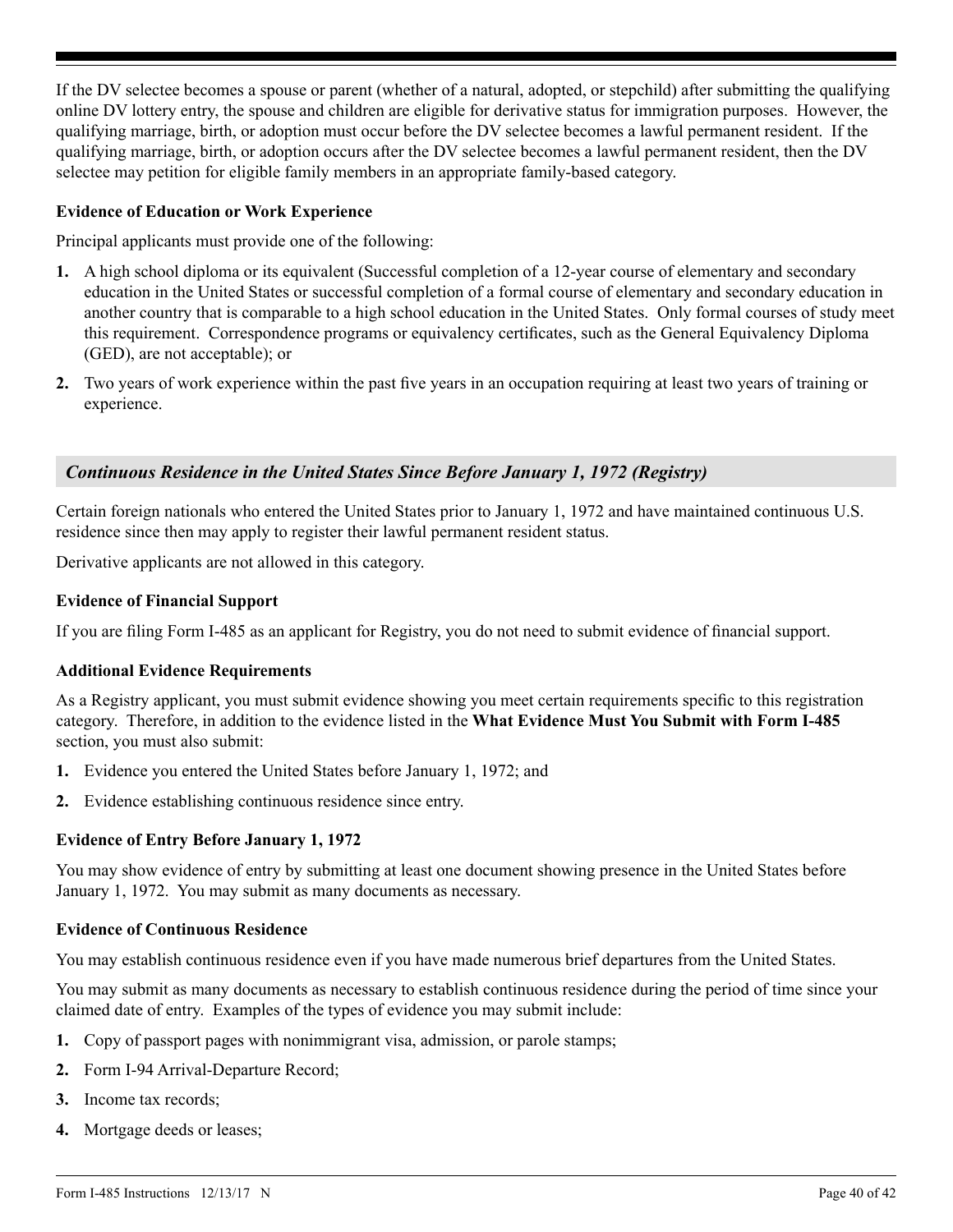- **5.** Insurance premiums and policies;
- **6.** Birth, marriage, and death certificates of immediate family members;
- **7.** Medical records;
- **8.** Bank records;
- **9.** School records;
- **10.** All types of receipts that contain identifying information about you;
- **11.** Census records;
- **12.** Social Security records;
- **13.** Newspaper articles concerning you;
- **14.** Employment records;
- **15.** Military records;
- **16.** Draft records;
- **17.** Car registrations;
- **18.** Union membership records; and
- **19.** Affidavits from credible witnesses having a personal knowledge of your residence in the United States, submitted with the witness' contact information.

Although you may submit affidavits, you should provide some type of additional evidence to support the application.

## *Individual Born under Diplomatic Status in the United States*

You may apply to register your lawful permanent resident status if you are a foreign national born in the United States to a foreign diplomatic officer accredited to the United States (listed in DOS's Diplomatic List ("Blue List")) and you have maintained continuous residence in the United States since birth.

If you are under 18 years of age, your parent or legal guardian must prepare and sign Form I-485 on your behalf.

Derivative applicants are not allowed in this category.

## **Evidence of Financial Support**

If you are filing Form I-485 as an individual born under diplomatic status in the United States, you do not need to submit evidence of financial support.

## **Additional Evidence Requirements**

As an individual born in diplomatic status, you must submit evidence showing you meet certain requirements specific to this registration category. Therefore, in addition to the evidence listed in the **What Evidence Must You Submit with Form I-485** section, you must also submit:

- **1.** Official confirmation of the diplomatic classification and occupational title of your parent at the time of your birth;
- **2.** A list of all your arrivals in and departures from the United States;
- **3.** Proof of your continuous residence in the United States; and
- **4.** Form I-508, Waiver of Rights, Privileges, Exemptions and Immunities under INA section 247(b) (and Form I-508F, if you are a French national).